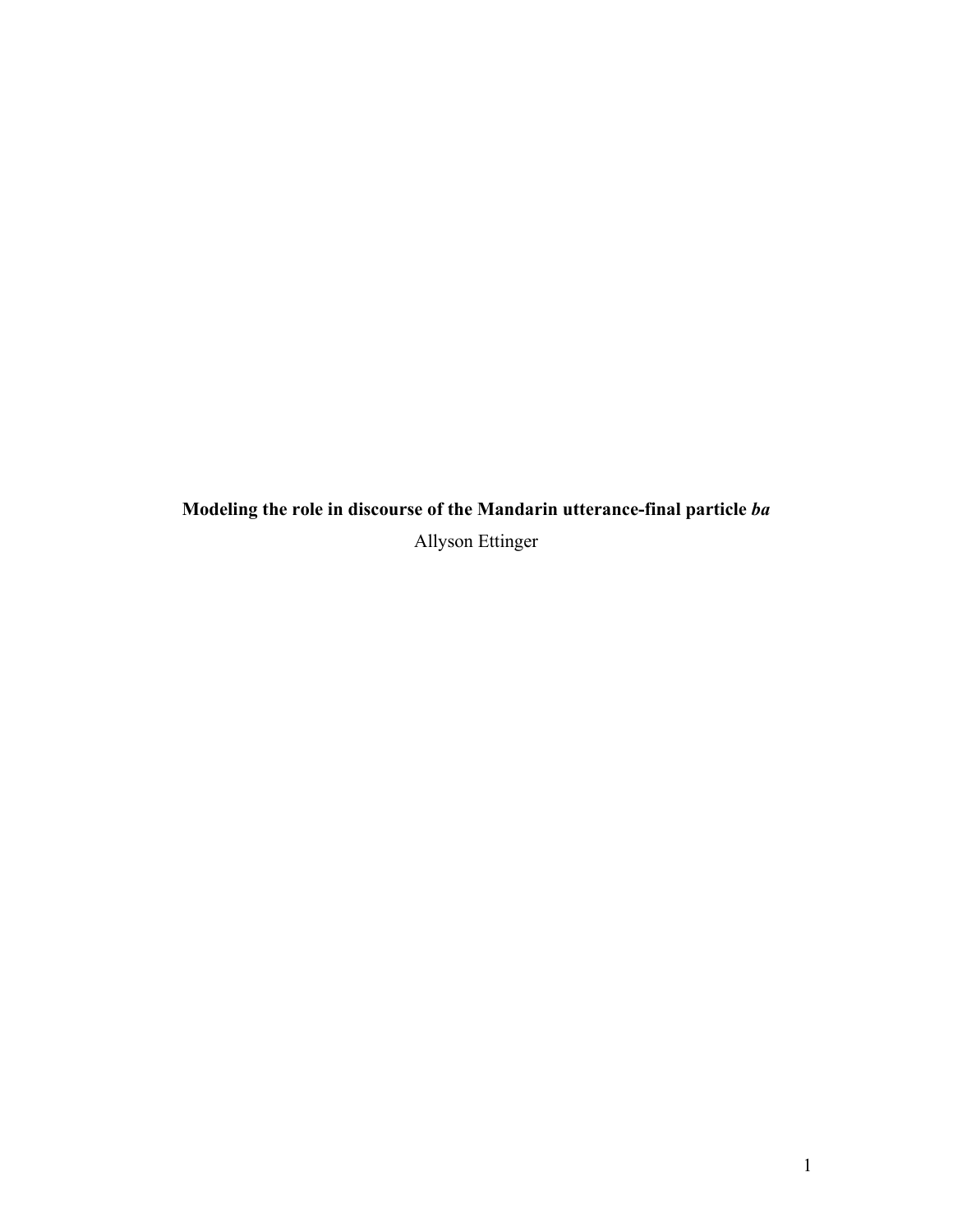**Abstract**: While there has been some research into the nature and function of the Mandarin Chinese utterance-final particle *ba*, none has identified a sufficiently explicit core function from which all of the particle's various effects may be adequately derived. Furthermore, while previous research has made use of various theoretical frameworks in analyzing the particle, none has yielded a satisfactory falsifiable, formal account of the particle's function within discourse. Using corpus data to gain a comprehensive view of the particle's distribution, this investigation seeks to identify such a core function, within a theoretical framework aimed specifically at establishing an explicit model of the particle's role in discourse. I identify a core function which I refer to as distribution of authority, and I illustrate in detail the manner in which this function is able to account for the behavior of the particle. The core function which I identify raises questions as to the scope that lexical meaning may have, as the particle appears to have encoded in its meaning certain information regarding not only the speech act with which is associated, but the manner in which the speech act is to be handled in discourse.

### **1. Introduction**

The Oxford University Press English-Chinese Chinese-English dictionary (Manser 1999) lists the following entry for the Mandarin Chinese utterance-final particle *ba*.

> 吧 ba  $(\text{th})$  1. [used at the end of a sentence to indicate suggestion, request, or command]: 帮帮他 --. Let's give him a hand. 2. [used at the end of a sentence to indicate agreement or approval]: 好--, 我答应你了. OK, I promise. 3. [used at the end of a sentence to indicate doubt or conjecture]: 他今天大概不来了 --? He is not likely to come today, is he? 4 [used to indicate a pause suggesting a dilemma]: 走--, 不好, 不走--, 也不好. It's no good if we go; if we don't, it's no good either.

The above entry provides at best a scattered representation of the particle's usage, proposing several disparate functions which lack any apparent commonality. Does *ba* possess multiple irreconcilable functions, or can a single underlying function be identified? Although some researchers have previously proposed underlying core functions for the particle *ba,* none have identified a function which can account for the full range of the particle's effects. In this paper, I attempt to identify a core function from which all observed surface effects may be explicitly derived. I base my analysis upon corpus data, in order to establish a comprehensive picture of the particle's distribution. After identifying a core function, I illustrate the derivation of the particle's various effects, as determined by contextual factors. The basic function which I establish for the particle has interesting implications with regard to the scope of lexical meaning, as the particle appears to encode information which operates on an unusually high level in discourse.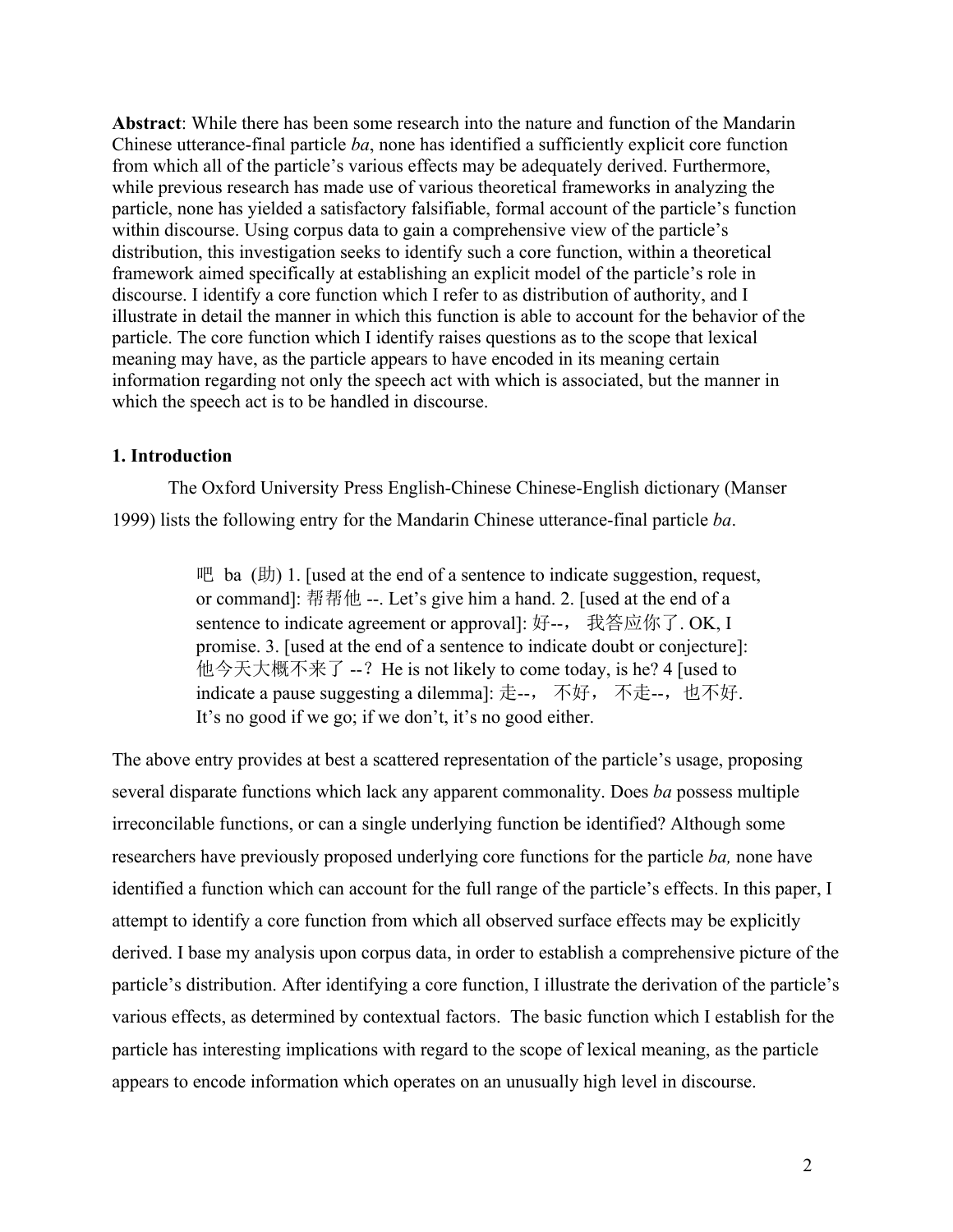#### **2. Previous research**

Past research has taken a number of different angles in analyzing the particle *ba*. In the following section, I will review and assess previous attempts to identify a core function, as well as previous theoretical frameworks which have been utilized in analysis of the particle.

### **2.1. Previously posited core functions**

Past researchers have often attempted to identify a core function common to all occurrences of the particle *ba*. None has been successful, however, in establishing a formally defined function which can account for the full breadth of the particle's distribution. Below is a review of existing claims.

### **2.1.1 Interaction enhancement: "context connection" and "audience seeking"**

Authors Chu and Li (2004) seek to identify the function of *ba* through a remove-andcompare strategy. Removing the particle from three of their examples, they observe that the *ba*less utterances sound isolated and uncooperative, like asides in a stage production. The authors conclude that *ba* is used to enhance the interaction of the speaker and the hearer, and assert that this enhancement of interaction is composed of two elements: a "context connection" function and an "audience seeking" function (Chu & Li 2004:4).

The authors then address the removal of *ba* from their other examples, which they find to be less straightforward. The authors observe that without *ba*, these examples do seem to lack the connection to the context, but maintain the quality of seeming particularly aimed at the hearer. The authors hypothesize that this quality comes from those parts of the utterance which contain the second person pronoun *ni,* as the first three examples did not contain the pronoun. The authors test this hypothesis by removing those parts, as well, and find that this measure does, in fact, make these more complex examples comparable to the first three in terms of coherence with context and naturalness of tone.

The authors conclude that it was indeed the second-person pronoun which was maintaining this sense of the utterance being particularly directed at the hearer. They hold that this does not refute the hypothesis that *ba* also serves this function, and support the claim by replacing *ba* in the utterances from which they have removed the phrases containing the second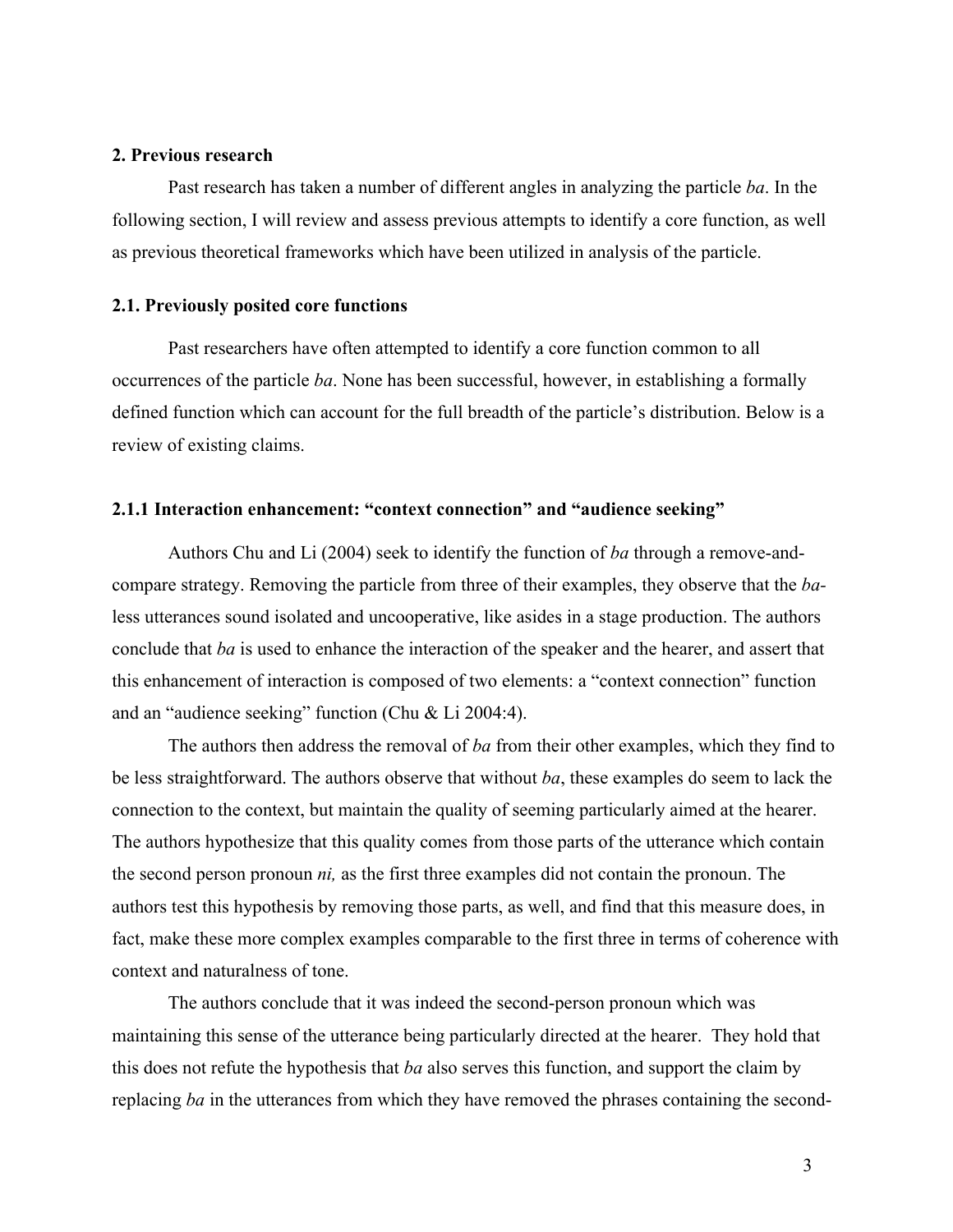person pronoun *ni*. They conclude that these utterances do in fact have a renewed sense of being directed at the hearer, and that *ba* can therefore be said to have an "audience seeking" function, which may be diluted if the second person pronoun is also present.

The "context connection" claim will be addressed below, in the assessment of Chu's relevance theory framework. The claim of "audience seeking" as a core function is exceedingly vague, and in the absence of a more specific definition seems to describe a characteristic inherent in any utterance, regardless of the presence or lack of *ba*—or of the second person pronoun, for that matter*.* All utterances in normal discourse, after all, will be directed at a hearer. As such, this cannot serve as a satisfactory explanation of the particle's function. The "audience seeking" claim does, however, appear to be based in a useful intuition that the particle *ba* contributes to an utterance a dimension of increased addressee involvement. This intuition proves central to the core function which I propose below.

### **2.1.2. The speaker uncertainty hypothesis**

Chu (1998) describes *ba* as a "modality particle" and posits as the particle's core function one of Lyons' (1977) subjective epistemic modality meanings: "speaker's uncertainty about the content of the proposition contained in the utterance" (Chu 1998:135). Notably, Chu also claims that "as a sentence-final particle, *ba*'s modality function is interpreted as superposed over the entire sentence or clause" (1998:139).

Chu maintains the speaker uncertainty claim in subsequent papers, including a brief mention in Chu and Li (2004), and a more in-depth treatment in Chu (2009). In the latter paper, Chu provides the following examples of the manner in which *ba* "interacts with the propositional content" of an utterance. He then uses the core function of speaker uncertainty to derive each of the differing specific interpretations.

> (1) nimen jintian wanshang chu qu ba? 2pl. today evening out go BA "You're going out tonight, aren't you?"<sup>1</sup>

<sup>&</sup>lt;sup>1</sup> I have altered many of the glosses in this section, in order to maintain consistency with my own. However, due to the functional nature of *ba*'s meaning, nuances of translation are often dependent upon the particular theory of a given researcher. As such, for the purposes of presenting these theories faithfully, I have preserved all translations as given in the sources.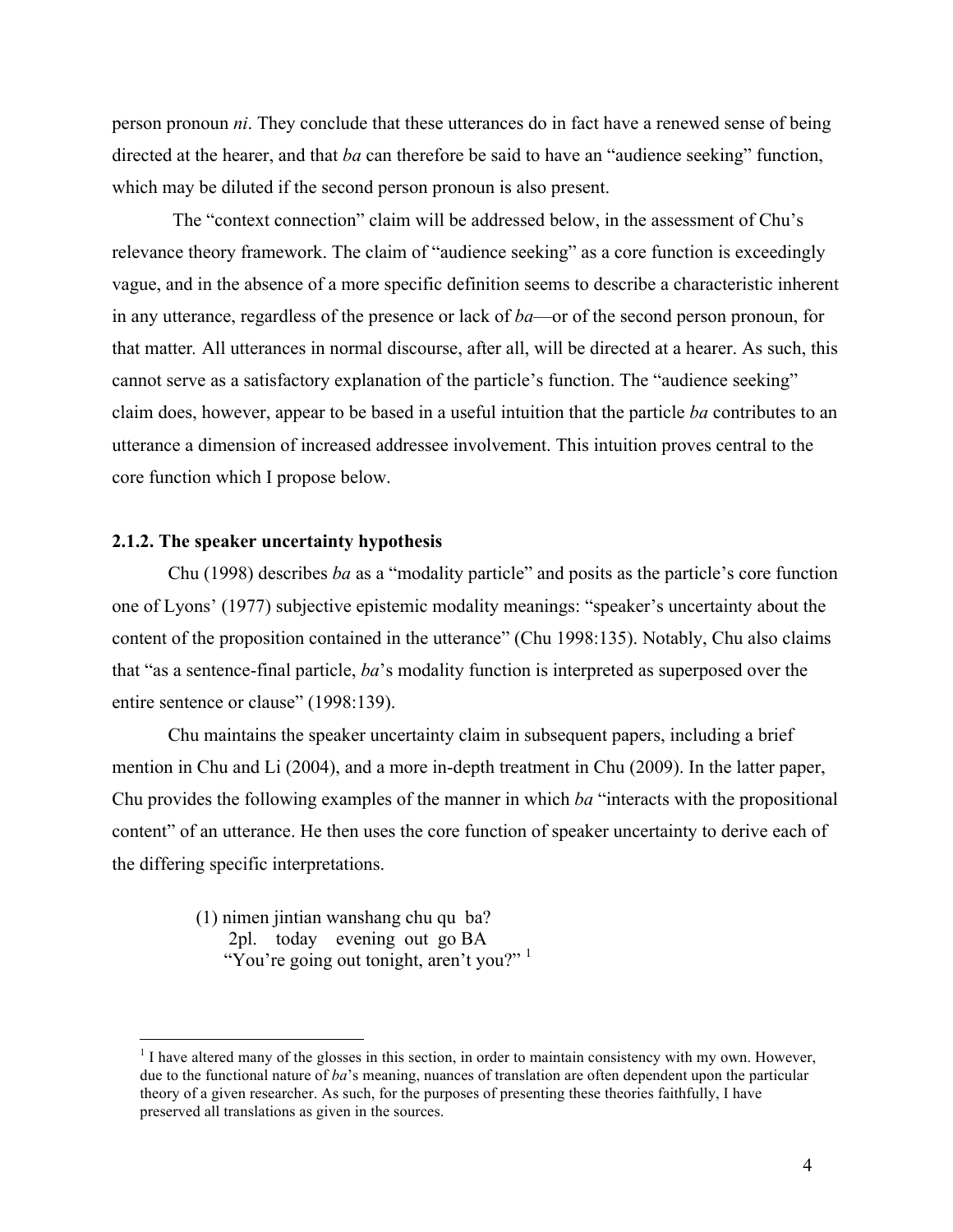(2) women zou ba! 1pl go BA "Let's go!"

(3) A: women wanshang qu kan dianying, ni qu bu qu? 1pl evening go see movie 2sg go neg. go "We are going to the movies tonight. Are you going (with us)?" B: hao ba good BA "OK..." (as uttered in English with a rising intonation) (4) A: wo juan yibai kuai 1sg donate one-hundred class.

"I'll donate a hundred bucks."

- B: zhe shi zuo haoshi, ni yinggai duo juan yi dian this cop. do good-deed 2sg should more donate one bit "This is to help the needy. You should give more."
- A: na wo jiu juan liangbai ba that 1sg just donate two-hundred BA "Well, in that case, I'll donate 200."

(Chu 2009:285-286)

Chu points out that the differing interpretations of *ba* are manifested in the English counterparts found in the given translations: the tag question "aren't you", making example (1) what Chu calls a "softened question", the "Let's …" making (2) a suggestion, the rising intonation of "OK" expressing hesitation in (3), and the expression "Well …" in (4), which Chu describes as representing "willy-nilly agreement". Chu holds that these various interpretations of the particle are united by the common factor of hesitation or uncertainty about either the content or form of delivery of the utterance to which *ba* is attached. For instance, Chu holds that the tag question in (1) indicates that the speaker lacks confidence about the statement. The "suggestion sense" in (2) indicates the speaker's discomfort in issuing the command. The rising intonation in (3) indicates that the speaker is uncertain that he or she should comply with the request. Finally, Chu claims that *well* in (4) indicates the speaker's hesitation in making the decision.

The intuition behind the speaker uncertainty hypothesis is by no means unfounded or unshared by many speakers of Mandarin. When asked the difference between a given *ba* utterance and its *ba*-less counterpart, native speakers often explain that the *ba* utterance is "less certain." Chu's analysis is far from thorough, however, and even in this handful of examples, the application of the speaker uncertainty hypothesis seems to be forced. Granted, it is at least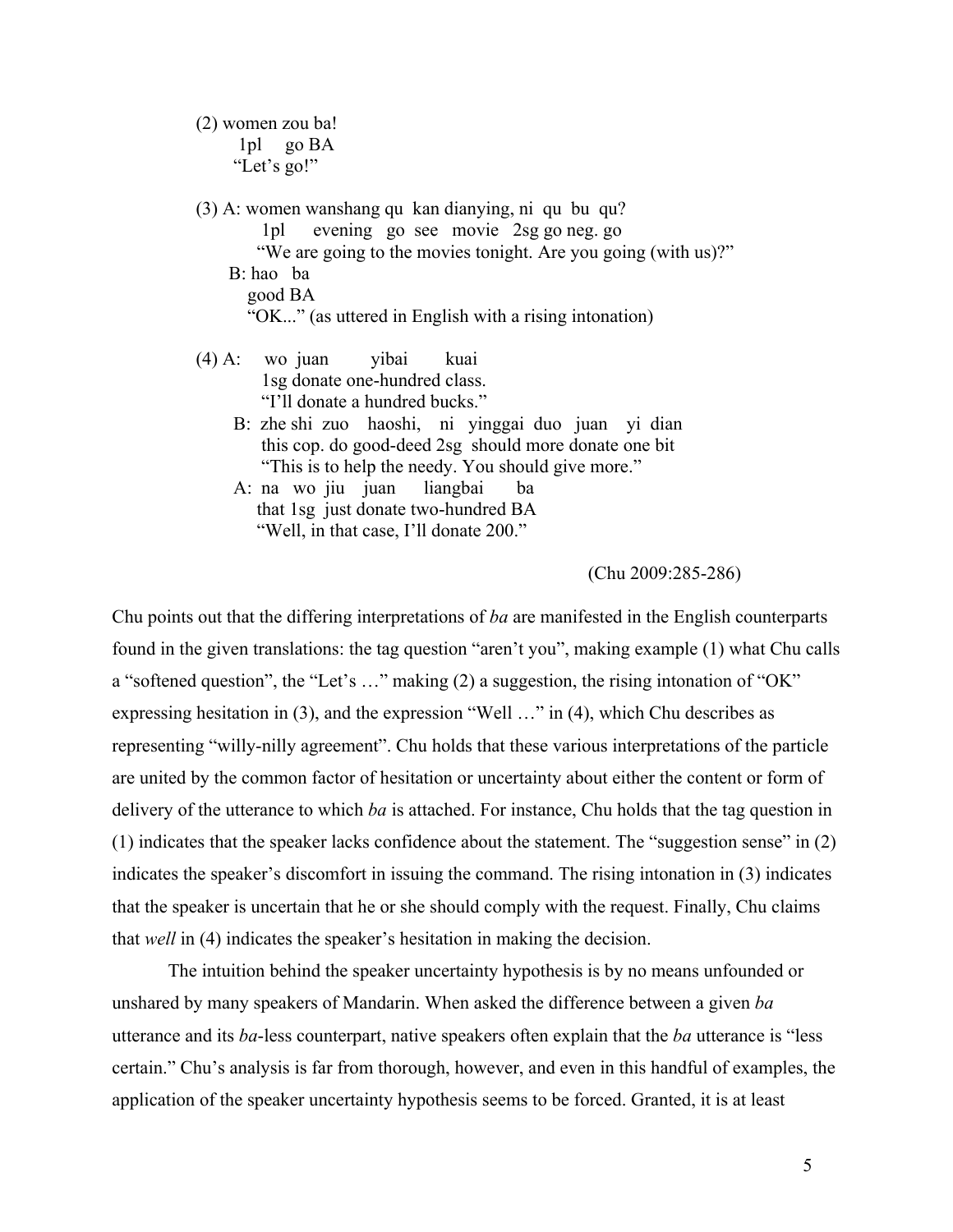acceptable in examples (2)-(4) to claim that addition of *ba* contributes an effect of uncertainty. Examples (3) and (4) both express what I will refer to below as "reluctant acquiescence", and the contribution of *ba* in (2) can be understood as a softening effect, which could conceivably be attributed to speaker uncertainty—although, as we will see below, is more accurately attributed to other mechanisms. It is in examples such as (1) that the hypothesis begins to show clear problems, as the speaker of (1) seems not to be expressing uncertainty, but rather making an inquiry—as Chu himself observes in describing the utterance as a "softened question". Because this utterance—which in the absence of the particle would be a simple declarative—behaves much like a question, a claim that the particle serves only to express speaker uncertainty is clearly inadequate. In my analysis below, I will present many more such examples from the corpus data. I will examine in detail the weaknesses of the speaker uncertainty hypothesis, as well as the connection between speaker uncertainty and the new core function which I postulate. We will see that *ba* can, in fact, be used at times to express speaker uncertainty. However, this effect is limited only to certain instances of the particle, and as such must be derived from a different, more widely applicable function.

Chu (1998) also uses the speaker uncertainty proposal to address what he calls the "pause-particle *ba*," which appears in the following examples. Note that Chu refers only to the first *ba* in (5) as a pause-particle.

- (5) hao ba, jiu zheme ban ba good BA, then this-way do BA "All right, (we'll) do it this way."
- (6) zhe jian shi, ta ba, bu ken zuo; wo ba, bu hui zuo. this class. matter 3sg BA neg willing do 1sg BA neg know-how do "As to this job, he/she doesn't want to do it and I don't know how to do it."

#### (Chu 1998:138)

Chu explains (5) with the observation that the difference between *hao* and *hao ba* is equivalent to the difference between straightforward agreement and qualified agreement. As such, *ba* can be said to add a note of uncertainty to the speaker's agreement to "do it this way." In explaining cases such as example (6), Chu claims that the pairing of the two instances of *ba* can be interpreted either as alternatives or conditionals, and that this is due to the fact that "they are actually derived from the speaker's uncertainty" (Chu 1998:138).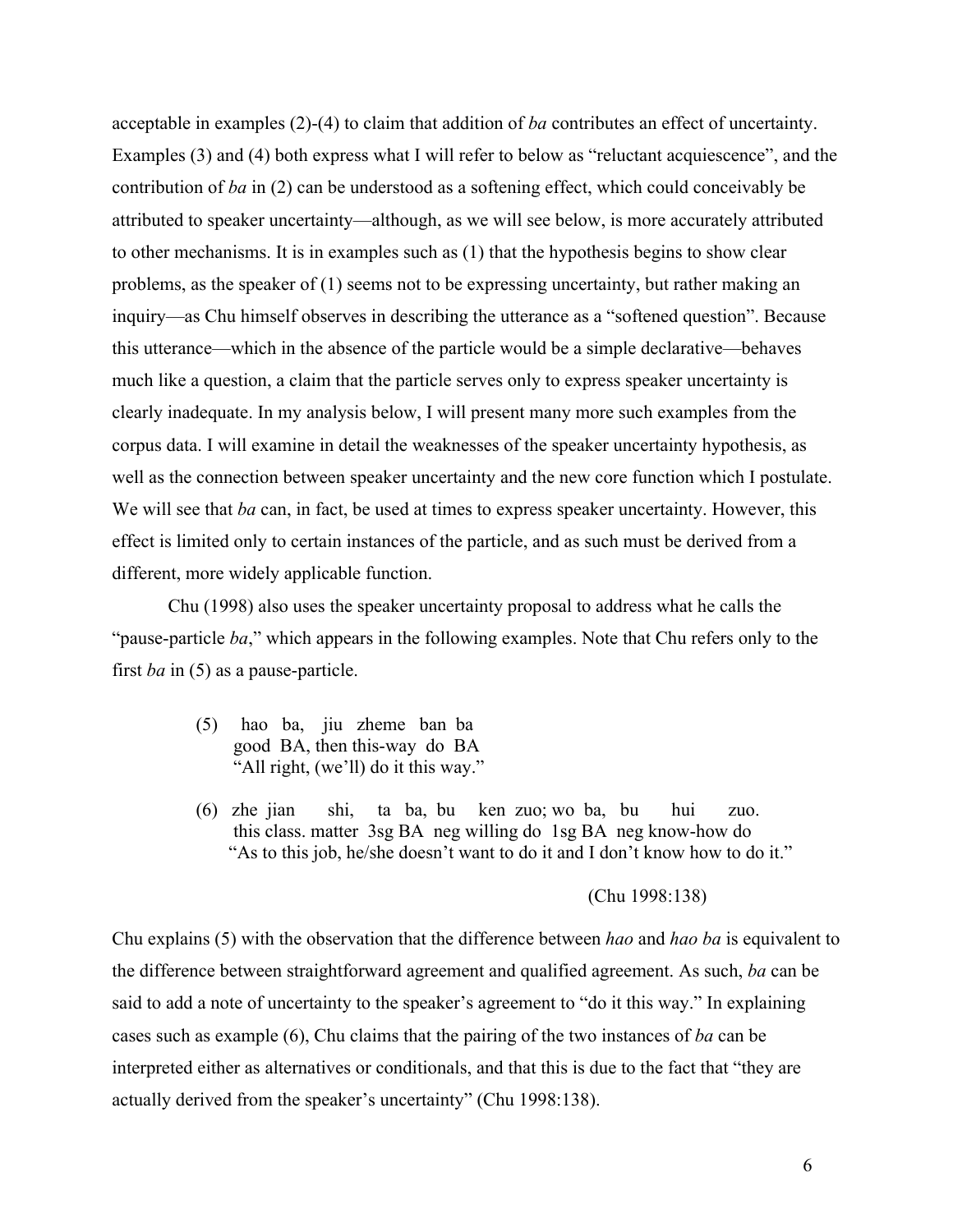Once again, Chu's application of speaker uncertainty to these examples is neither thorough nor satisfactory. As I have already touched upon the inadequacy of the speaker uncertainty hypothesis, however, a more important object of assessment is Chu's apparent suggestion that there exist distinct categories of the particle *ba*. Chu does not provide an explicit definition for "pause-particle *ba*," merely describing it as "in the middle of a sentence," in contrast to sentence-final *ba* (1998: 137). Furthermore, he does not claim a separate function for this "pause particle", but rather attempts to apply to it the function of speaker uncertainty. It would seem, then, that Chu's classification of the "pause particle" is largely descriptive and not based in a functional distinction. Evidence against any functional distinction inherent in *ba*'s sentence position can be seen in the case of *hao ba* "okay", which occurs in example (3) as well as example (5). Although the particle occurs "in the middle of a sentence" in (5) and utterancefinally in (3), there is no notable difference between its apparent effects in the phrase. Although the interpretation of (5) is context dependent (see section 5.4.), the phrase *hao ba* can certainly be construed in this example as representing the hesitant or reluctant acquiescence seen in example (3). We will see in section 5.4. that the behavior of the particle in phrases such as *hao ba* is quite consistent with its behavior in typical utterance-final instances, and as such does not seem to merit a separate categorization.

On the other hand, instances of *ba* such as those seen in example (6) do indeed present a unique problem for analysis of the particle. This appears to be due not to the fact that the particle occurs sentence-medially, but rather to the fact that the particle attaches in these cases to phrases which cannot stand alone as utterances, and so cannot be analyzed as full speech acts. In this sense, "pause-particle *ba*" may in fact be a valid distinction. This matter will be discussed further below.

#### **2.1.3. The soliciting agreement hypothesis**

Authors Li and Thompson (1981) select as *ba*'s main function what they term "soliciting agreement," a function which they compare to that of tag questions such as "don't you think so?" and "wouldn't you agree?" in English. Hudson and Lu (2003), in accordance with Li and Thompson, state that *ba* functions mainly to solicit agreement or confirmation, adding that it functions to soften the tone of a sentence, contributing a note of supposition and compliance.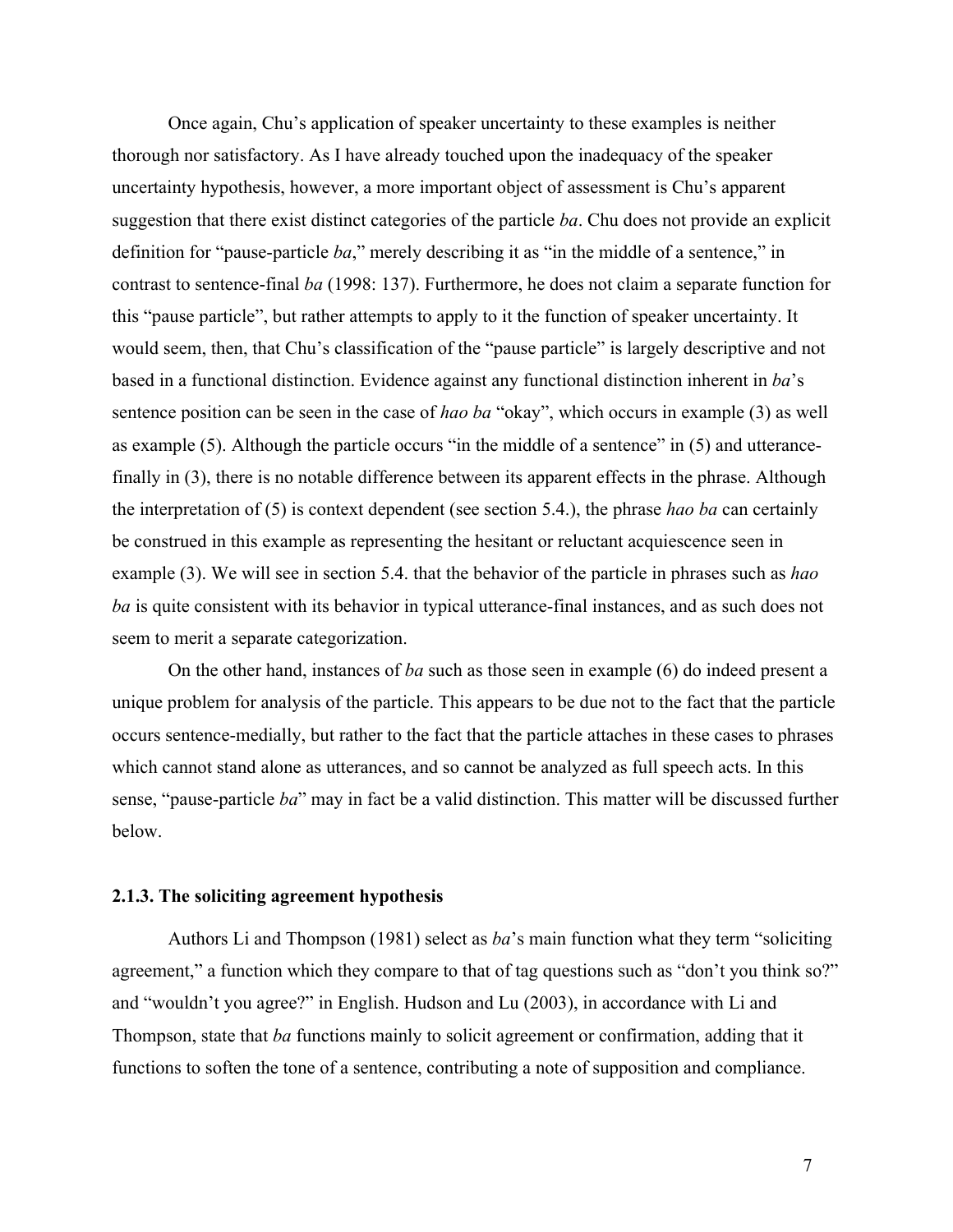Li and Thompson, citing the same utterance (2) used by Chu (2009), hold that their "soliciting agreement" function accounts appropriately for the fact that *ba* often marks what they call first person plural commands. When the subject is second person, the authors assert that the "soliciting agreement" function logically results in an effect of advice, as below:

> (7) ni he shui ba 2sg drink water BA "Why don't you drink some water?" (Li & Thompson 1981:308)

As can be inferred from the authors' translation of (7), they interpret the utterance as a suggestion, which seeks the input of the hearer. Similarly, the translation "Let's go" in (2) has the effect of a suggestion, as well. The authors further illustrate their point with the following example:

(8)

a) ta bu hui zuo zhe yang de shi 3sg neg. will do this manner part. thing "S/he wouldn't do such things."

b) ta bu hui zuo zhe yang de shi ba 3sg neg. will do this manner part. thing BA. "S/he wouldn't do such things, don't you agree?" (Li & Thompson 1981:309)

In contrast to (8a) the authors hold that (8b) cannot be interpreted as spoken in anger, as *ba* creates an "accommodating and conciliatory tone" (Li & Thompson 1981:309). Note that this is consistent with Hudson and Lu's observation that the particle adds a note of supposition and compliance.

Li and Thompson emphasize the importance of context in understanding the function of soliciting agreement, providing the following example:

> (9) a) wo he ban bei 1sg drink half glass "I'll drink half a glass." b) wo he ban bei ba 1sg drink half glass BA "I'll drink half a glass, ok?" (Li & Thompson 1981:308)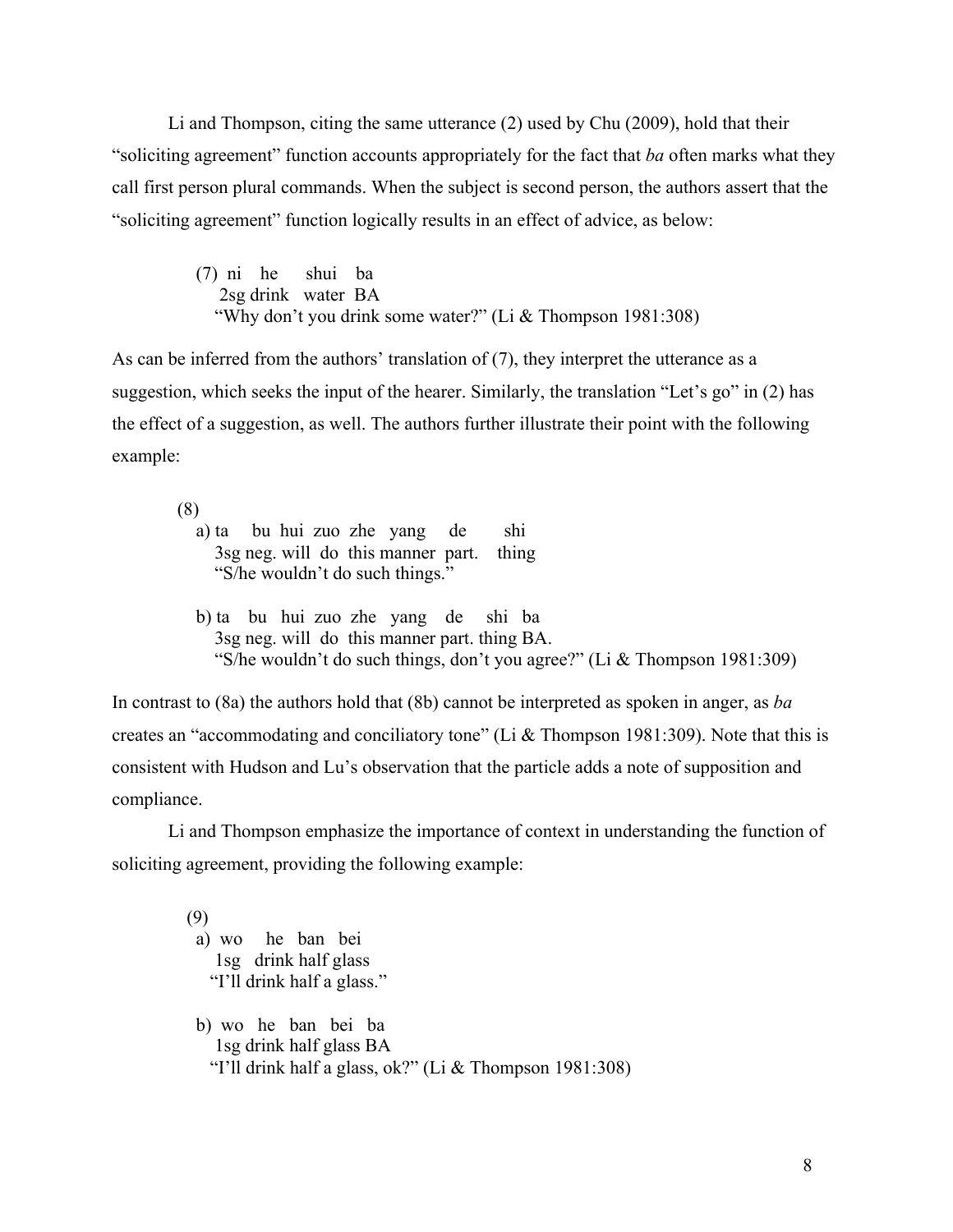The authors observe that while (9a) can be the response to "How much do you want to drink?", (9b) can only occur in a context where the speaker has reason to solicit agreement from the addressee that half a glass will be acceptable. For instance, the authors provide the example of a speaker who has been toasted repeatedly at a banquet and uses (9b) as a plea to drink less this time.

Proponents of the soliciting agreement hypothesis have not provided any in-depth analysis or extensive support for the function of soliciting agreement, nor have they provided a formal definition. Additionally, the hypothesis meets with some trouble in those cases in which the particle does appear to be serving to express speaker uncertainty. Nonetheless, while the soliciting agreement hypothesis is not sufficiently explicit or comprehensive to serve as a formal explanation of *ba*'s function, it shows valuable insight into the particle's role in discourse. Indeed, the particle's usage can often be described as one of seeking agreement. My analysis will seek to make more explicit the underlying mechanisms behind this usage.

Notably, the concept of soliciting hearer agreement incorporates that crucial dimension which is missing from the speaker uncertainty hypothesis: the dimension of addressee involvement. This dimension, which seems also to have inspired the abovementioned "audience seeking" hypothesis, is taken a step further in the case of soliciting agreement, as the latter hypothesis implies not only the existence of hearer involvement, but *active solicitation* of hearer involvement on the part of the speaker. As we will see below, this dimension of addressee involvement can help to account not only for the question-like behavior observed in example (1), but also for the "accommodating" and "compliant" tones noted above by Li and Thompson (1981) and Hudson and Lu (2003), respectively. The dimension of addressee involvement thus represents an important commonality between the soliciting agreement hypothesis and the core function which I propose below.

### **2.2. Previous theoretical (and other) frameworks**

Moving beyond the positing of a core function, past researchers have additionally looked to analyze the particle *ba* within a number of different frameworks. While some of these frameworks provide important insight into the manner in which the particle should be analyzed, none yields a satisfactorily detailed or formal account of the particle's role in discourse. Below is a brief review and assessment.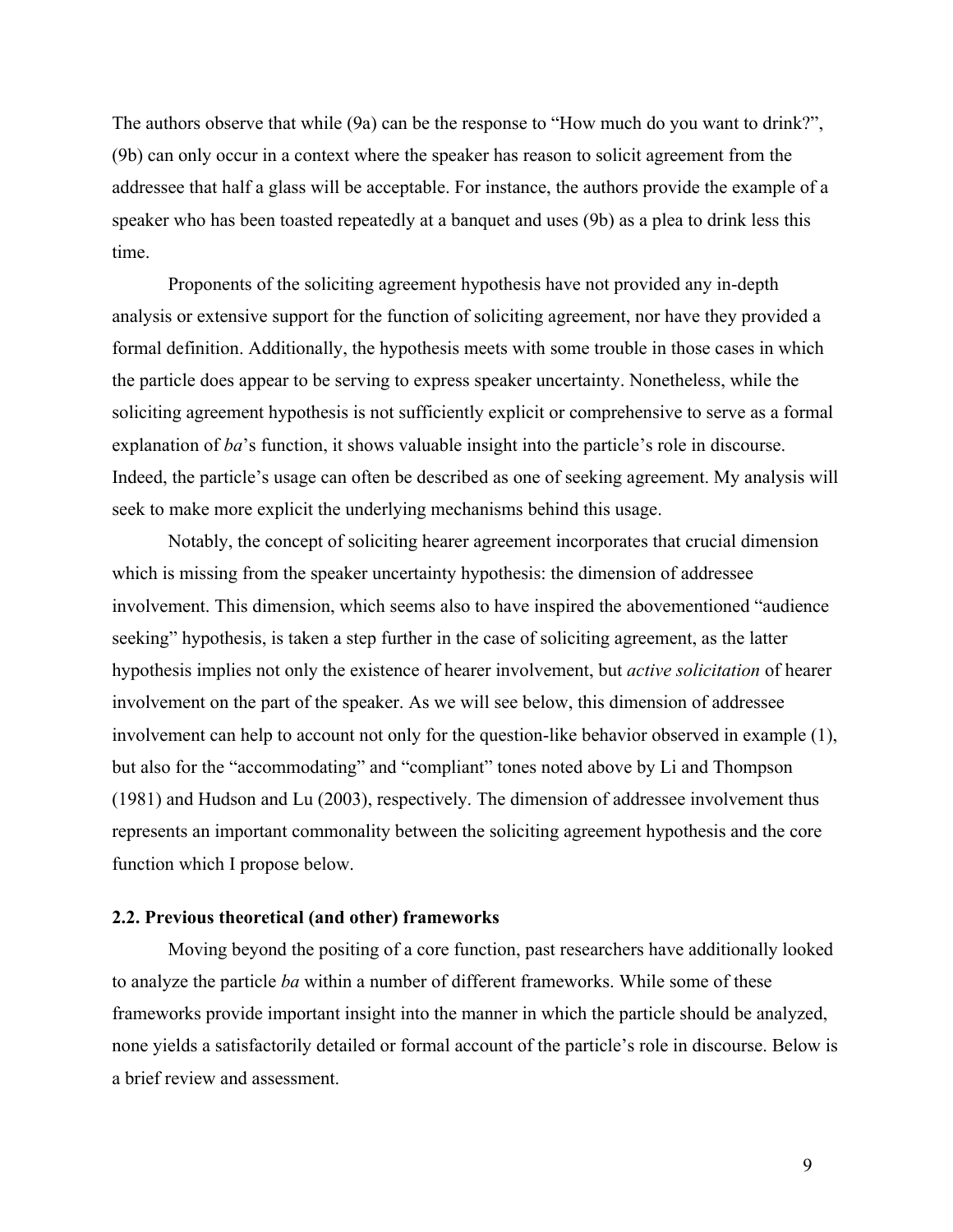#### **2.2.1. Hudson and Lu: cognitive domains and information status**

Hudson and Lu (2003) stress the importance of examining *ba* in multiple domains. In addition to the "functional", they seek to explore "interactional" and "informational" domains, as well. In comparing *ba* to the Japanese *ne*, they place significant focus on *ba*'s role in the nature of the interaction itself, stressing the "importance of considering cognitive domains and information status in analyzing sentence particles" (Hudson & Lu 2003:202). Within this domain, the authors make a number of additional observations regarding distribution.

The authors first of all point out apparent restrictions regarding the social context in which *ba* is used. Specifically, they observe that *ba* is used in close relationships, adding a tone of familiarity and friendliness. In contrast, the particle is not commonly used when there is a social or psychological distance between speaker and hearer, or when a speaker is attempting to sound objective or scientific. Along this vein, the authors observe that *ba* is rarely used in academic lectures, proposing that this is because use of the particle would indicate uncertainty about the content of the lecture.

The authors also point out that *ba* is not felicitous when uttered as the initial urging for a sleeping or unconscious addressee to rise. This, they hold, suggests that *ba* always asks for and expects some kind of reaction from the addressee. (Hudson & Lu 2003:201).

Perhaps most notably, the authors examine *ba* with relation to information status. They cite Kimura and Moriyama (1992), who analyze *ba* according to the speaker's reliance on hearer information. Kimura and Moriyama hold that *ba* has a basic meaning of "suspension of a true-orfalse judgment or avoidance of conclusion", and that this yields two different results depending upon whether the speaker "relies on hearer information"—if the speaker does not rely on hearer information, the effect of *ba* is one of "supposition", and if the speaker does rely on hearer information, the effect of *ba* is one of "seeking of agreement or confirmation" (Hudson & Lu 2003:205). In the latter situation, "the speaker may be understood to be demanding that the hearer have identical information to that of his/her own" (Hudson & Lu 2003:206).

Hudson and Lu also observe that *ba* can be used in a context where the hearer can be assumed to have no knowledge of the topic at all.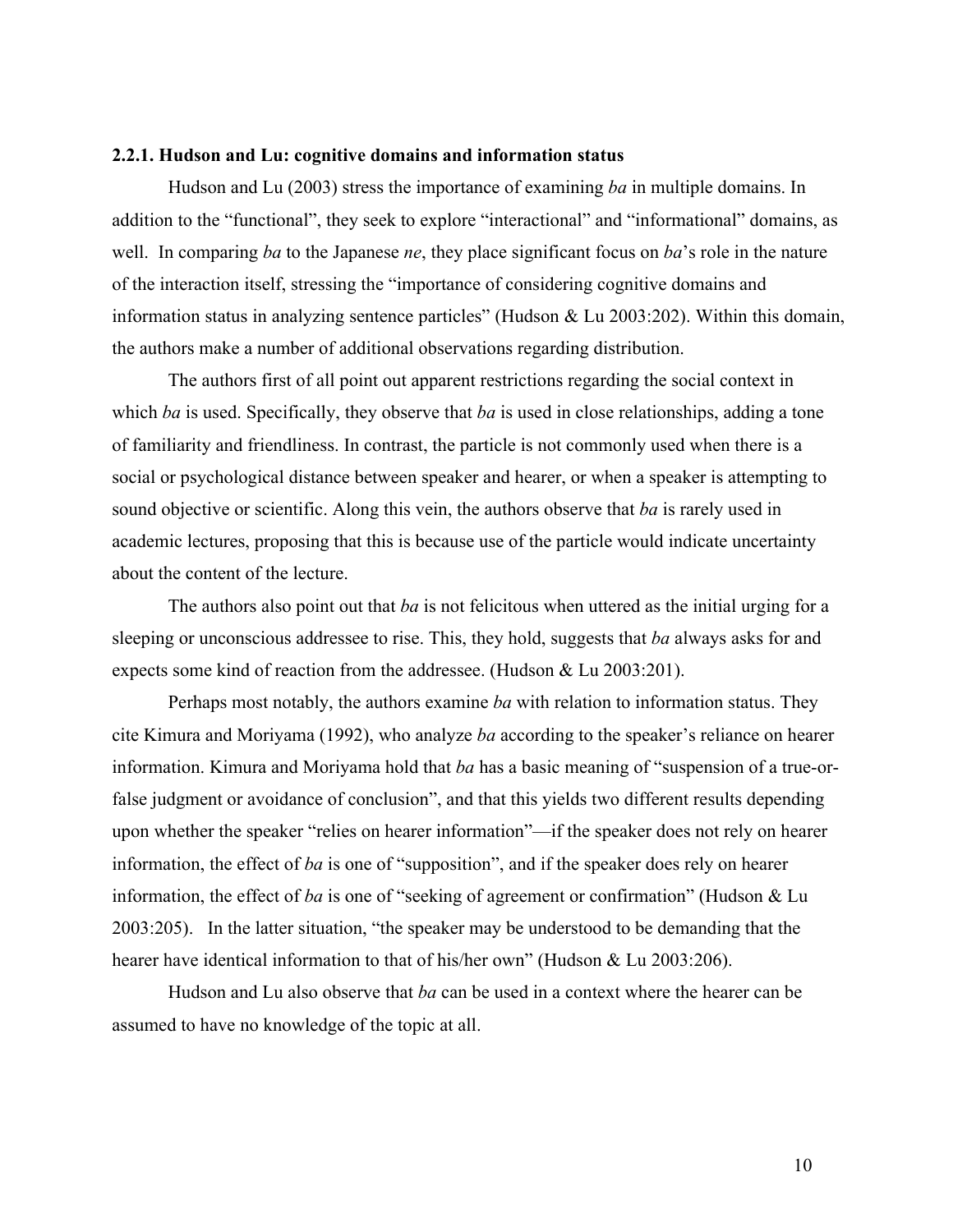(10) A: duoshao qian? how-much money "How much is it?"

> B: liang kuai qian ba two class. money BA "Two dollars, I'd say." (Hudson & Lu 2003:207)

However, the authors observe that use of *ba* would be infelicitous if the information were readily accessible to the speaker. Hudson and Lu hold that speakers of sentences such as that uttered by B in (10) are "engaged in soliloquy, asking 'confirmation' from themselves, so to speak, rather than from another person" (Hudson & Lu 2003:208).

Hudson and Lu provide a number of important observations. As indicated by their suggestion that *ba* seeks a response, they too have detected the dimension of addressee involvement. More significant, however, is their attention to the contextual factor of information status. As we will see below, the amount of information possessed by both speaker and hearer proves to be highly significant in determining the specific effects of the particle in a given context. This is consistent with Kimura and Moriyama's observation that the nature of the particle's effect varies depending upon hearer information. In fact, Kimura and Moriyama's observation that *ba* results in "suspension of true or false judgment or avoidance of conclusion" proves to be highly insightful. The core function which I propose for *ba* can in a sense be considered an elaboration upon this concept. Note that my proposed core function will also account for Hudson and Lu's observation that *ba* can be used when the hearer is known to lack relevant information, but is generally infelicitous when the information in question is readily available to the speaker. Additionally, my proposal can account for the observation that the particle is rarely used in academic lectures or other contexts in which the speaker wishes to sound objective or scientific—as use of *ba* in my model implies that a speaker has less authority to make a given assertion.

### **2.2.2. Chu and Li: relevance theory**

Chu and Li (2004) analyze *ba* in light of Wilson and Sperber's (1986) relevance theory, a direction which is continued in Chu (2009). Chu (2009) draws from Wilson and Sperber (1986) the following definition of relevance: "An assumption is relevant to its context if and only if it has some contextual effects in that context" (Chu 2009:295-296, from Wilson & Sperber 1986).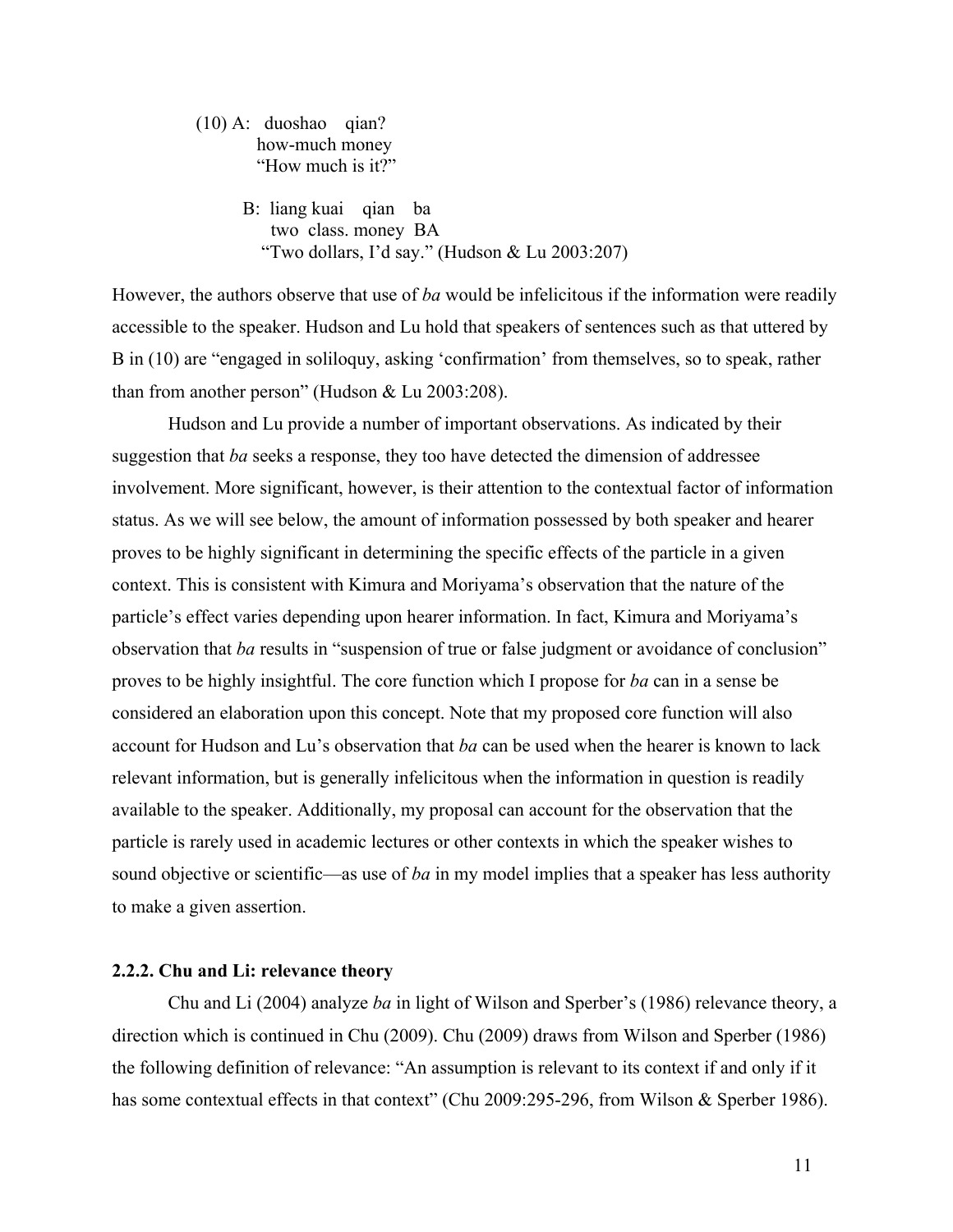Additionally, Chu takes from Wilson and Sperber the following extent conditions (Chu 2009:296, from Wilson & Sperber 1986):

> (11) *Extent Condition 1***:** An assumption is relevant in a context to the extent that its contextual effect in this context is large. *Extent Condition 2***:** An assumption is relevant in a context to the extent that the effort required to process it in this context is small.

In applying relevance theory, Chu and Li (2004) essentially observe that in the absence of *ba*, their example utterances seem isolated and uncooperative, and they take this as evidence that *ba* serves the function of creating a connection between the sentence and its context. Chu (2009) provides the following demonstration of *ba*'s contribution to increasing the relevance of an utterance:

| $(12)$ A: xianzai ji dianzhong? |                       |
|---------------------------------|-----------------------|
| now how-many o'clock            |                       |
| "What time is it?"              |                       |
| B: i) ni zai chifan ba!         |                       |
| $2sg$ at eat BA                 |                       |
| "You are eating, aren't you?"   |                       |
| ii) ni zai chifan               |                       |
| $2sg$ at eat                    |                       |
| "You are eating."               |                       |
| iii) ba dian ban                |                       |
| eight o'clock half              |                       |
| "Eight thirty."                 | $(Chu 2009: 296-297)$ |
|                                 |                       |

Allowing that the relevance of either response is dependent upon whether the hearer has a means of connecting the act of eating to the time of day, Chu observes that B's response (12i) could be expressed in English as "You are eating, aren't you?", whereas B's response (12ii) would simply be "You are eating". Chu takes this as evidence that the former has a higher degree of relevance to the context.

In assessing this analysis, we must first attempt to determine what exactly Chu means by "relevant". When determining the level of relevance of two other possible responses to the question in (12), he states that they "are less relevant [than a response of the actual time] in that they are less direct responses to the question" (2009: 297). He continues that responses (12ii) and (12i) are "even less direct". I will operate under the assumption that Chu's assessment of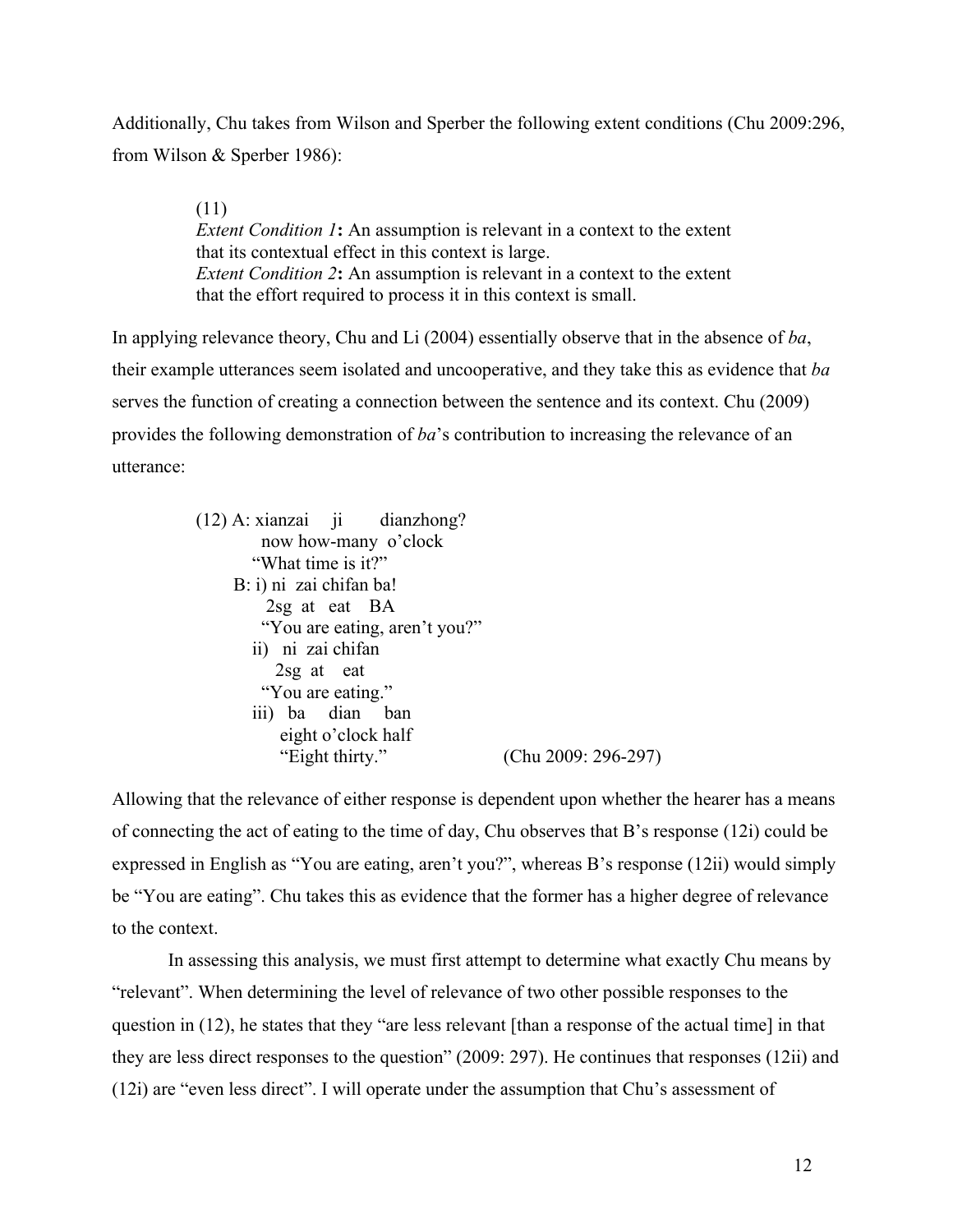"relevance" here refers to the amount of effort required to process a given utterance specifically as a response to A's question. Under this assumption, it is clear why Chu would assess (12ii) and (12i) as less relevant than (12iii). Assuming a scenario in which the addressee can link eating to the time of day, B's assertion can be considered relevant in that the information which A seeks can presumably be inferred from the information provided by B. However, the need for such an inference does increase processing effort.

The problem lies not in Chu's claim that (12ii) and (12i) require more processing effort than (12iii), but in his later claim that the use of *ba* makes (12i) more relevant than (12ii). He provides no support for this claim, outside of the observation that (12ii) and (12i) correspond to the English translations of "You are eating" and "You are eating, aren't you?" respectively. This is, of course, far from a satisfactory explanation. Nonetheless, assuming a context in which the act of eating provides a hint as to the time of day, intuition does more readily admit (12i) (in both English and Mandarin) as a response. What remains to be seen is whether this is in fact an indication that *ba* serves somehow to increase the relevance of the utterance.

It should first be noted that if the information contained in B's utterance cannot be presumed to allow for an inference as to what time it is, use of *ba* does not, in fact, make the utterance any more relevant as a response to A's question. If we assume that A eats at differing times every day, and that his act of eating therefore provides no hint as to what time of day it is, no amount of processing effort will yield a particularly helpful inference from the information provided in either (12ii) or (12i). Chu's use of the respective English translations illustrates this point as well. If the fact of eating no longer allows for an inference regarding the time, "You are eating, aren't you?" will not answer A's question any more effectively than will "You are eating." If we define relevance in this case as potential to provide the requested information with little processing effort, then neither response can be considered relevant.

It would seem, then, that it is not the level of relevance which *ba* serves to increase. Returning, however, to the context in which the act of eating can, in fact, be linked to the time of day, recall that (12i) does seem intuitively to be a more acceptable response than does (12ii). It seems, therefore, that although *ba* is not serving to influence relevance, it does serve to increase the felicity of the utterance in this context. It would of course be unreasonable to suppose from this claim that *ba* has a function of making an utterance more felicitous. Rather, once again this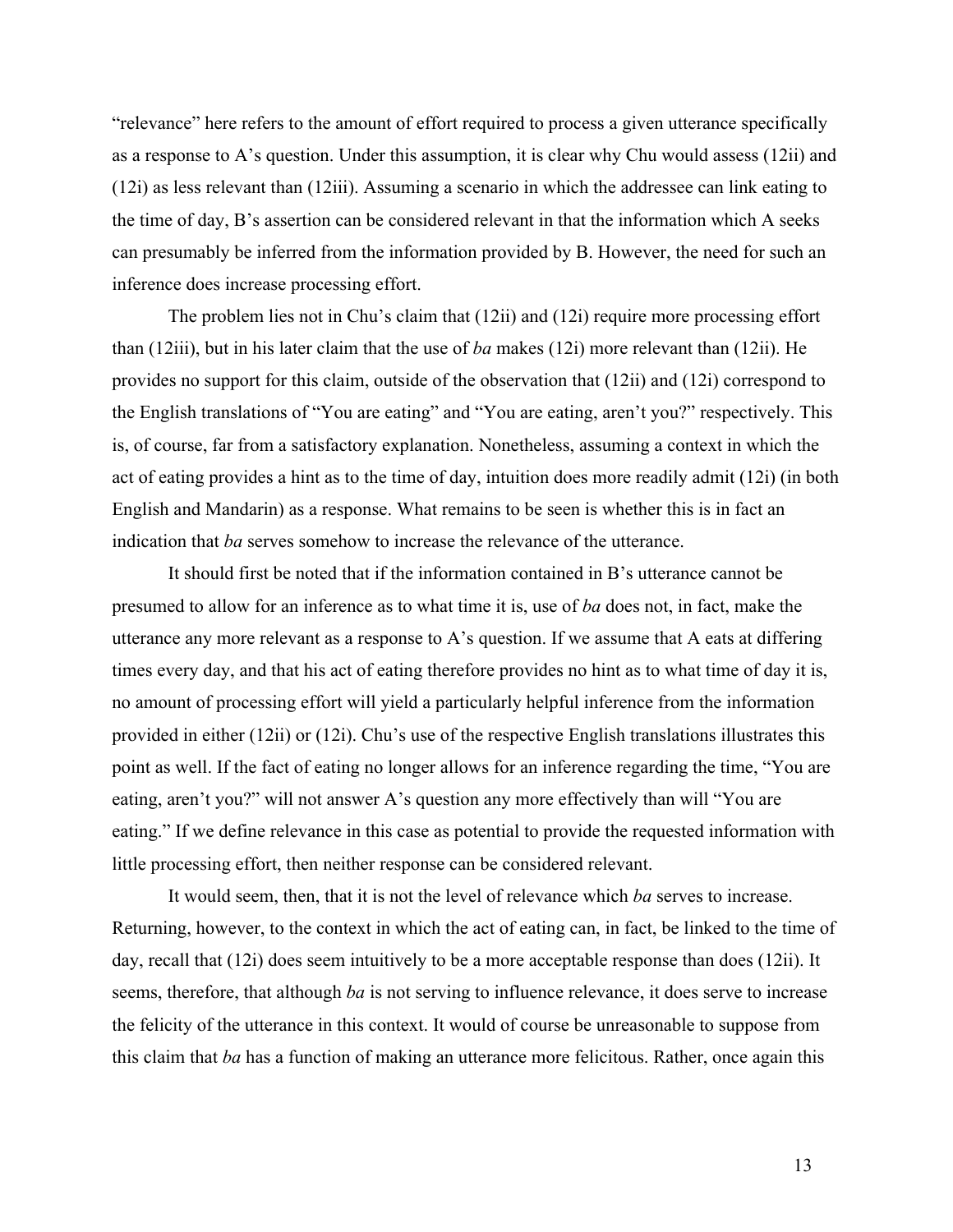result represents not a core function but an effect achieved in a particular context. The analysis below will seek to explain this particular effect in light of my own proposed core function.

### **2.2.3. Han: disturbance of neustic**

Han assesses *ba* in light of Lyons' (1977) use of the concepts of neustic, tropic and phrastic. Lyons, in turn, takes these concepts from Hare (1970). According to Lyons (1977), the phrastic represents the propositional content of the utterance, the tropic corresponds to the type of speech act the utterance is used to perform, and the neustic is identified as that part of the sentence which expresses the speaker's commitment to factuality, desirability, etc. of the propositional content. The effect of *ba*, Han claims, is to influence the neustic of an utterance. Han proceeds to examine systematically the effects of *ba* on declarative, imperative, and interrogative utterances respectively.

For both declarative and imperative utterances, Han holds that the presence of *ba* serves to weaken the neustic—that is, to weaken the speaker's commitment to the proposition of the utterance. Han provides the following example of a declarative appended with *ba*:

 (13) a) zhangsan shi laoshi Zhangsan cop. teacher "Zhangsan is a teacher."

b) zhangsan shi laoshi ba Zhangsan cop. teacher BA "(I think) Zhangsan is a teacher (am I right?)" (Han 1995:103)

Han observes that the addition of *ba* communicates something like the following: "Although I believe Zhangsan is a teacher, I do not claim to have any direct evidence to prove that my belief corresponds with an actual state of affairs; I therefore hesitate to assert bluntly that 'Zhangsan is a teacher.'" (Han 1995:103) Han also observes that the use of a declarative with *ba* does not presuppose hearer knowledge. Han represents the example (13a) in terms of Hare's (1970) schema as follows:

```
(14) I-say-so(it-is-so(Zhangsan is a teacher))
neustic tropic phrastic (Han 1995:104)
```
14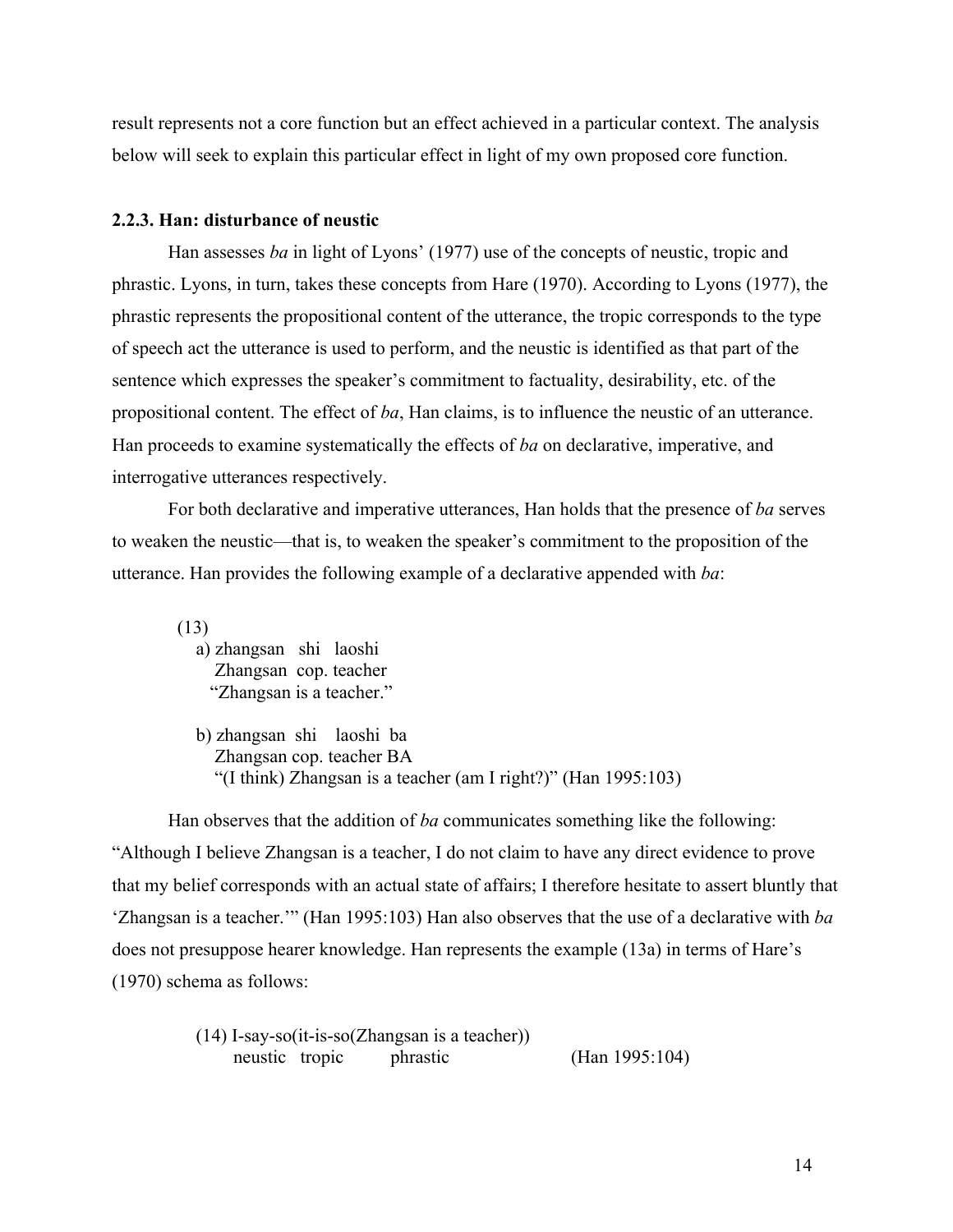The *ba*-utterance (13b), on the other hand, is represented as follows, with a neustic of "I-think- $\mathrm{SO}^{\prime\prime}$ :

(15) I-think-so (it-is-so(Zhangsan is a teacher)) (Han 1995:105)

According to Han, this representation demonstrates the weakening of the illocutionary force of the utterance as a result of *ba*.

For the imperative, Han gives the following example:

| (16)                                                 |  |
|------------------------------------------------------|--|
| a) ni kuai zou                                       |  |
| $2sg$ fast go                                        |  |
| "Move!"                                              |  |
|                                                      |  |
| b) ni kuai zou ba                                    |  |
| 2sg fast go BA                                       |  |
| "(I think) you'd better hurry up!" (Han $1995:107$ ) |  |
|                                                      |  |

Han states that the addition of *ba* turns the command into a less forceful utterance, communicating something like "I am not forcing you to hurry away at all, and I am not even assuming that you are able to do so, I am only suggesting that perhaps you should go quickly" (Han 1995:108). Han represents the imperative examples as (17) and (18) respectively.

> (17) I-say-so(so-be-it(you go)) (18) I-think-so(so-be-it(you hurry up)) (Han 1995:107-108)

Again, Han concludes that *ba* serves to weaken the I-say-so neustic and, as a result, the illocutionary force of the utterance. Han formulates the generalization that overall, *ba* disturbs the neustic of an utterance, regardless of the type of main clause (see section 2.3. below for Han's analysis of the third syntactic category, interrogative  $+ ba$ ).

Han also addresses *ba*'s apparent violation of Grice's Cooperative Principle, as utterances ending in *ba* seem to be less explicit than they could be. Han does not elaborate on this observation, but cites as an explanation Leech (1983) and the Politeness Principle, which according to Leech serves as a complement to the Cooperative Principle, regulating utterances so as "to maintain the social equilibrium and the friendly relations which enable us to assume that our interlocutors are being cooperative in the first place" (from Leech 1983, found in Han 1995:120). Han concludes that a speaker's use of *ba* must be motivated by this Politeness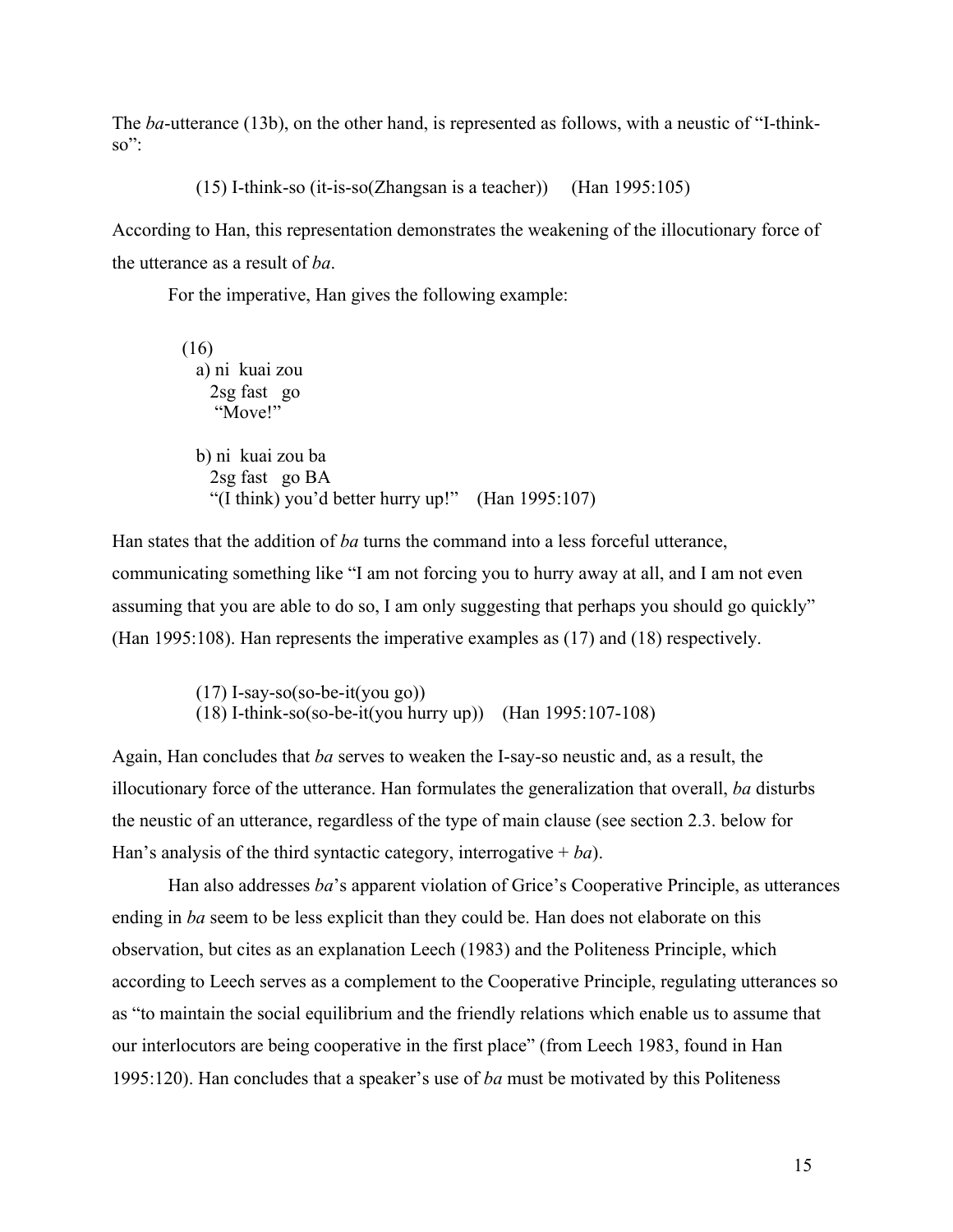Principle, allowing the speaker to express a degree of politeness "by adding a question-like element to the utterance" (Han 1995:120).

Han's analysis also shows a good deal of insight, and my own analysis will in some ways run parallel. The division of *ba* utterances according to syntactic mood proves to be a valuable starting point in accounting for differing interpretations of the particle—although as we will see, it will be more useful to speak of these utterances in terms of speech acts, rather than syntactic moods. That being said, Han's analysis does touch upon *ba*'s relation to speech acts in its inclusion of the "tropic". While Han's analysis lacks the dimension of addressee involvement, and as such cannot account for the particle's question-like behavior, its implication of the particle in speaker commitment to factuality and desirability is a useful insight, and is reflected in my own analysis. Indeed, weakening of speaker commitment to an utterance can be considered a necessary consequence of the function which I propose for *ba*.

The claim that use of *ba* is motivated by a need for politeness is somewhat more complicated, as corpus data indicates that *ba* can be used in a wide variety of contexts, not all of which are cordial or even entirely civil. However, the connection between *ba* and effects of politeness will be addressed in section 6.2.2. below, in the discussion of the particle's social implications.

### **2.3. Problematic example**

An interesting example which has proved particularly problematic to previous researchers is the following, presented by Chao (1968: 807):

> (19) ni daodi yao shenme ba 2sg after-all want what BA

Li and Thompson (1981) observe that *ba* generally cannot be appended to an utterance already marked as a question, but admit this counterexample as a viable exception. They translate (19) as "Tell me, what do you want" and explain that the most natural context in which such an utterance might occur would be one in which two people are quarreling, and one finally says (19) in exasperation. The authors use an additional translation of "OK, don't you think you should let me know what in the world you want?" to capture the full effect of the utterance. In accordance with the main function that they have selected for *ba,* the authors state that the particle here clearly solicits agreement that the hearer should make his or her wishes clear.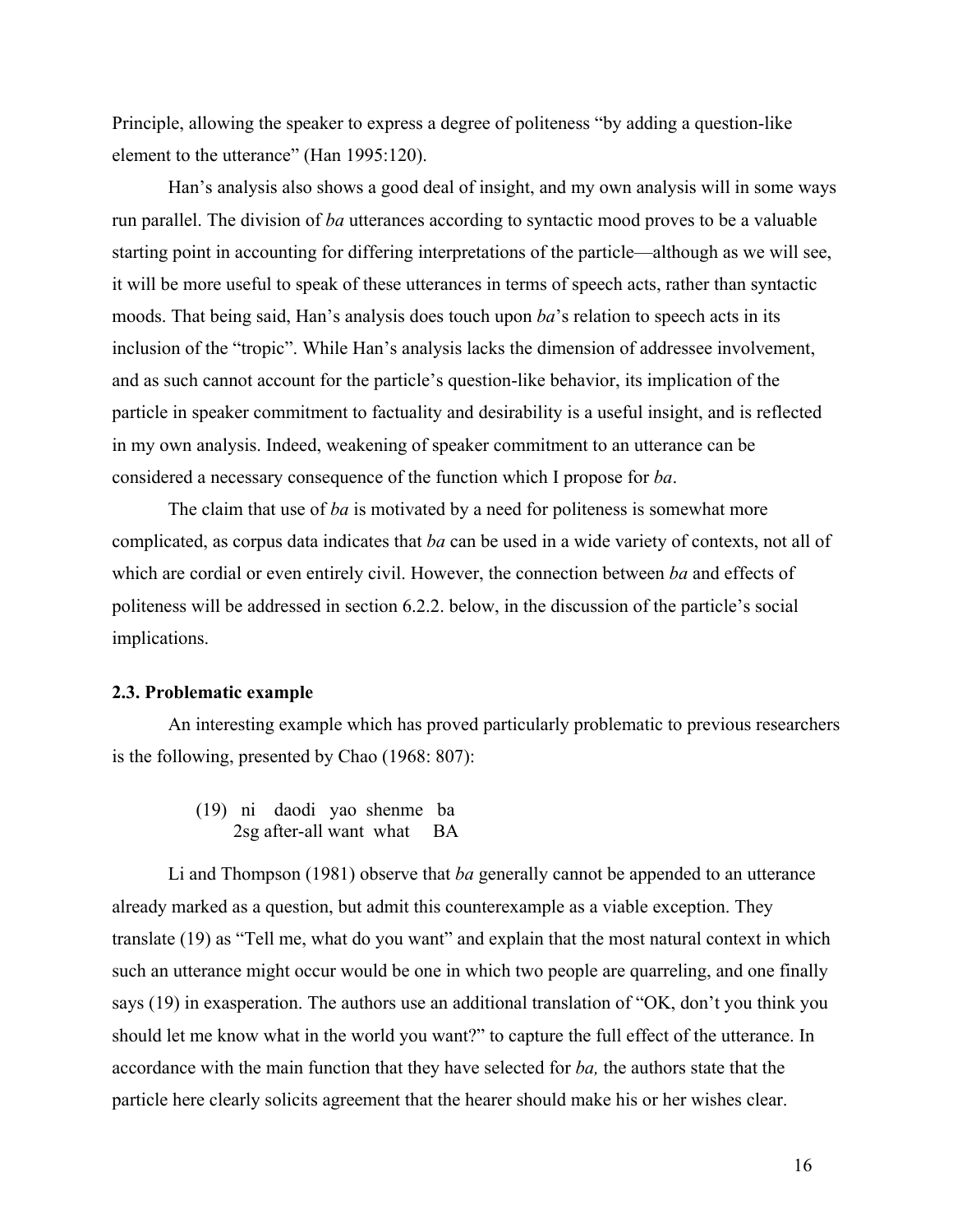Chu (1998), on the other hand, originally translates (19) as "What do you want, after all?" and criticizes the interpretation of Li and Thompson (1981), stating that the second translation, "OK, don't you think you should let me know what in the world you want," does not adequately capture the contribution of *ba*. The aspect of the translation which most closely parallels the effect of *ba*, says Chu, would be the "OK," as long as it is spoken with a "suspended intonation" to indicate impatience. Chu holds that in this case, *ba* communicates "I have insisted that you don't need what you say you need, but now if you are still not convinced, I concede unwillingly that you might need it" (1998:134).

Linking this example to his proposal of "speaker uncertainty" as the main function of *ba*, Chu explains that to make utterance (19) meaningful, in the course of an argument a speaker needs to have been unable to convince his hearer of something, after which he finally gives up and concedes unwillingly with, "What do you want, after all?" Chu holds, therefore, that it is unwilling concession that is being communicated by *ba* (1998:134). Importantly, Chu also observes that as a sentence-final particle, *ba* operates not only on the propositional content, but over the entire clause to which it is attached. So, *ba* in (19) affects not only the proposition of "what you want," but rather the entire question. Chu therefore concludes that the speaker's uncertainty applies to the act of asking the question itself, and that this is perceived as unwillingness to concede (Chu 1998:136).

Chu and Li (2004) explain (19) in a slightly different light. They hold that an appropriate context for the utterance would be a wife asking her husband what he wants to eat that night, to which he responds with first one answer, then another, changing his mind constantly. The authors explain that the wife cannot have faith that her husband can give a precise answer, so when she asks (19), this *ba* has the role of expressing "hesitation at this question itself" (Chu & Li 2004:8). This account differs from that of Chu (1998) in that it lacks the interpretation of unwilling concession. However, it maintains the application of *ba*'s uncertainty function to the entire speech act.

Finally, Han examines (19) as an instance of the third and final syntactic category: interrogative  $+ ba$ . Han observes that in contrast to a simple interrogative, an interrogative appended by *ba* a) shows strong determination to make the hearer comply, b) gives the hearer no choice in responses, other than to supply the missing information, and c) indicates that the speaker is in fact angry, and the hearer had better comply if he or she wants to avoid trouble. Han

17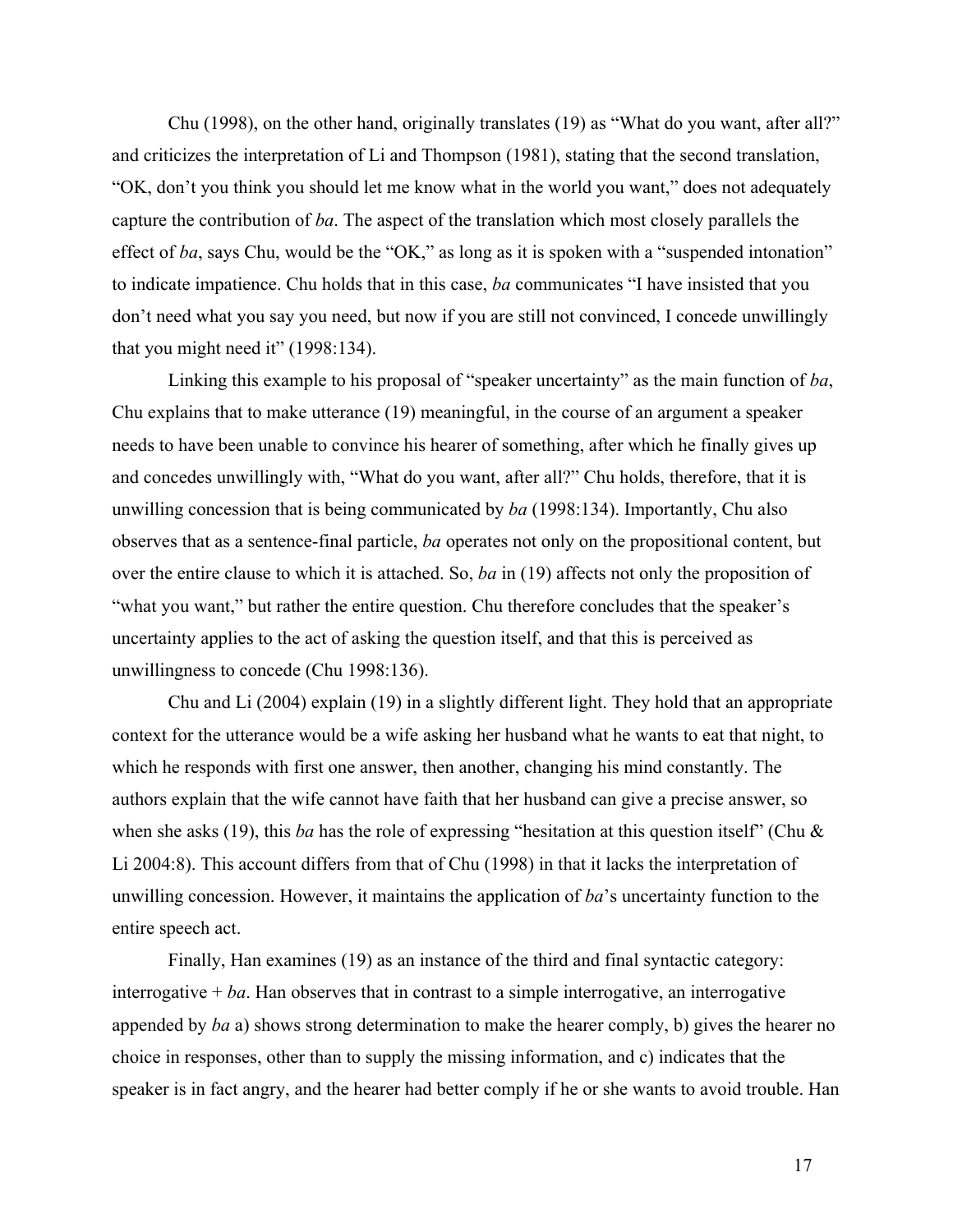concludes, therefore, that the effect of *ba* in this case is actually to strengthen the illocutionary force of the interrogative to that of a Directive (Han 1995:111-112).

The matter of example (19) is a fascinating problem on which the analysis below will attempt to shed light.

### **3. The present investigation: methodology**

In order to achieve a more comprehensive perspective with regard to the usage and distribution of *ba*, I collected tokens of the particle from approximately 3 hours of the Taiwanese television program *Lanqiu Huo* "Hotshot," as well as from two mainland Chinese films, *Yingxiong* "Hero" and *Yinghan* "The Underdog Knight". The majority of tokens—67—were drawn from the television program, while the movies "Hero" and "Underdog Knight" yielded 5 and 23 tokens respectively, for a total of 95 tokens.

It should be noted that the three sources did exhibit differences in the distribution and usage of *ba*. The television show exhibited a much greater frequency of the particle than did either of the films. "Hero" not only yielded the fewest tokens of the particle, but also showed the least variety, yielding only instances of Type E (see classification below), whereas both of the other sources yielded instances of nearly all categories enumerated below. It is beyond the scope of this paper to determine what factors account for these differences in distribution, although the manner in which usage of *ba* may be influenced by various sociolinguistic factors is a question which certainly merits further investigation. For the current purposes, it will be considered sufficient that each of the collected examples represents a felicitous use of *ba* in Mandarin Chinese.

Several informants<sup>2</sup> were consulted in order to confirm the grammaticality and felicity of the examples, as well as to confirm my interpretations of the utterances' meanings. During the first phase of informant interviews, I simply presented informants with a sample of collected utterances—first without original context provided, then with context—and asked them to translate each utterance both with and without *ba.* All informants were highly fluent in English, but this was a very difficult translation task, particularly due to the highly functional nature of

 $2$  I consulted three different informants, two of whom have spoken the standard dialect of Mandarin since early childhood, and one of whom is a native speaker of a regional Chinese dialect who acquired the standard dialect after entering college. The former two informants are university Chinese language instructors. The latter informant is a university professor and linguist.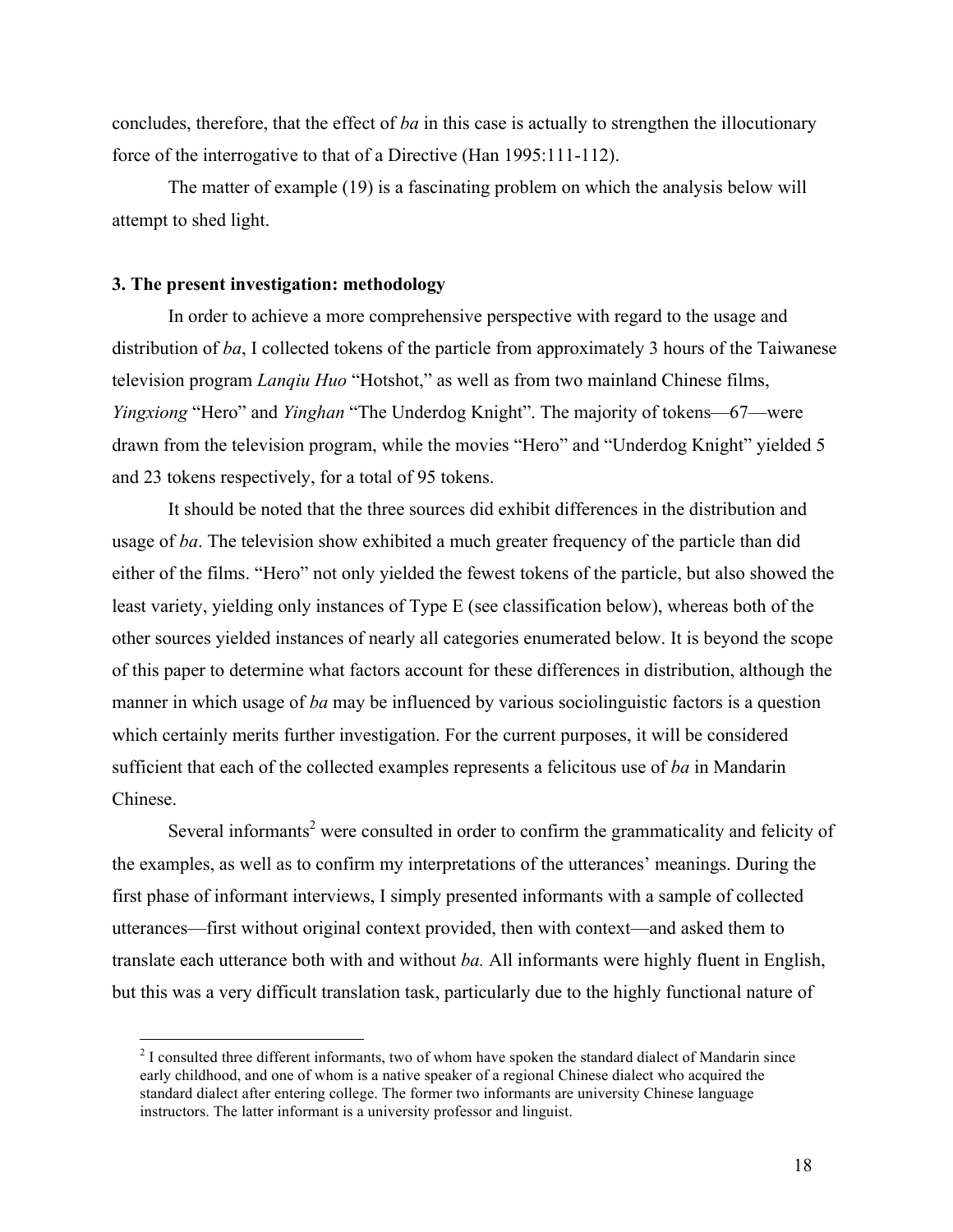the particle's meaning. Informants were generally better able to express the particle's contribution through description rather than translation. In the tradition of Matthewson, I treated informants' translations—as well as descriptions—as "a clue rather than a result" (2004: 389), with the major purpose of this first phase being to check that my own intuitions were accurate. The second phase of interviews occurred after I had selected and translated a number of examples for use in my analysis. During the second phase, I provided informants with these examples and my own translations of them, each accompanied with a brief description of the effect that I had attempted to capture through translation. All translations and descriptions were reviewed and confirmed by informants before inclusion.

In order to facilitate analysis, I first sought to organize the corpus data into categories. Han chooses to divide *ba* utterances according to the syntactic mood of the utterance to which the particle is attached—declarative, imperative, and interrogative. Categories formed according to this method form a fairly comprehensive picture of the distribution of *ba*. However, analysis of the data indicates that the function of *ba* is better understood in terms of speech acts. Note that this distinction between syntactic mood and speech act is an important one. As observed by Hausser, "When we talk about syntactic moods we are talking about formal properties of linguistic surface expressions. These are to be kept clearly distinct from the speech acts in which a linguistic expression may function" (1980: 72). Hausser cites the example of "Could you pass the salt?", a syntactic interrogative which nonetheless is conventionally used as a request rather than a question. This lack of one-to-one correspondence between syntactic mood and speech act highlights the importance of distinguishing between the two concepts.

In the case of *ba*, we will see that it is on the level of the speech act that the particle can be understood to operate, rather than syntactic mood. We will see below, for instance, that the particle's meaning projects beyond syntactic elements such as negation—as indicated in examples such as  $(45)$  and  $(46)$ .<sup>3</sup> Because the function of *ba* appears to operate on a level which is not syntactic, I instead categorize the corpus data according to the speech act performed by the utterance to which the particle attaches. I further divide the data into the following categories according to various contextual factors and the overall effect of the full *ba* utterance:

 $3$  See Roberts et. al. (2009) for discussion of projective meaning.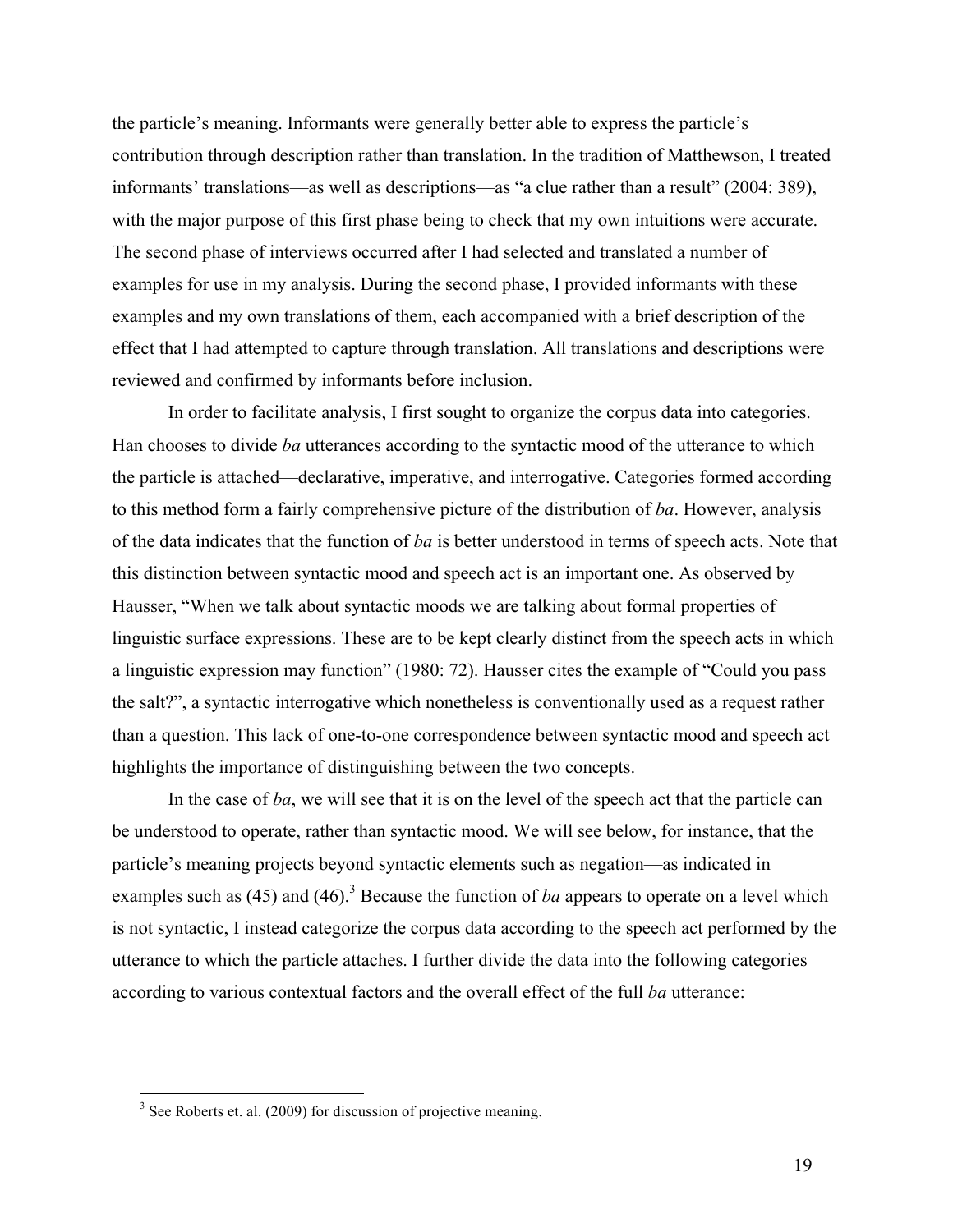|  | able |  |
|--|------|--|
|--|------|--|

| <b>Type</b> | Speech act of<br>utterance to which ba<br>attaches | <b>Details</b>                                                                                                                                    | <b>General effect of</b><br>ba utterance |
|-------------|----------------------------------------------------|---------------------------------------------------------------------------------------------------------------------------------------------------|------------------------------------------|
| Type A      | Assertion                                          | Assertion represents inference<br>based upon available evidence.<br>Hearer possesses more<br>information than speaker.                            | Seeking<br>confirmation                  |
| Type B      | Assertion                                          | Assertion regards matter<br>of opinion. Both hearer and<br>speaker have sufficient information<br>to form opinion.                                | Seeking agreement                        |
| Type C      | Assertion                                          | Assertion represents a supposition<br>by the speaker. Hearer is known to<br>lack the relevant information.                                        | Expressing<br>uncertainty                |
| Type D      | Assertion                                          | Assertion denotes a state of affairs<br>which the speaker trusts or desires<br>to be the case. Hearer possesses<br>more information than speaker. | Seeking<br>confirmation                  |
| Type E      | Directive                                          | Directive denoting action on<br>the part of the hearer, or of both<br>speaker and hearer.                                                         | Request,<br>suggestion,<br>command       |
| Type F      | Commissive                                         | Commissive denoting<br>action on the part of the speaker                                                                                          | Suggestion                               |

 It must also be noted that ultimately, these categorizations are simply a tool to ensure that the posited function of *ba* is applicable to a comprehensive range of contexts and interpretations. In reality, categorizing every *ba* utterance occurring in natural discourse would most likely prove very difficult. The influence of countless contextual factors may cause utterances to fall between categories, in multiple categories, or in new categories altogether. This is to be expected, and is not a problem for our purposes, as the classifications are in fact only a means to an end, and are not intended to be theoretically significant**.**

# **4. A new core function: distribution of authority**

Following examination of the corpus data, I have formulated a new core function of *ba*, from which I believe the various observed surface effects will prove more readily derivable.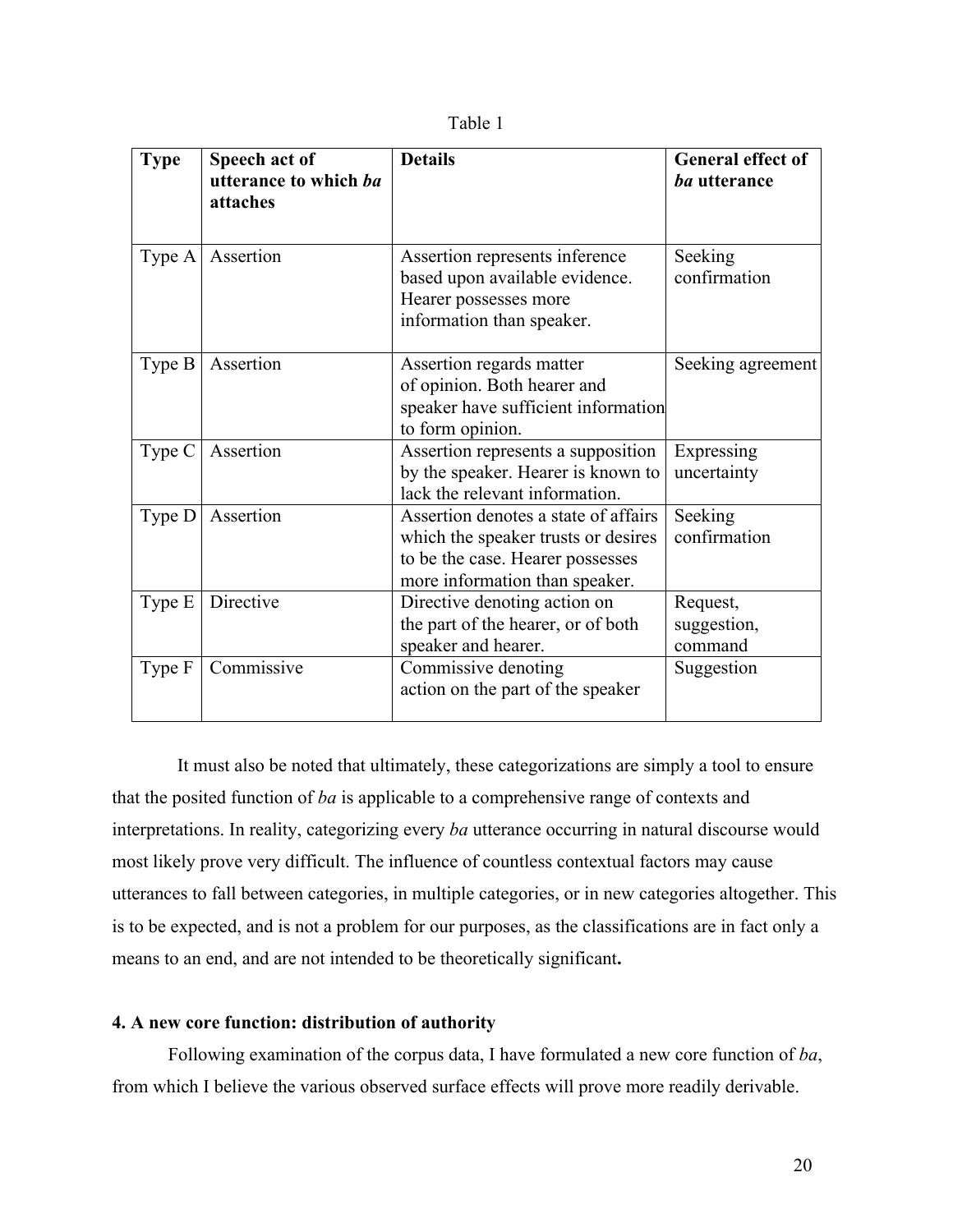I will frame this theory within Portner's (2004) model of discourse. Portner observes, in the tradition of Stalnaker, that assertions—the conventional force of declaratives—denote propositions, and that use of an assertion results in addition of the denoted proposition to the Common Ground. The Common Ground (CG) is understood to be the set of propositions mutually assumed by the conversational participants.

Portner further observes, in the tradition of Roberts (1996), that interrogatives, when used with their conventional force of "asking", result in the addition of a set of propositions to the Question Set. The Question Set (QS) is understood to be the set of questions for which conversational participants have agreed to seek an answer—a set of sets of propositions (Portner 2004: 3).

Expanding upon the preceding assumptions, Portner goes on to propose a parallel model for imperatives. He suggests that imperatives denote properties, and he proposes that use of an imperative—with the conventional force of "requiring"—adds this property to what he calls a To Do List (TDL), a function from each conversational participant to a set of properties.

As mentioned above, for the purposes of modeling the function of *ba*, it is most useful to deal in speech acts rather than syntactic mood. So within Portner's model, it can be understood that the speech acts of assertion, asking, and requiring all result in addition of a discourse object to what I will call a target discourse domain. Acts of assertion add propositions to the CG, while acts of asking add sets of propositions to the QS, and acts of "requiring" add properties to the TDL of a conversational participant.

### **4.1. Authority**

It is the updating of the CG and TDL which I propose that the particle *ba* serves to influence. Specifically, I propose that in acts of assertion and requiring, *ba* functions to involve the addressee in the admission of a proposition or property to the CG or TDL, respectively. In this sense, the function of *ba* can be understood as a kind of buffer, suspending addition of a given discourse object to the target discourse domain, pending hearer approval.

To be more explicit, I propose that the core function of *ba* can be understood as a kind of distribution of authority. I define *authority* in discourse as follows: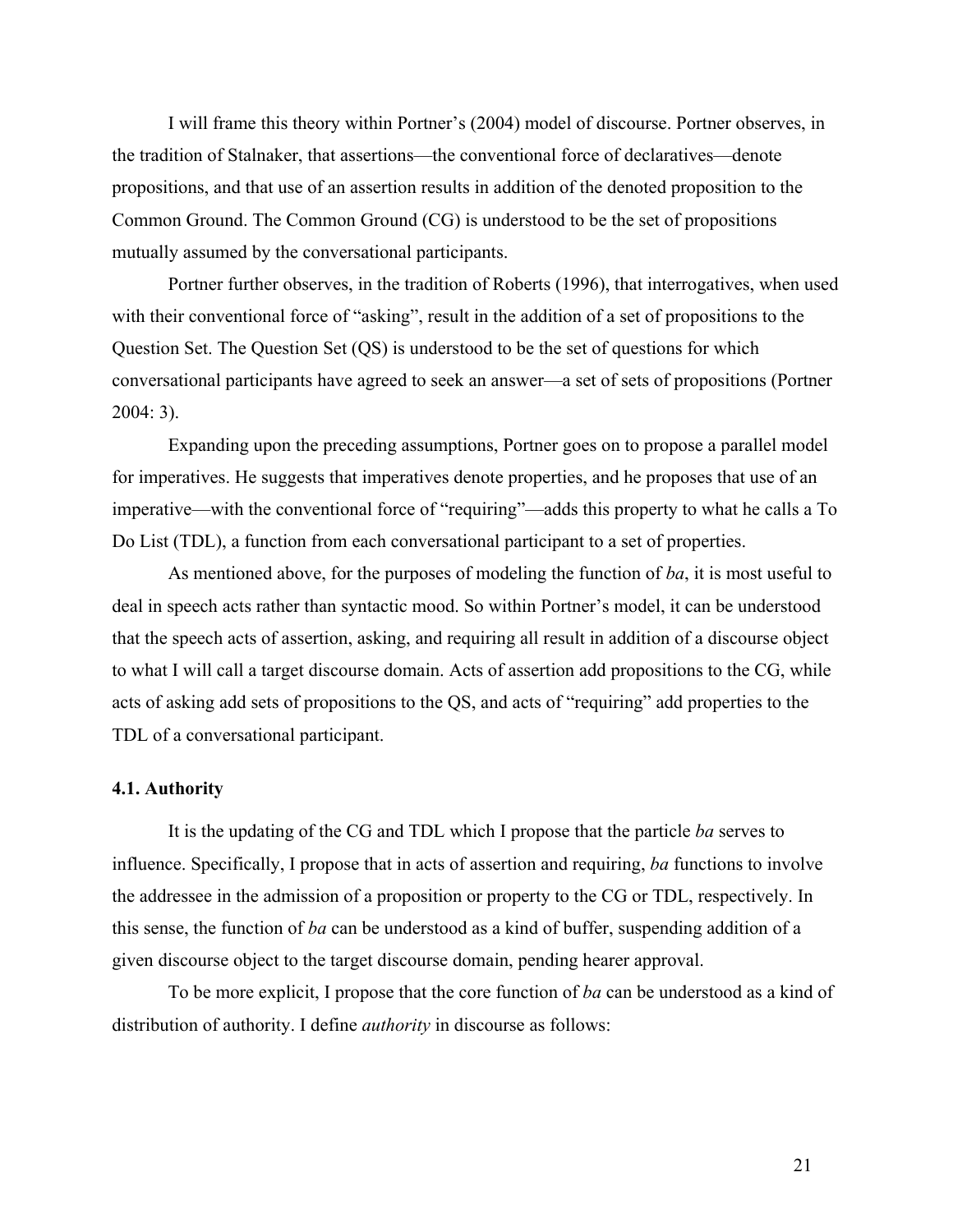(20) Discourse authority: license to contribute input with respect to admission of a discourse object to a target discourse domain.

Let us examine this concept of authority as it pertains to specific speech acts.

### *Assertive authority*

As stated above, use of an assertion adds a proposition to the CG. However, in light of the fact that the CG is by definition the set of mutually assumed propositions in a given discourse, it follows that a proposition cannot truly enter the CG without acceptance by the addressee. This acceptance—or "uptake"—may be explicit or implicit, but as long as the addressee makes no objection, we can assume that uptake has occurred, and that the proposition has been accepted to the CG. On the other hand, if the addressee does make some objection, the proposition cannot be considered to have entered the CG. The updating of the CG, then—like all of discourse—is a cooperative enterprise. I propose that any move to update the CG invokes a certain amount of what I call assertive authority:

# (21) Assertive authority: license to contribute input with respect to admission of a proposition to the CG

A speaker possesses assertive authority to the extent that his use of an assertion is guaranteed to result in addition of the denoted proposition to the CG. Assertive authority consists, therefore, of knowledge that the denoted proposition is true, and ability to make the proposition a common assumption in the discourse without opposition by the addressee. It follows that the speaker who holds the most authority to make a given assertion will be the speaker who is most informed with regard to the propositional content.

A speaker who makes an unqualified assertion can be said to invoke full assertive authority. Alternatively, a speaker may distribute some assertive authority to the addressee, by acknowledging the capability of the addressee to determine admission of a given proposition to the CG. It is precisely this function of distributing authority which I propose is served by the particle *ba*. In appending the particle to an assertion, a speaker explicitly acknowledges the capacity of the addressee to contribute input regarding the admission or rejection of the given proposition, granting the addressee some authority in the updating of the target discourse domain.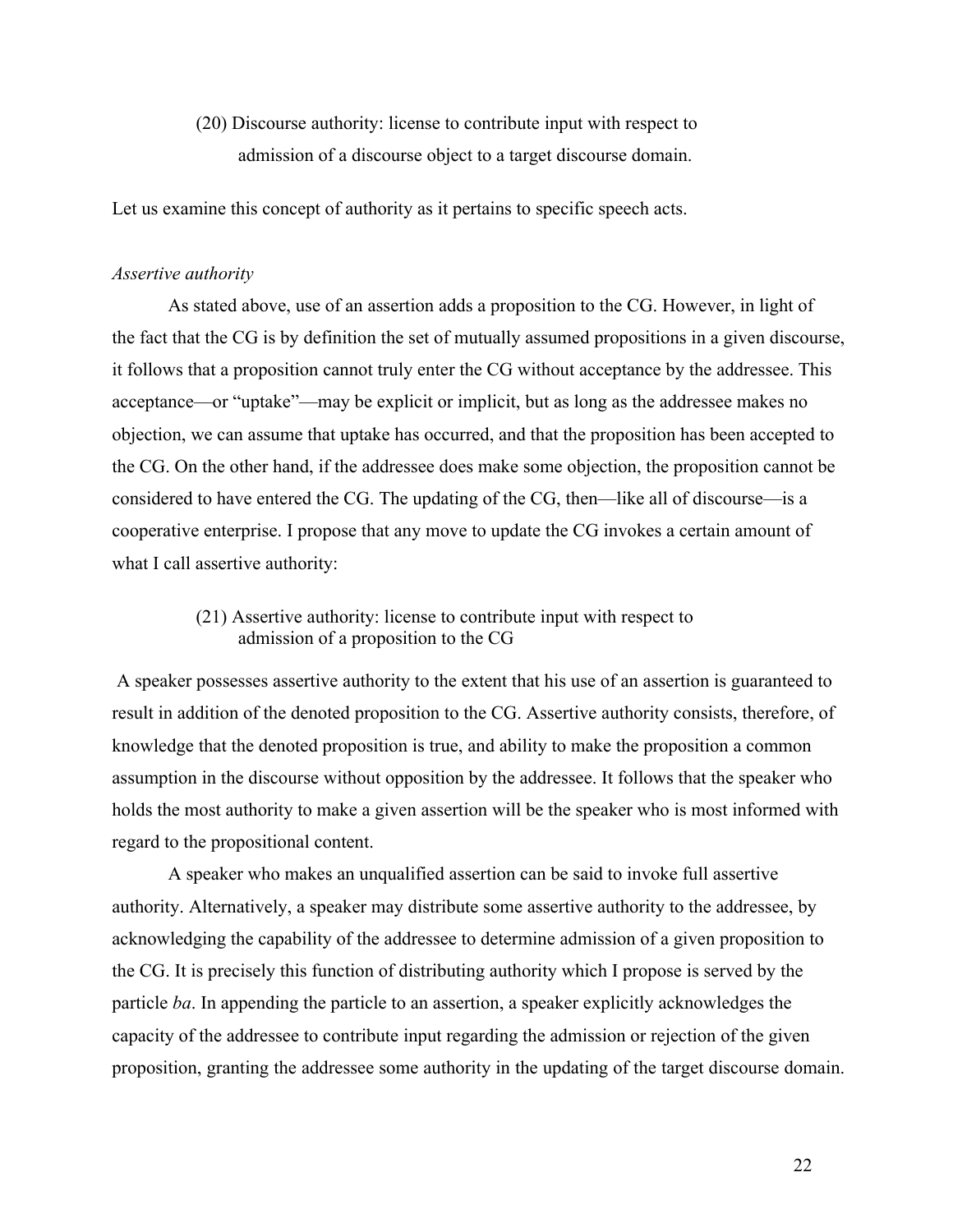This might be understood as placing upon the addressee some responsibility for determining the fate of the denoted proposition.

Note that speaker certainty about the truth of his assertion's propositional content stands as a kind of precondition for assertive authority. If a speaker is uncertain of the truth of a proposition, he cannot invoke full assertive authority because use of an unqualified assertion would be infelicitous, due to violation of the Gricean maxim of quality (see Grice 1975). In order to be cooperative, such a speaker must indicate uncertainty in some way—an act which will necessarily reduce the amount of authority invoked. In English, for instance, a speaker may use an existential epistemic modal—such as *possibly—*to signal a reduced level of certainty through a manner implicature. A speaker may also use pragmatic tags such as "I think", signaling a reduced level of certainty on a pragmatic level.

We can begin to see here the reason that the function of *ba* is frequently associated with that of expressing uncertainty. Expression of uncertainty does result in reduction of a speaker's perceived assertive authority, as does use of *ba*. As we will see below, *ba* can even at times serve the specific purpose of expressing uncertainty. However, it will become clear that a function of speaker uncertainty fails to account for use of *ba* in a great many other contexts. I will demonstrate the manner in which distribution of authority can account more satisfactorily for use of *ba* in these contexts.

### *Directive authority*

As we will see below, the particle *ba* can also be appended to what Portner calls acts of "requiring"—that is, updating of the addressee TDL. The concept of invoking authority in acts of requiring is arguably more intuitive than that of invoking authority in making an assertion. Portner, too, refers to "authority" in acts of requiring, observing the following:

Distinctions among subtypes of imperatives—orders, requests, permissions, etc should not be understood at the level of conversational force. That is, they all share the force of Requiring, as they all conventionally add a property to the Addressee's To-Do List. Rather these differences have to do with the pragmatic or sociolinguistic basis for the speaker's attempt to add a property to the addressee's To-Do List. Orders occur when the basis is social authority. Requests occur when no social authority is invoked …

(Portner 2004: 4-5)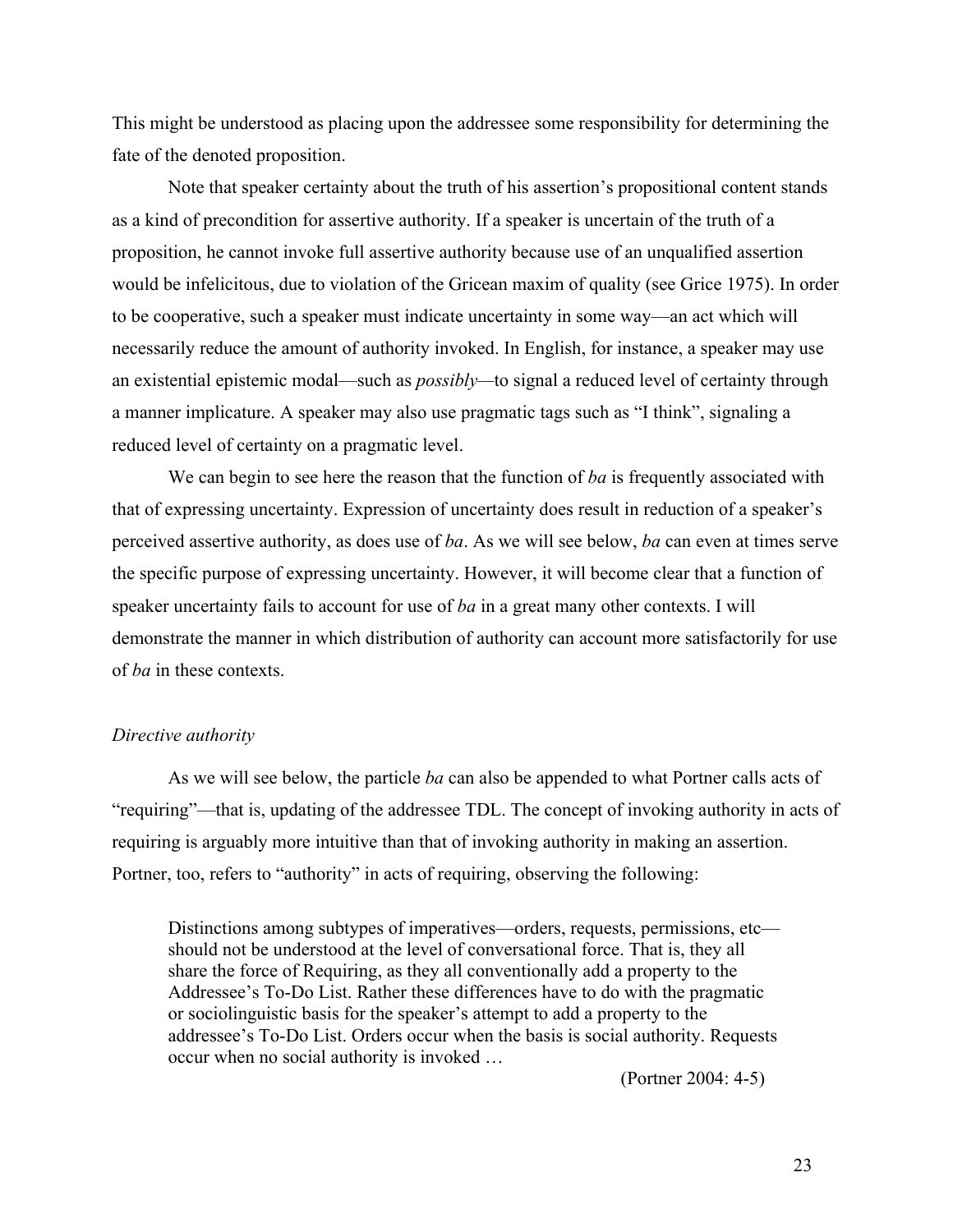In accordance with Searle and Vanderveken (1985), I will use the term "directive"—rather than "requiring"—to refer to an act of updating the addressee TDL. Note that my use of the term "directive" is not fully synonymous with that used by Searle and Vanderveken, as I use it specifically in reference to utterances which serve to update the TDL of an addressee, and do not, for example, include acts of "asking". (The relationship between what I call directives and what I call questions or acts of asking will be explored in section 5.5 below.)

According to Portner, "We may think of the Common Ground and To-Do List as being the public, or interactional, counterparts of the individual agent's beliefs and desires" (2004: 8). That is to say that while the CG corresponds to the beliefs of a given conversational participant, the TDL corresponds to the desires of that conversational participant. Assuming that Portner means for a given TDL to correspond specifically to the desires of the conversational participant to whom that TDL belongs, it seems that this description could benefit from a bit of amendment. While the contents of a given individual's TDL may correspond to that individual's desires, they may just as well correspond to the desires of an interlocutor, as in the case of properties added by means of a command. It seems, therefore, that the TDL is better understood in terms of what Searle refers to as the propositional content condition for directives: the speaker predicates a future act of the hearer (1975: 271). I propose that much as the CG can be understood as the set of propositions mutually assumed by discourse participants to be true, the TDL should be understood as the set of properties mutually assumed by discourse participants to represent future actions of the participant to whom the TDL belongs**.** Considering the contents of the TDL to correspond to future actions, rather than to desires—as Portner describes—may reduce complication arising from the fact that properties of a given TDL may correspond to the desires of any number of conversational participants, whereas each property of the TDL invariably corresponds to a future action of the TDL's owner.

With this understanding of the TDL, we can conclude that just as the updating of the CG is necessarily a cooperative enterprise, so too is the updating of the TDL. In the case of a directive, a speaker may move to update the TDL of an addressee, but without the acceptance of that addressee, the property in question cannot be added to the TDL. A move to update the addressee TDL therefore invokes a certain amount of what I call directive authority.

> (22) Directive authority: license to contribute input with respect to admission of a property to the addressee TDL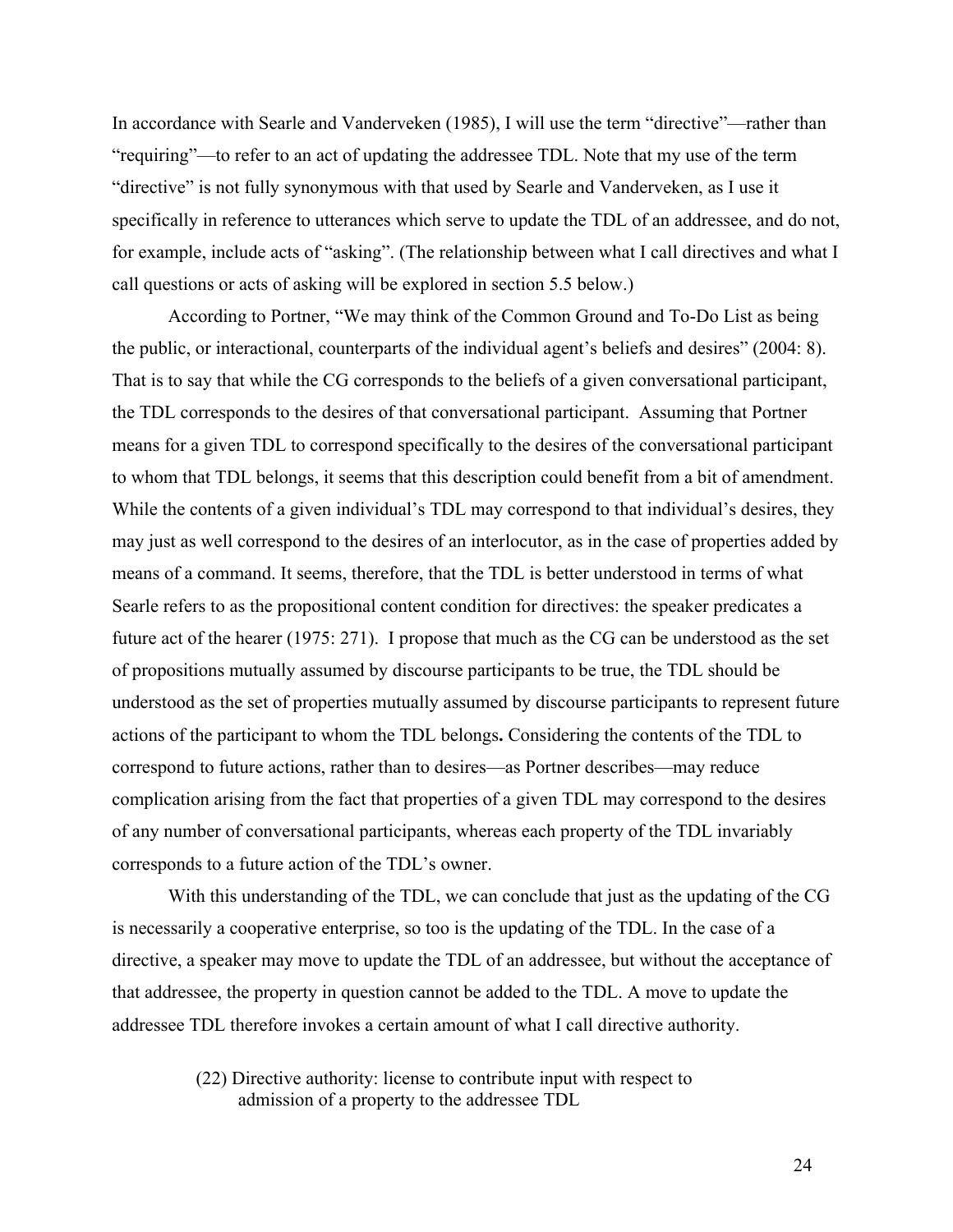A speaker possesses directive authority to the extent that his issuance of the directive is guaranteed to result in addition of the denoted property to the TDL of the addressee. Directive authority therefore consists of knowledge that the addressee is capable of putting the denoted property into effect, and ability to make the property an assumed future action of the addressee without opposition by that addressee. It follows that a speaker will possess directive authority to the extent that he possesses social or physical power to determine the actions of the addressee. This observation is consistent with Portner's (2004) claim that the specific classification of a given directive—or act of "requiring", in Portner's words—is determined by the amount of "social authority" invoked.

In issuing an unqualified directive, a speaker can be considered to invoke full directive authority. In accordance with Portner's observation above, such directives are likely to have the effect of commands. Alternatively, a speaker may distribute some of the authority invoked in issuing a directive by acknowledging the capability of the addressee to determine admission of the property to the addressee TDL. Once again, I propose that it is precisely this function which is served by the particle *ba*. In appending the particle to a directive, a speaker explicitly acknowledges the capacity of the addressee to contribute input as to the admission or rejection of the denoted property, again granting the addressee some authority in the updating of the target discourse domain. By using *ba*, the speaker places upon the addressee some responsibility for determining the fate of the denoted property**.**

Just as assertive authority has a precondition of speaker certainty, directive authority has a precondition of speaker knowledge that the addressee is capable of putting the denoted property into effect. This is also what Searle refers to as a "preparatory condition" of directives. It follows that a speaker should be able to reduce directive authority by questioning satisfaction of this precondition, and at least in English, we find this to be the case, with indirect requests such as "Can you pass the salt?".

### *Commissive authority*

Finally, in an act referred to by Portner (2004) as a promissive, a speaker can also update his own TDL by committing himself to a future action. In keeping with Searle and Vanderveken, I will refer to these acts as commissives. Authority in uttering a commissive is defined as follows: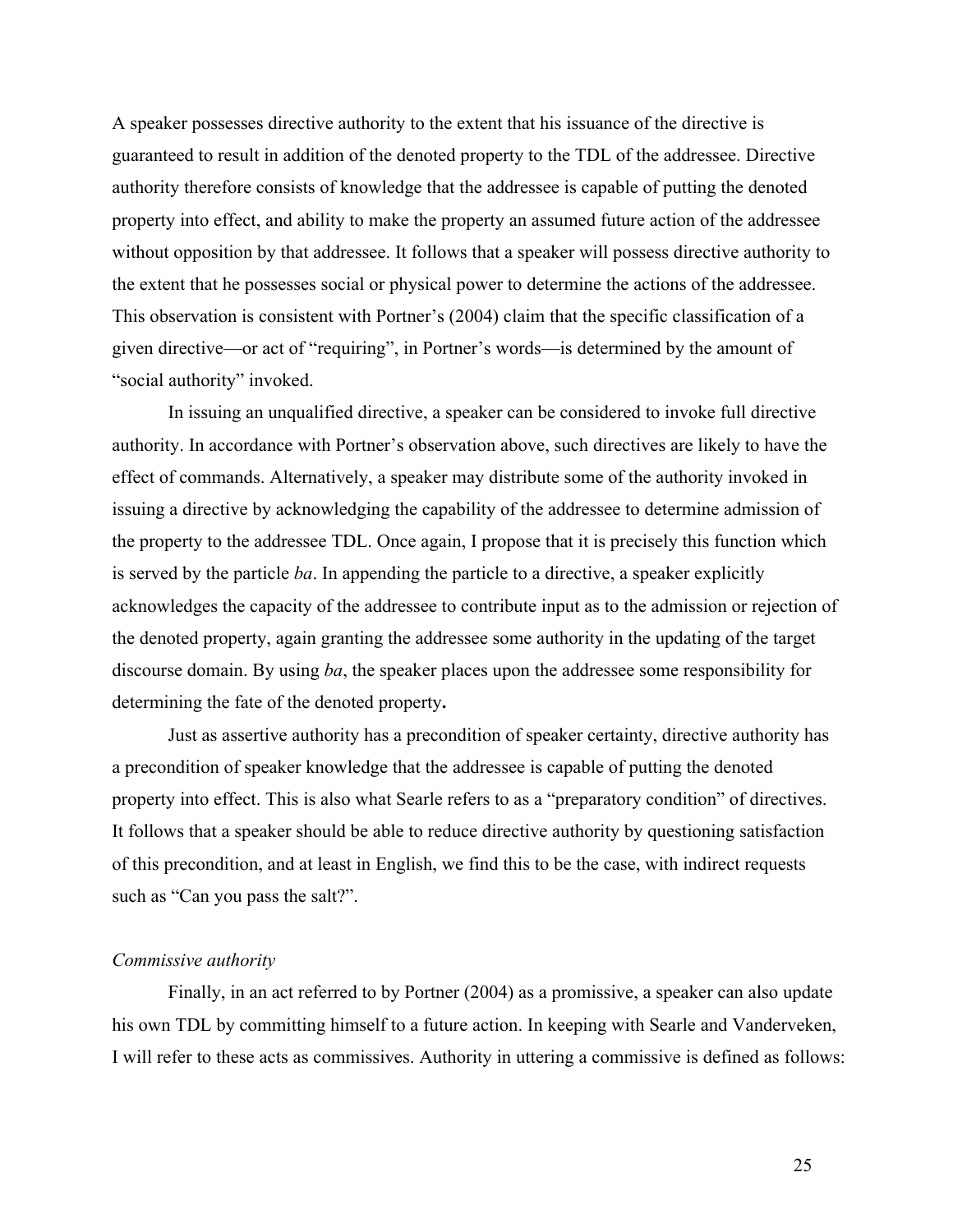# (23) Commissive authority: license to contribute input with respect to admission of a property to the speaker TDL

Commissive authority is closely comparable to directive authority. A speaker possesses commissive authority to the extent that his issuance of a commissive guarantees addition of the denoted property to his own TDL. Commissive authority therefore consists of the speaker's knowledge that he is capable of putting the denoted property into effect, as well as the speaker's ability to make the property an assumed future action without opposition by the addressee. It follows that a speaker will possess commissive authority to the extent that he possesses social or physical power to determine his own actions—or, rather, to the extent that the addressee does *not* possess social or physical power to determine the speaker's actions**.** 

As with directive authority, a speaker can invoke full commissive authority by issuing an unqualified commissive. Alternatively, a speaker may distribute some of this authority to the addressee by acknowledging the possibility for addressee input in updating the target TDL—a function which can once again be served by *ba.* By appending *ba* to a commissive, the speaker grants the addressee some authority in determining whether the denoted property will become an assumed future action of the speaker.

Note of course that commissive authority, when distributed to an addressee, would be referred to as directive authority, and that directive authority accordingly becomes commissive authority when distributed to an addressee. The specification of authority type is really only useful, however, for the purpose of understanding the mechanisms of authority with respect to each speech act. Generally, authority can be understood as given in the overarching definition  $(20)$  above.

# **4.2. Function of** *ba*

From the above definitions, we can draw a general core function for the particle *ba*, applicable to the full range of speech acts to which it attaches.

# **PROPOSAL:**

24) *ba*: distribution of discourse authority to addressee, by explicit acknowledgment of addressee's capacity to contribute input with respect to admission of the denoted discourse object to the target discourse domain.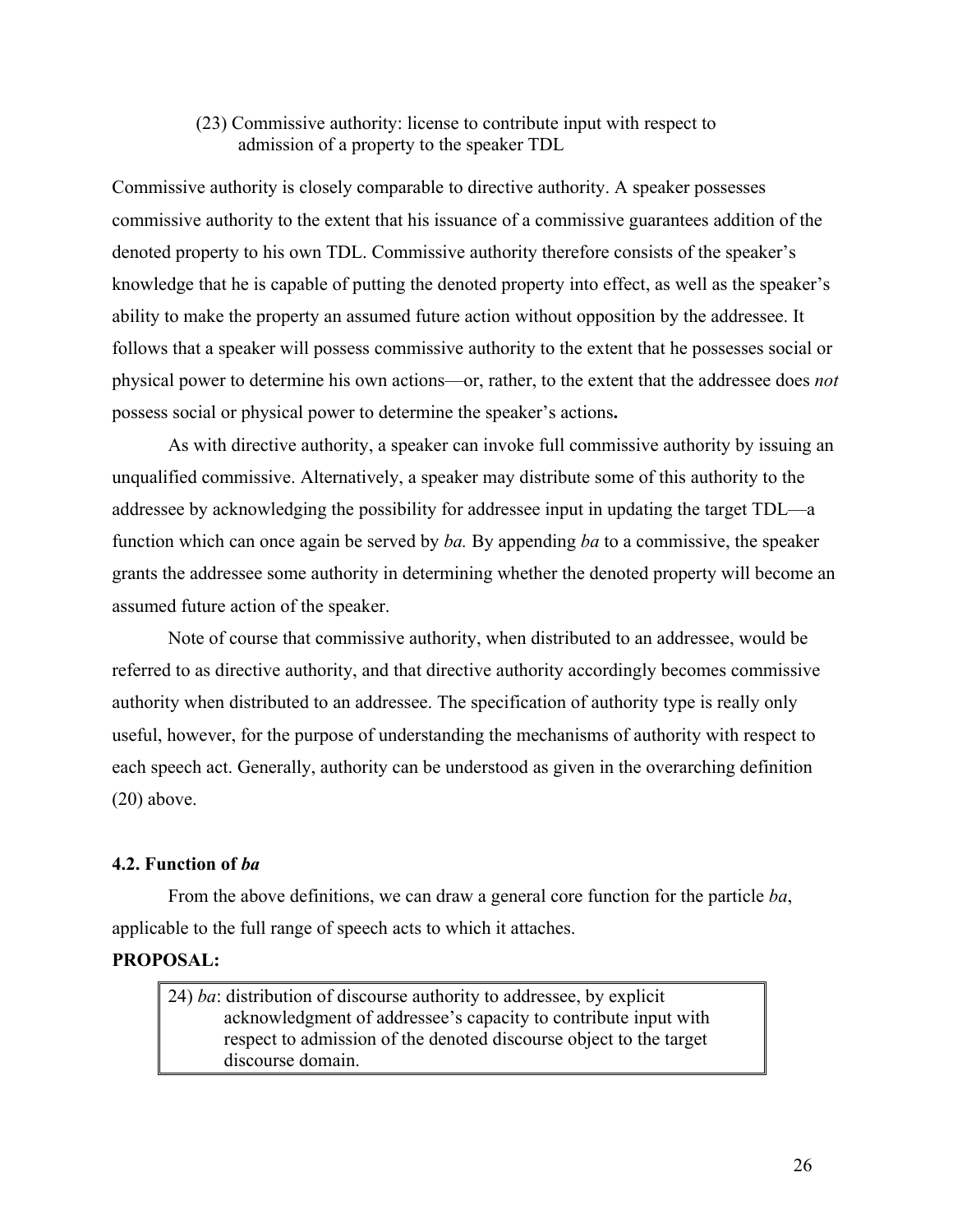Note that distribution of authority will logically result in reduction of a speaker's perceived individual commitment to an utterance, accounting for this effect observed by Han. Furthermore, as we will see particularly in section 5.2, placing upon the addressee responsibility for determining the fate of a discourse object often results in an effect of seeking agreement, in accordance with the soliciting agreement hypothesis.

### **5. Application to corpus data**

### **5.1. Type E-F: directives and commissives**

Recall from Table 1 that *ba* utterances designated Types E and F correspond to instances in which *ba* is appended to directives or commissives. I will first illustrate the derivation of these types, as it is relatively straightforward in comparison to that of Types A-D.

### *Type E*

The function of distributing authority is particularly apparent in Type E *ba* utterances. These utterances seek to add a property to the TDL of the addressee, and as such correspond to directives. Below are representative examples from the corpus:

> (25) [Doctor informs a young man that there is nothing they can do to save his grandmother, and advises the young man to go into the grandmother's room.]

ni kuai jinqu ba 2sg fast enter BA "Go in quickly." (*Hotshot*)

(26) [Coach addresses two players who are about to play a match against each other.]

kaishi ba begin BA "Begin." (*Hotshot*)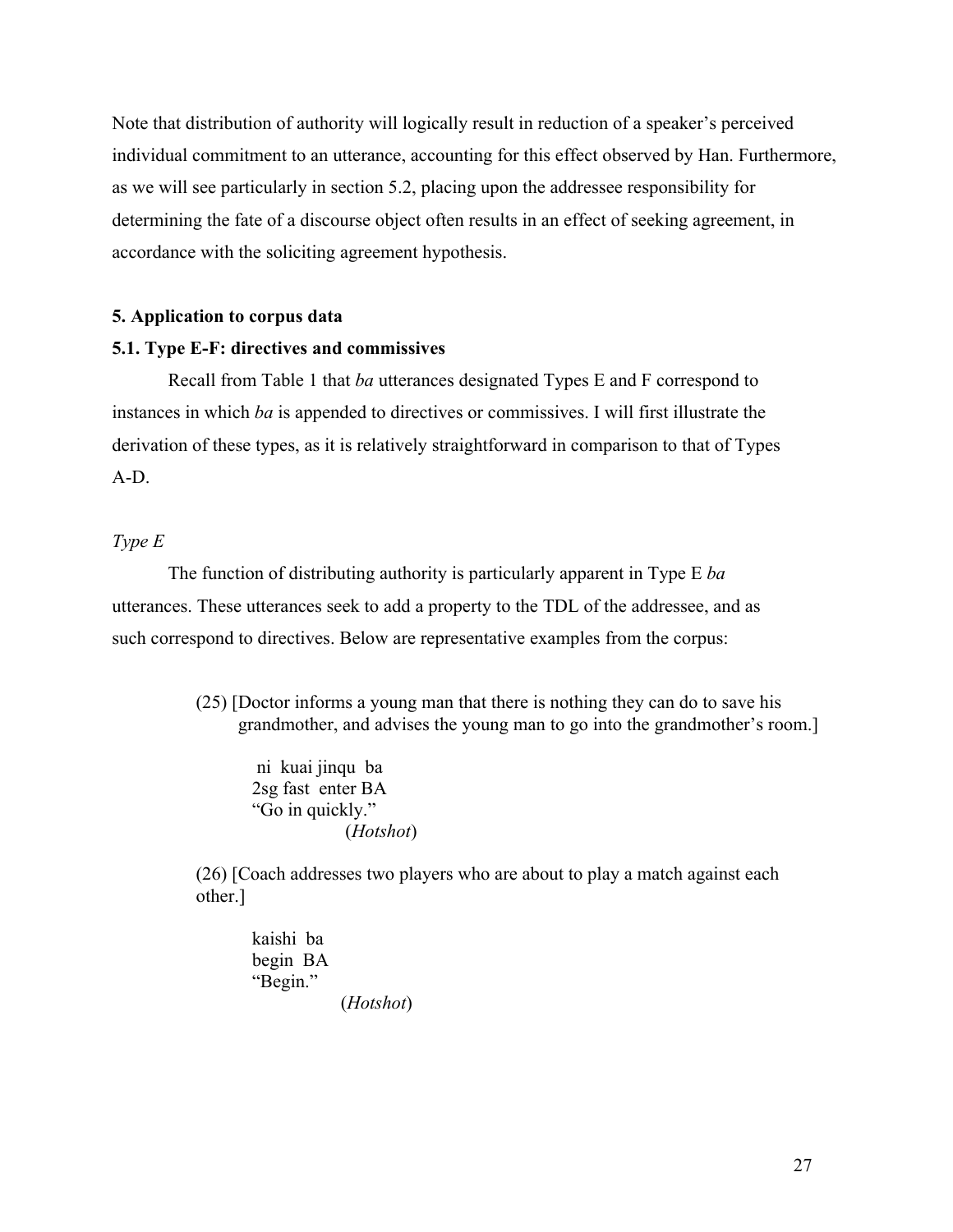(27) [Speaker instructs a woman to leave his room.]

ni zou. [He raises his voice.] zou ba! 2sg go go BA "Go. Go!"

(*Hero*)

The contribution of *ba* to utterances such as these is often described as a softening effect. Without the particle, the utterances tend to have a harsher, less polite tone. Addition of *ba* to a directive can often be understood as reducing the forcefulness from that of a command to that of a suggestion or request. Note, however that in cases such as example (27), which is spoken very harshly, the use of *ba* seems to be fairly conventionalized, perhaps a formality of sorts. Such a situation is conceivable in English as well: after having told an addressee to "get out", a speaker might raise his voice and say, "Can you please get out!", making use of an utterance which, like (27), is conventionally used as a request, but which may in this case be highly forceful.

In keeping with Portner's analysis above, a command can be understood as corresponding to an unqualified directive, by which full directive authority is invoked. A request or suggestion, on the other hand, occurs when the speaker distributes some authority to the addressee. That is to say, a request or suggestion occurs when the addressee is given some say in the matter.

The effect of Type E *ba* utterances is easily derived from the core function of redistributing authority. While the *ba*-less counterparts of these utterances represent unqualified directives, addition of *ba* serves as acknowledgement of the addressee's ability to determine the admission of the given property to her own TDL. The effect is what seems to be a "softer" directive. The derivation of this effect can be understood as follows:

(28)

- Step 1: S has issued a directive denoting a property P.
- Step 2: S is therefore moving to add P to A's TDL.
- Step 3: S has appended his directive with *ba*.
- Step 4: S has therefore distributed to A some authority in adding P to  $A$ 's TDL.
- Step 5: S is moving to make P a mutually assumed future action of A, but has granted A some authority in determining whether P should be accepted as such.
- Step 6: S is making a suggestion or request.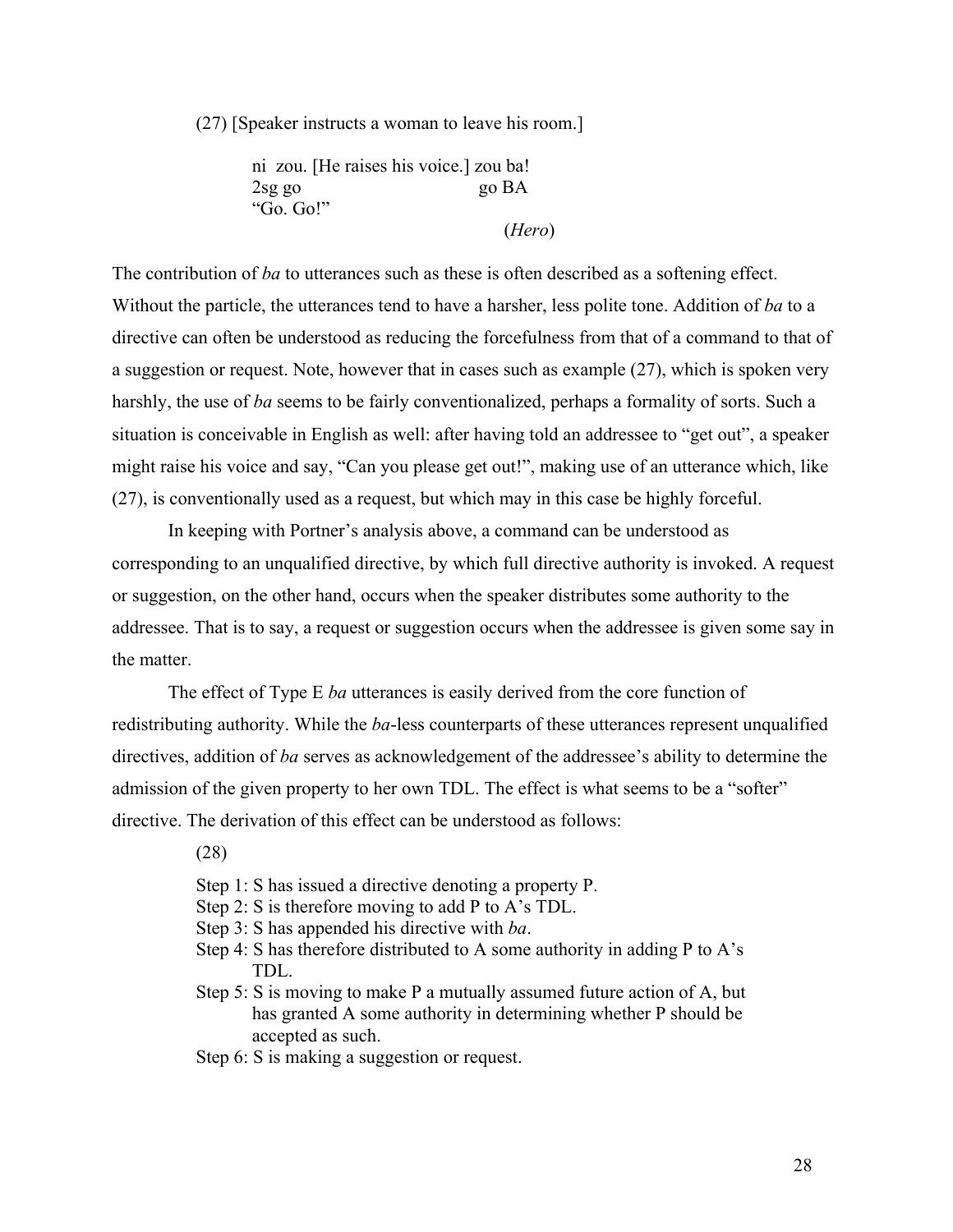This derivation can also be applied to instances such as (29), in which the speaker TDL stands to be updated in addition to that of the addressee.

(29) [Speaker runs over to addressee with the following proposal.]

women yiqi qu chifan ba 1pl together go eat BA "Let's/how about we go eat together." (*Hotshot*)

In this case, once again the speaker moves to establish a property P as a mutually accepted future action of someone, distributing to the addressee some authority in determining whether P is to be accepted to the target TDL. The only difference lies in the fact that both speaker and addressee

TDLs stand to updated, rather than the addressee's alone.

It may not be immediately clear from the derivation of Type E utterances that the distributing authority hypothesis represents an improvement upon previous theories. In fact, most existing theories are able to account plausibly for these particular occurrences of the particle. That is, speaker uncertainty, soliciting agreement, and weakening of speaker commitment all represent logical explanations for the isolated effect seen in Type E utterances. It is failure of these theories to account for the full range of the particle's effects, however, which makes distribution of authority a more effective explanation. This will become clearer in the derivations to come—particularly in Types A-D.

### *Type F*

The function of distributing authority can also be applied in the case of Type F *ba* utterances. Recall from Table 1 that *ba* utterances designated Type F represent instances in which *ba* is appended to a commissive. These utterances seek to update the TDL of the speaker. Utterances of Type F can be seen in Li and Thompson's example (9b) above, and in the corpus example (30) below.

> (30) [The speaker utters the following as she aims a gun at the man who is attempting to stop her from robbing a museum.] wo bang ni chengwei yingxiong ba 1sg help 2sg become hero BA "How about I help you become a hero." (*Underdog Knight)*

> > 29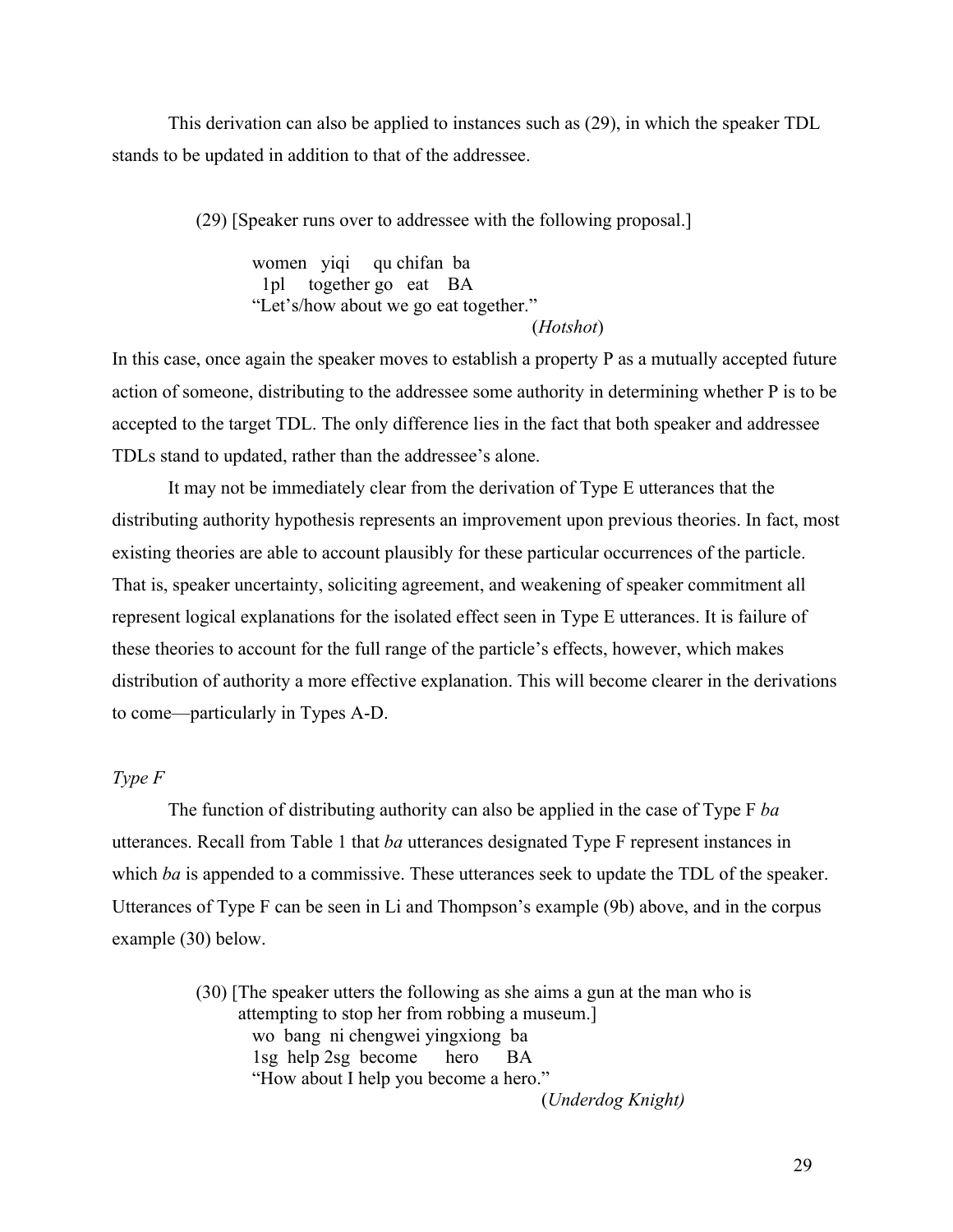The effect of Type F *ba* utterances is generally one of suggestion, or of seeking permission. Either of these effects can be derived as follows:

(31)

- Step 1: S has issued a commissive denoting a property P.
- Step 2: S is therefore moving to add P to her own TDL.
- Step 3: S has appended her commissive with *ba*.
- Step 4: S has therefore distributed to A some authority in adding P to S's TDL.
- Step 5: S is moving to make P a mutually assumed future action of S, but has granted A some authority in determining whether P should be accepted as such.
- Step 6: S is making a suggestion or seeking permission.

### *Reluctant acquiescence*

Commissives in particular highlight an important subset of *ba* utterances which occur when it is mainly the hearer, rather than the speaker, who is responsible for proposal of the denoted property. One such instance can be seen in example (4) from Chu (2009), reiterated below:

- (4) A: wo juan yibai kuai 1sg donate one-hundred class. "I'll donate a hundred bucks."
	- B: zhe shi zuo haoshi, ni yinggai duo juan yi dian this cop. do good-deed 2sg should more donate one bit "This is to help the needy. You should give more."
	- A: na wo jiu juan liangbai ba that 1sg then donate two-hundred BA "Well, in that case, I'll donate 200."

When Speaker A in the above example moves to add a certain property P to his own TDL, Speaker B denies admission of this property, suggesting that P should be amended. Speaker A then issues a second commissive, the nature of which both conversational participants know has been influenced by the suggestion of Speaker B. The general effect of Speaker A's *ba* utterance can therefore be understood as reluctant acquiescence, or as described by Chu (2009), "willynilly agreement". The derivation of this effect differs slightly from that of a commissive which does not represent an act of acquiescence by the speaker.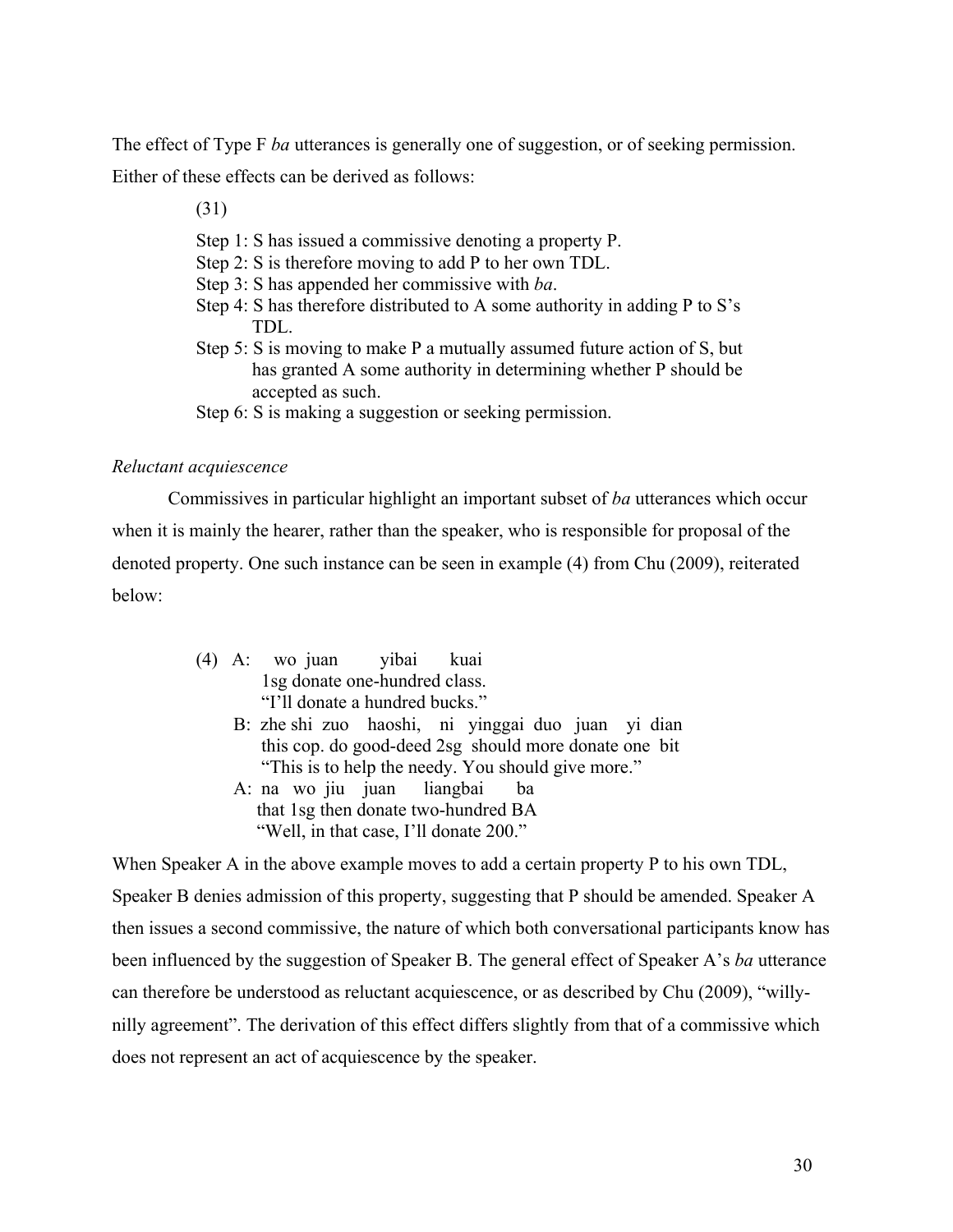# (32)

- Step 1: S has issued a commissive denoting a property P.
- Step 2: S is therefore moving to add P to his own TDL.
- Step 3: S has appended his commissive with *ba*.
- Step 4: S has therefore distributed to A some authority in adding P to S's TDL.
- Step 5: S is moving to make P an assumed future action of S, but is distributing to A some authority in determining whether P should be accepted as such.
- Step 6: As made clear by context, S already knows that A wishes P to be added to S's TDL.
- Step 7: Conventional distribution of authority is thus uninformative, as uptake is guaranteed.
- Step 8: Use of *ba* is therefore metalinguistic: S is drawing attention to the fact of A's responsibility for addition of P to S's TDL.
- Step 9: S is acquiescing reluctantly to the addition of P to S's TDL.

Although no examples are available from the corpus data, it was confirmed by an informant that, as we might expect, a parallel phenomenon exists in the case of directives. For instance, while a Type E *ba* utterance such as (33) could be uttered as a suggestion or request that the addressee go somewhere, it could alternatively be made in response to an addressee's persistent requests for permission to go somewhere, in which case it could express a speaker's reluctant acceptance of the addressee's future action.

> (33) ni qu ba 2sg go BA "(How about you) go." "Go (if you must)."

The derivation for such an utterance would be as follows.

(34)

- Step 1: S has issued a directive denoting a property P.
- Step 2: S is therefore moving to add P to A's TDL.
- Step 3: S has appended his directive with *ba*.
- Step 4: S has therefore distributed to A some authority in adding P to  $A$ 's TDL.
- Step 5: S is moving to make P an assumed future action of A, but has granted A some authority in determining whether P should be accepted as such.
- Step 6: As made clear by context, S already knows that A wishes P to be added to A's TDL.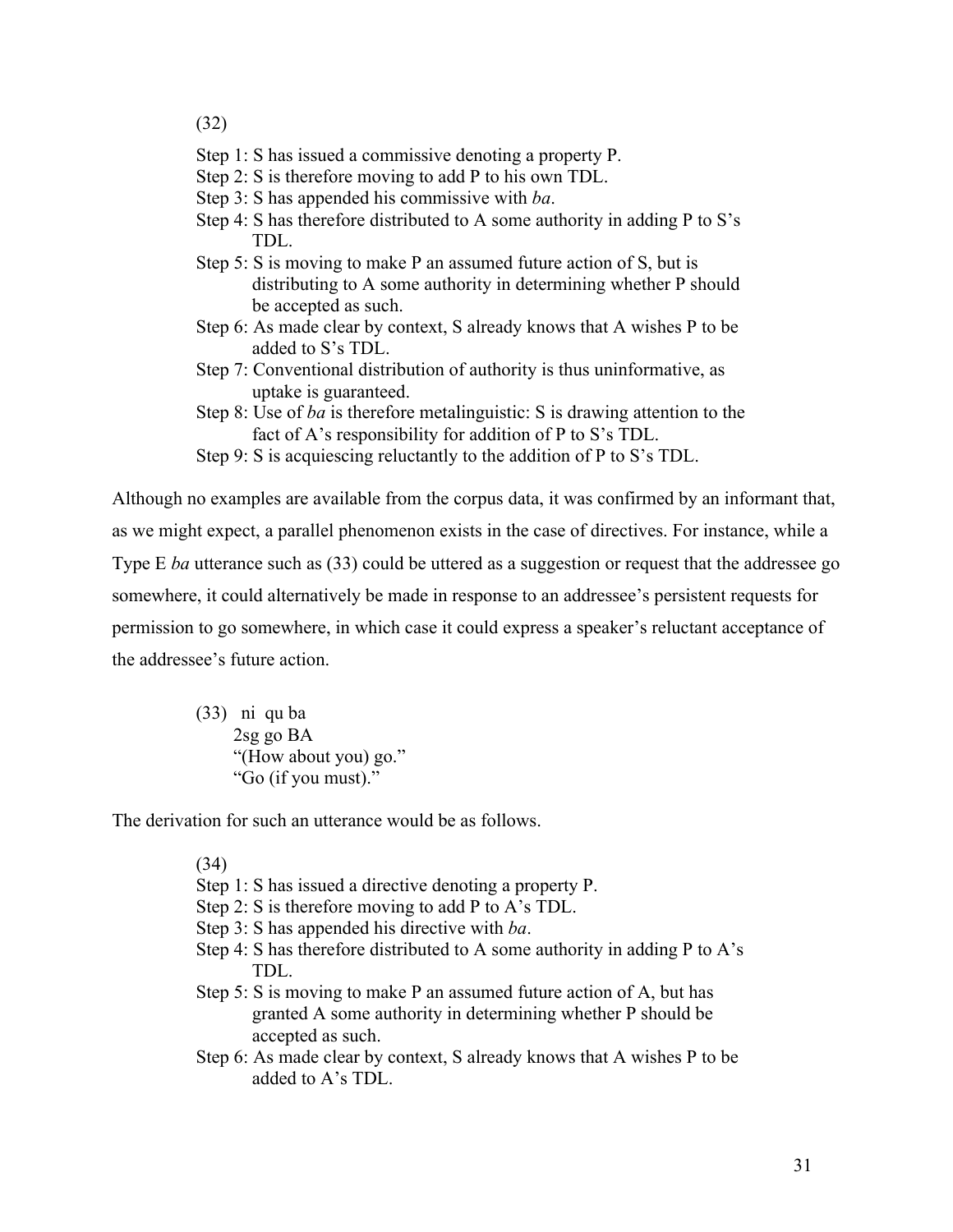- Step 7: Conventional distribution of authority is thus uninformative, as uptake is guaranteed.
- Step 8: Use of *ba* is therefore metalinguistic: S is drawing attention to the fact of A's responsibility for addition of P to A's TDL.
- Step 9: S is acquiescing reluctantly to the addition of P to A's TDL.

### **5.2. Types A-D**

While the core function of *ba* remains the same, the ultimate effect of the particle is quite different in utterances of Type A-D. Recall from Table 1 that *ba* utterances of these types correspond to instances in which the particle is appended to assertions. Such utterances can be divided into two major categories, based upon whether the addressee possesses the information expressed in the given assertion.

### *Type C: uninformed addressee*

I will begin with Type C *ba* utterances. Utterances of this type occur when the addressee can be assumed to lack the information denoted by the proposition, and often serve as responses to questions from the addressee.

> (35) [Speaker, who has never played basketball formally, is answering the question of how well he plays.]

yinggai bu cuo ba should neg. bad BA "Should be pretty good, I'd say." (*Hotshot*)

(36) [Speaker utters the following as she and an interlocutor look around in puzzlement at a flooded room.]

> keneng shi zuowan xia yu ba maybe cop. yesterday-evening fall rain BA "Maybe it rained last night?"

> > (*Hotshot*)

It is these types of utterances in which use of *ba* can generally be interpreted as reflecting uncertainty on the part of the speaker, and which are therefore most likely responsible for the claim of speaker uncertainty as the particle's core function (e.g. Chu 1998, 2009). Type C utterances furthermore serve as the primary evidence against the soliciting agreement hypothesis,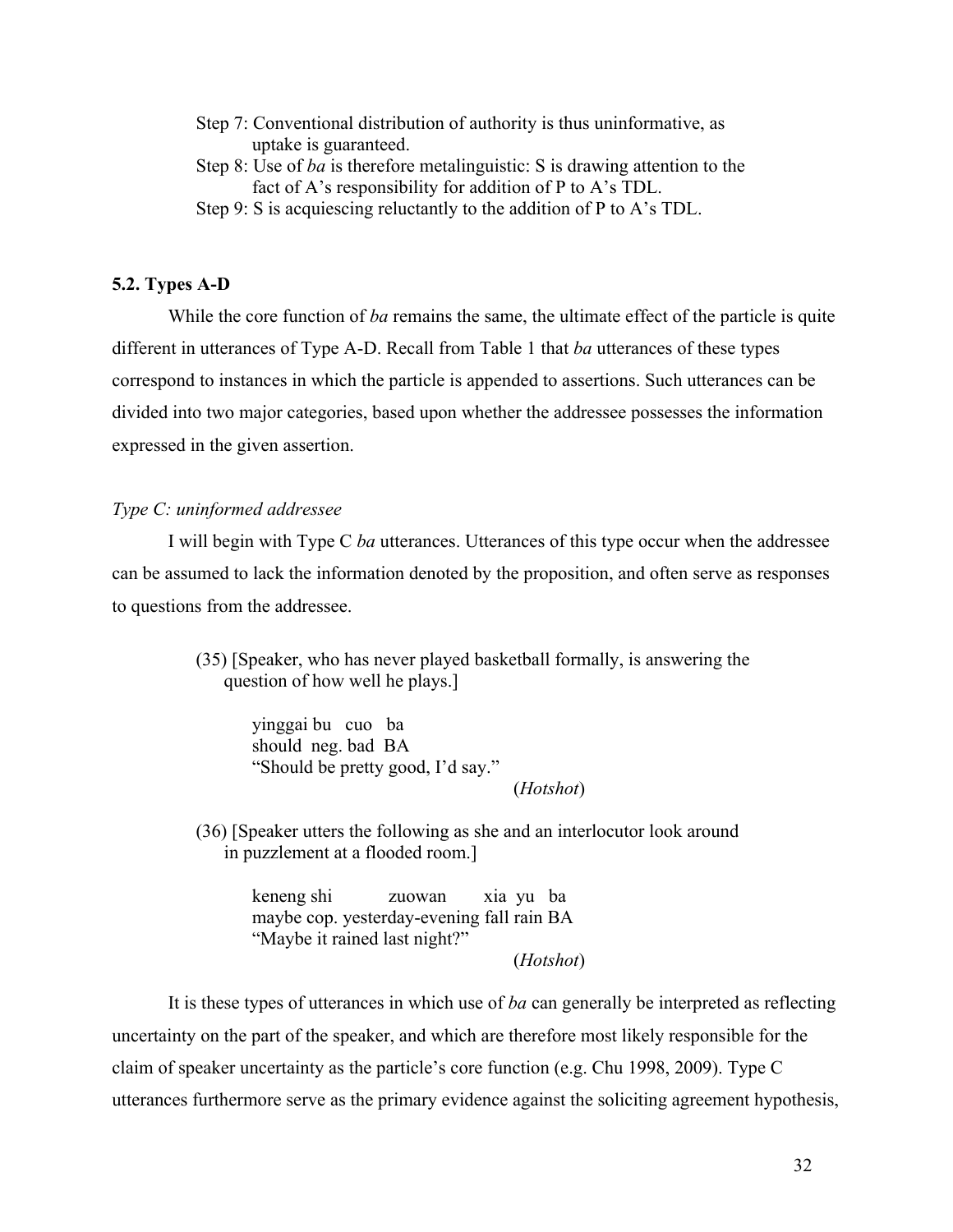as the most apparent effect in these cases is genuinely one of uncertainty, rather than of soliciting agreement. Ultimately, however, the uncertainty conveyed by *ba* in Type C utterances represents only a surface effect—a fact which will become more apparent as the effects continue to diverge in subsequent examples.

So let us examine the above examples in light of the core function of distributing authority. Recall that use of *ba* serves to acknowledge the hearer's authority to admit the denoted proposition to the CG, and that assertive authority is possessed by the conversational participant who is most informed with respect to the proposition in question. In the case of both (35) and (36), the speaker is already aware of the fact that the addressee does not possess the information necessary to evaluate the truth of the proposition. As such, acknowledging the addressee's authority to admit to the CG the propositional content of this assertion is effectively an admission of uncertainty on the part of the speaker. The effect of uncertainty can be derived as follows:

# (37)

- Step 1: S has asserted that p.
- Step 2: S is therefore moving to add p to the CG.
- Step 3: S has appended his assertion with *ba*.
- Step 4: S has therefore distributed to A some authority in adding p to the CG.
- Step 5: S is moving to make p a mutual assumption in the discourse, but has granted A some authority in determining whether p should be accepted as such.
- Step 6: As made clear by context, A is uninformed with respect to p.
- Step 7: As made clear by context, S knows that A is uninformed with respect to p.
- Step 8: S is therefore indicating that he too is uninformed with respect to p.

As we can see, the speaker is, in this case, ultimately expressing uncertainty through use of *ba*. However, he is choosing to do so by placing some authority on the hearer, essentially communicating the fact that the hearer can judge for herself. The logic of what may seem to be an overly complex derivation will become clearer in the examples to follow, the contexts of which much more obviously merit distribution of authority to the hearer.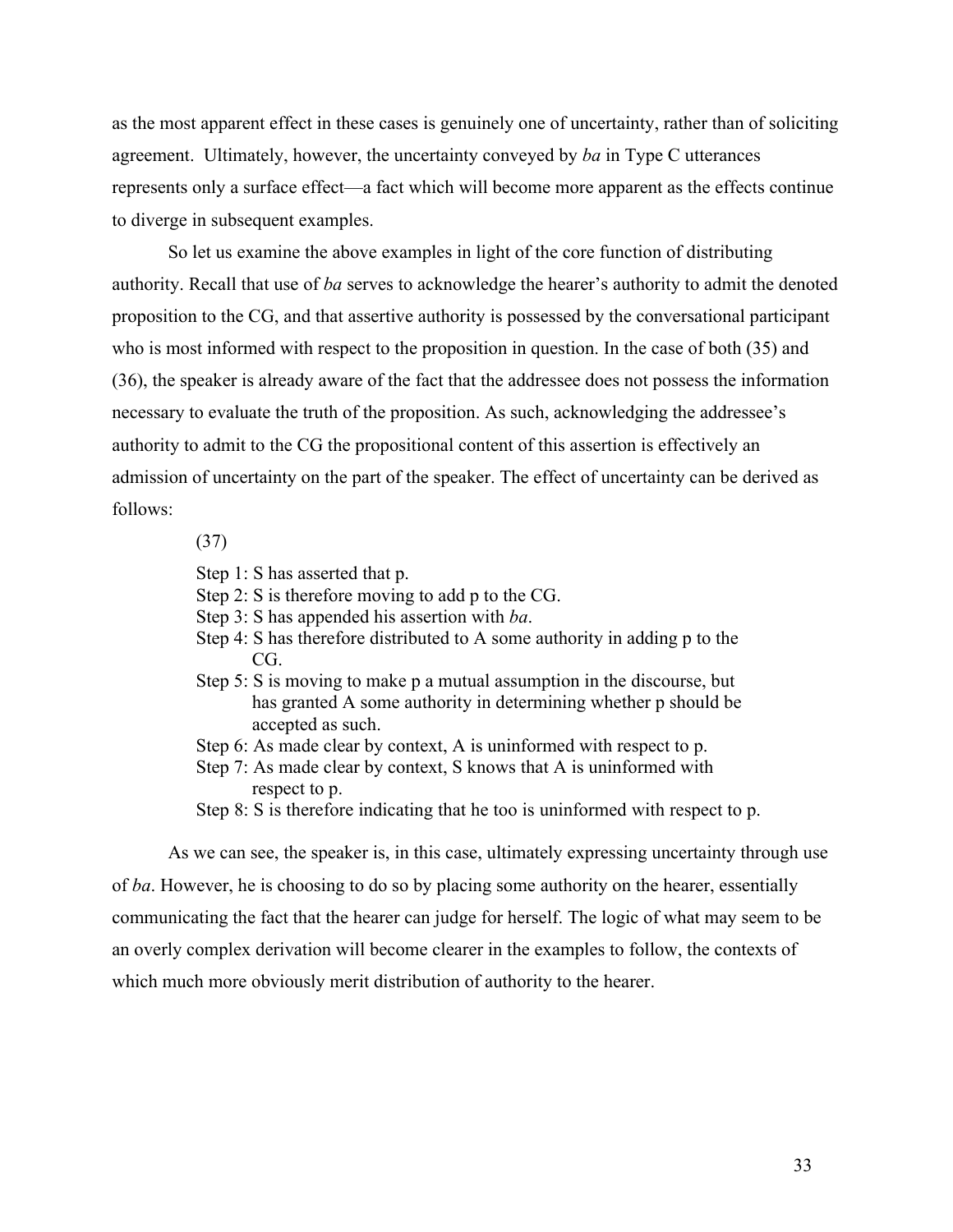### *Types A, B, D: knowledgeable addressee*

In contrast to Type C, the speaker of a Type A, B, or D utterance assumes the addressee to have the information necessary to determine whether p should be admitted to the CG. Note that it is these examples which are most consistently conducive to a description of "soliciting agreement". In the examples to follow, the addressee is in fact unambiguously more informed than is the speaker. As the conversational participant who holds the most assertive authority will be the participant who is most informed with respect to the propositional content of a given assertion, it should be immediately clear that a speaker cannot have assertive authority in a context in which he possesses less information than does the addressee. The speaker may well be uncertain in such a context, but this fact becomes moot in light of the fact that the addressee already possesses the relevant information. Let us look at some Type A examples to illustrate this fact.

Type A utterances involve assertion of a proposition about which the speaker has some evidence with which to make an informed inference, but about which the addressee is more fully informed. Below are examples from the corpus data:

> (38) [Speaker A has lost a basketball match to another player, Yuan Daying, the previous day. He addresses a mutual friend of himself and Yuan Daying.]

> > zuotian yuan daying yinggai le-huai-le ba yesterday Yuan Daying should extremely-happy BA "Yuan Daying must have been overjoyed yesterday, huh?" (*Hotshot*)

(39) [Speaker A is questioning a basketball player about how he managed a certain difficult technique.]

> ni lian hen jiu le ba 2sg practice very long-time part. BA "You must have practiced for a long time, (right?)" (*Hotshot*)

If *ba* were to serve a core function of expressing uncertainty, neither of these examples would be felicitous in the given contexts. Consider example (39b), the *ba*-less counterpart of (39):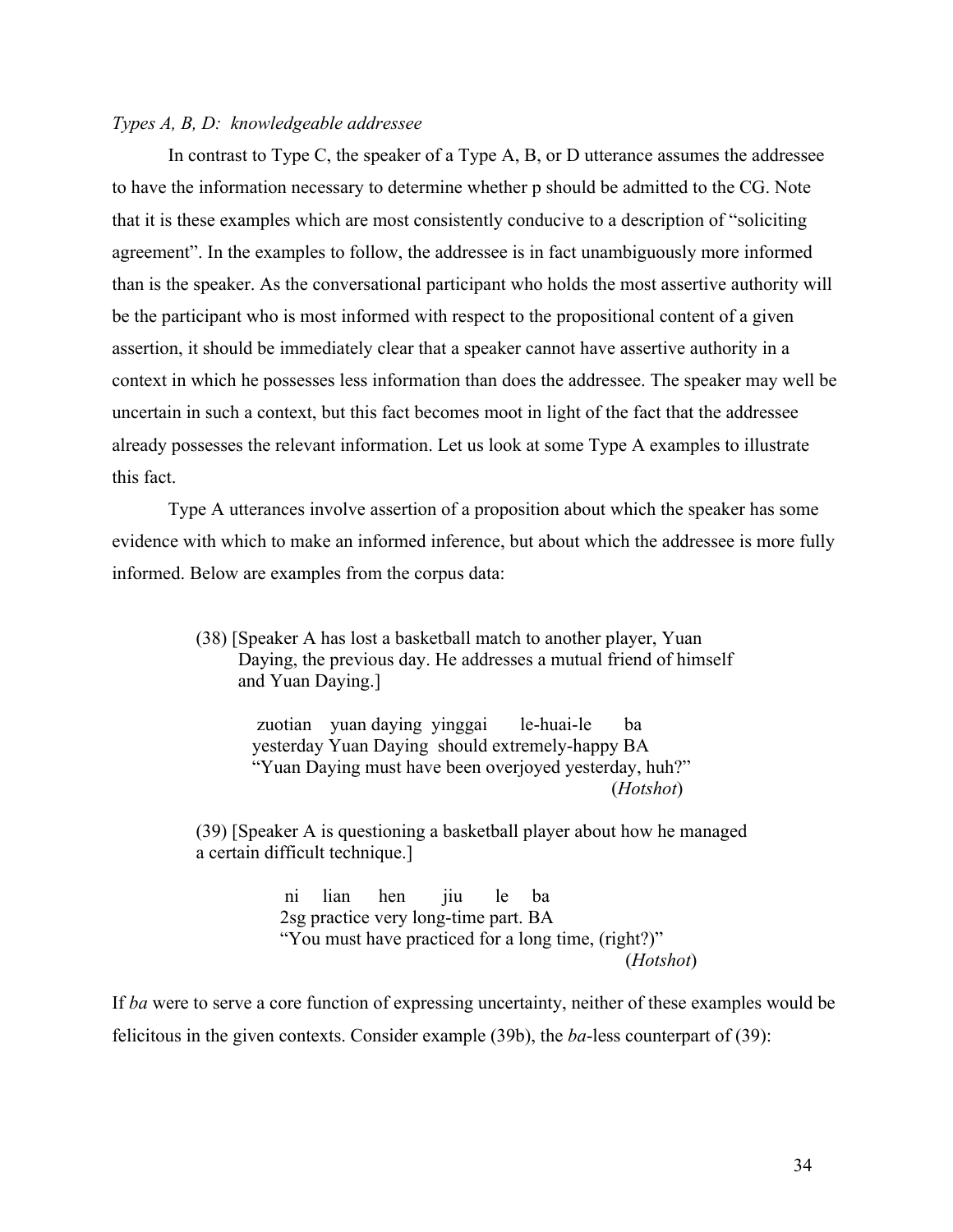(39b) ni lian hen jiu le 2sg practice very long-time part. "You practiced for a long time."

Even without provision of context, (39b) is likely to strike one as strange. Because the utterance represents an assertion regarding the activities of the addressee himself, it would be unusual for the speaker to be able to be informative in making such an assertion. Sure enough, it is clear from the original context that the addressee is well aware of whether or not he has practiced for a long time, and the speaker is simply guessing that he has done so based upon her observation that the addressee has managed the difficult technique.

If *ba* were simply indicating uncertainty, its use in (39) could perhaps be merited based upon the fact that the speaker is, in fact, not certain of the truth of her assertion. However, the utterance would still be infelicitous in that it is uninformative—it would be entirely unnecessary for the speaker to assert to the addressee, "Perhaps you practiced for a long time," when the addressee is already fully informed as to how long he practiced. If *ba* were contributing speaker uncertainty, neither the *ba* utterance nor its *ba*-less counterpart would be utterable at all. It is for this reason that the fact of speaker uncertainty is rendered irrelevant in these contexts by the fact of addressee knowledge.

Instead, *ba* can be understood to serve a function of distributing authority—passing on to the addressee responsibility for adding a proposition to the CG. Because the speaker is less informed with respect to p, she is clearly unqualified to invoke assertive authority. Use of *ba* thus licenses use of the assertion by making explicit the distribution of assertive authority to the addressee, who is more qualified to invoke this authority in the context. As can be gleaned from the translations above, this use of *ba* has an ultimate effect not of expressing certainty, but of seeking confirmation. The derivation of this effect can be understood as follows:

- (40)
- Step 1: S has asserted that p.
- Step 2: S is therefore moving to add p to the CG.
- Step 3: S has appended his assertion with *ba*.
- Step 4: S has therefore distributed to A some authority in adding p to the CG.
- Step 5: S is moving to make p a mutual assumption in the discourse, but has granted A some authority in determining whether p should be accepted as such.
- Step 6: As made clear by context, A is informed with respect to p.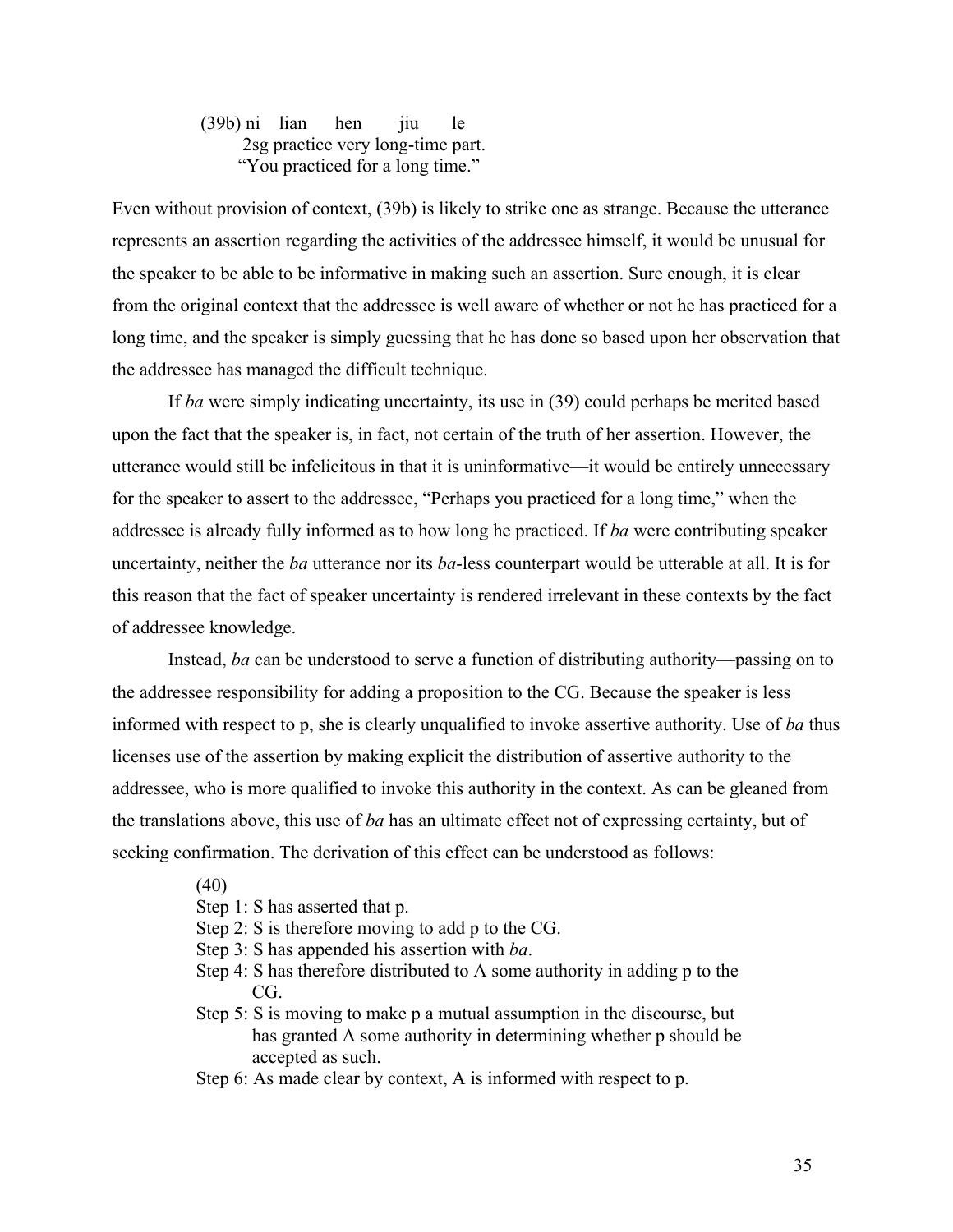Step 7: As made clear by context, S knows that A is informed with respect to p.

- Step 8: As made clear by context, S is less informed with respect to p than is A.
- Step 9: S is therefore seeking confirmation from A that p.

Type B *ba* utterances differ from those of Type A in that they involve matters of opinion, rather than of fact. Examples from the corpus include the following:

> (41) [Speaker is showing a photograph of a childhood friend to an interlocutor.]

> > hen ke'ai ba very adorable BA "(She is) adorable, don't you think?"

(*Hotshot*)

(42) [Speaker comments on his addressee's arrogant proposal.]

dongfang xiang ni tai kuang'ao le ba ni Dongfang Xiang 2sg too arrogant part. BA 2sg "Dongfang Xiang, you're awfully full of yourself, don't you think?" (*Hotshot*)

The overall effect of Type B utterances is slightly different from that of Type A— in this case, addition of the propositional content to the CG represents establishment of subjective agreement rather than of objective fact. Tamina Stephenson observes, in her analysis of personal taste predicates (such as *fun* and *tasty*), that if a speaker states that a certain cake is tasty, "[his] assertion serves as a proposal to add to the common ground the proposition that the cake is tasty, which, if successful, will have the same effect on the common ground as adding the proposition that the cake tastes good to the entire group of conversational participants" (2007: 21). It is questionable whether all Type B *ba* utterances should be qualified as containing personal taste predicates, but Stephenson's observation still holds true—assertion of a subjective proposition, like that of an objective one, can count as a move to make the proposition a mutual assumption in the discourse. The difference lies in the fact that objection by the addressee amounts not to an assertion that the proposition is not true, but to an assertion that the proposition is not true with respect to her own personal taste.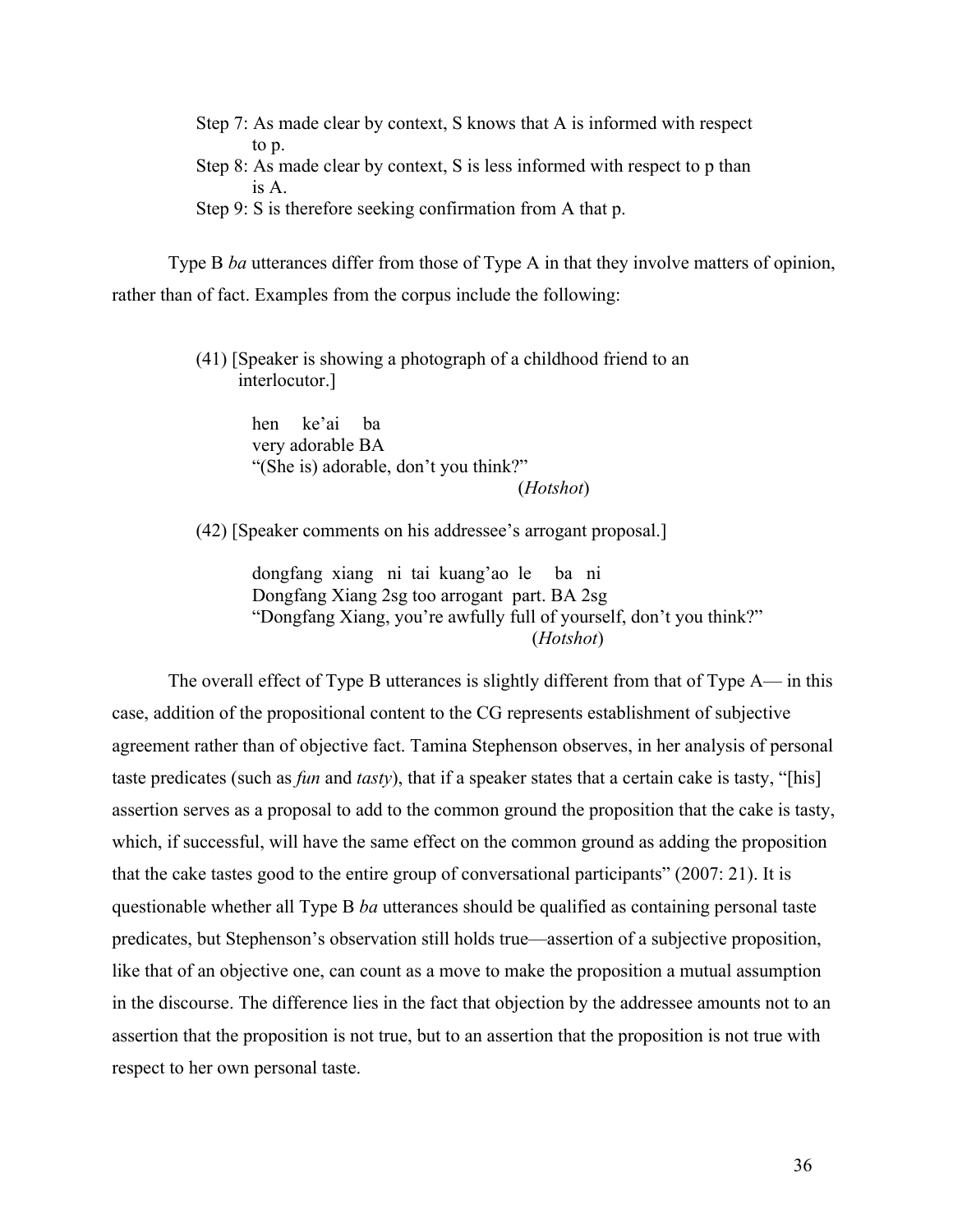This difference is reflected in Stephenson's use of a "judge" parameter for personal taste predicates. The existence of this parameter causes a proposition to be interpreted as specifically pertaining to the taste or experience of a particular individual. To the extent that the propositional content of a Type B *ba* utterance is also true only with respect to the beliefs of a given conversational participant, these utterances too can be understood to possess a kind of "judge" parameter.

Note, however, that while an unqualified assertion of opinion will have the speaker as "judge" (unless it is clear in the context that the speaker is reporting on the opinion of someone else), the judge of a Type B *ba* utterance is best interpreted as being the hearer. In the case of (41), while one can infer that the speaker believes the proposition "x is adorable", as the speaker has moved to make this proposition a mutual assumption in the discourse, the speaker's use of *ba* indicates that the purpose of uttering (41) is in fact to elicit from the hearer confirmation that the proposition "x is adorable" is true as pertains to the hearer's judgment. If the propositional content of Type B *ba* utterances can thus be considered to possess a parameter by which the addressee is specified as "judge", then as long as the addressee possesses sufficient information to form an opinion with respect to the proposition, the addressee can be considered to be more informed than is the speaker (assuming that the speaker is not already apprised of the addressee's opinion). As such, incorporation of the judge:A (i.e. judge: addressee) parameter yields a derivation which is nearly identical to that of Type A:

- Step 1: S has asserted that p.
- Step 2: S is therefore moving to add p to the CG.
- Step 3: S has appended his assertion with *ba*.
- Step 4: S has therefore distributed to A some authority in adding p to the CG.
- Step 5: S is moving to make p a mutual assumption in the discourse, but has granted A some authority in determining whether p should be accepted as such.
- Step 6: As made clear by context, A has sufficient information to form an opinion with respect to p.
- Step 7: A is therefore informed with respect to p (judge:A).
- Step 8: As made clear by context, S knows that A is informed with respect to p (judge:A).
- Step 8: As made clear by context, S is less informed with respect to p (judge:A) than is A.
- Step 9: S is therefore seeking confirmation from A that p (judge: A).

<sup>(43)</sup>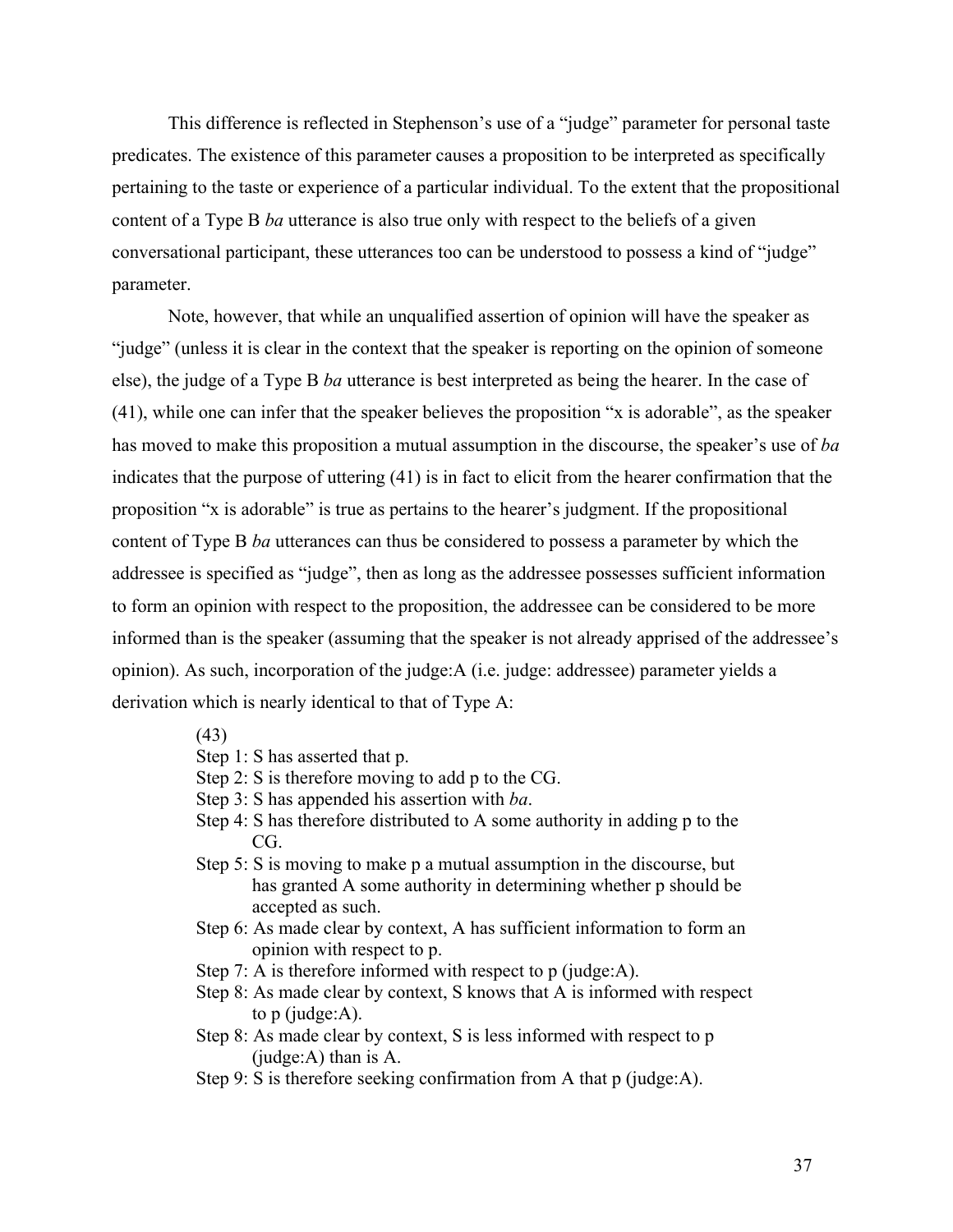To the extent that the speaker's own belief is inferable from the utterance, one might describe the ultimate effect of a Type B utterance as one of seeking agreement rather than of seeking confirmation. This is not, however, a terribly important distinction. More important is the fact that, as we can see above, the contribution of *ba* to Type B utterances can also be accounted for by derivation from the proposed function of distributing authority.

Type D *ba* utterances resemble Type A utterances in that their propositional content can be evaluated objectively. Type D utterances differ only in the fact that the speaker does not possess any apparent information by which to make an informed inference, and instead seems simply to be asserting what he hopes to be the case.

(44) [The speaker enters a public bus, speaking on his cellphone.]

 zan lia zuowan na shi mei bei ni laogong faxian ba 1pl two yesterday-evening that matter neg. pass. 2sg.poss. husband discover BA "Our doings last night were not discovered by your husband, were they?" (*Underdog Knight*)

(45) [The speaker has just informed her addressees of a decision she has made, after which she utters the following.]

meiyou yijian ba neg.have objection BA "No objections, correct?"

### (*Hotshot*)

(46) [Daying, the addressee, has just taken a significant fall. The speaker is among his concerned friends.]

daying, ni mei shi ba Daying 2sg neg. issue BA "Daying, are you okay?" (lit. "Daying, you're okay, aren't you?") (*Hotshot)*

If Type D *ba* utterances were to represent unqualified assertions, they would be immediately uncooperative, as they would by definition violate the second Gricean maxim of quality: do not say that for which you lack adequate evidence (Grice, 1975: 308). As with Type A utterances, the speaker may well be uncertain, but this is secondary to the fact that the addressee already possesses the information necessary to evaluate the truth of the proposition,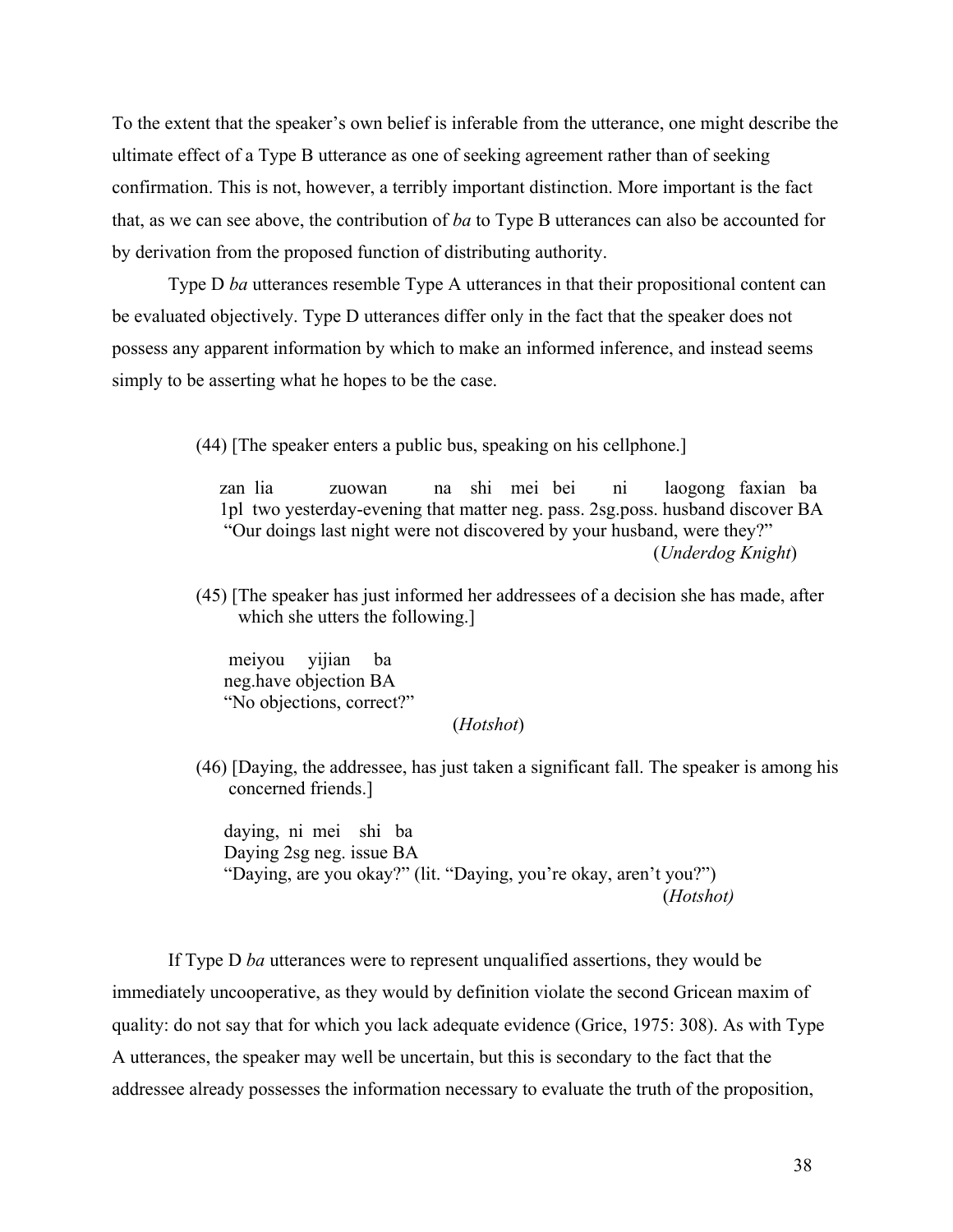whereas the speaker does not. The speaker is thus entirely unqualified to invoke assertive authority, a fact which makes very logical the use of *ba* to make explicit the distribution of assertive authority to the addressee. The ultimate effect of Type D utterances is still one of seeking confirmation, and the derivation is nearly identical to that of a Type A utterance.

(47)

- Step 1: S has asserted that p.
- Step 2: S is therefore moving to add p to the CG.
- Step 3: S has appended his assertion with *ba*.
- Step 4: S has therefore distributed to A some authority in adding p to the CG.
- Step 5: S is moving to make p a mutual assumption in the discourse, but has granted A some authority in determining whether p should be accepted as such.
- Step 6: As made clear by context, A is informed with respect to p.
- Step 7: As made clear by context, S knows that A is informed with respect to p.
- Step 8: As made clear by context, S is uninformed with respect to p.
- Step 9: S is therefore seeking confirmation from A that p.

It is in these latter examples that the necessity of the dimension of addressee involvement becomes clearest. Expression of speaker uncertainty is irrelevant in cases such as these, and weakening of speaker commitment, similarly, cannot capture the full effect of seeking confirmation. In the case of Types A, B, and D, "soliciting agreement" represents a fairly accurate approximation of the effects of seeking confirmation and seeking agreement. However, the soliciting agreement hypothesis does not address the underlying mechanisms leading to derivation of this effect. We can see, therefore, the manner in which distribution of authority provides a more satisfactory explanation.

### **5.3. "Question-like element":** *ba* **utterances as questions**

It can be seen in the above analysis that in the case of Type A, B, and D *ba* utterances when the addressee is sufficiently informed to determine admission of the denoted proposition to the CG—use of *ba* amounts to an invitation to the addressee to add this proposition to the CG. In light of this fact, the mechanism behind the "question-like element" observed by previous researchers (Han 1995) becomes clearer. Because the speaker is less informed than is the addressee, *ba* utterances of these types serve as acts of seeking information, much like questions. However, while these *ba* utterances do exhibit some characteristics shared by questions, they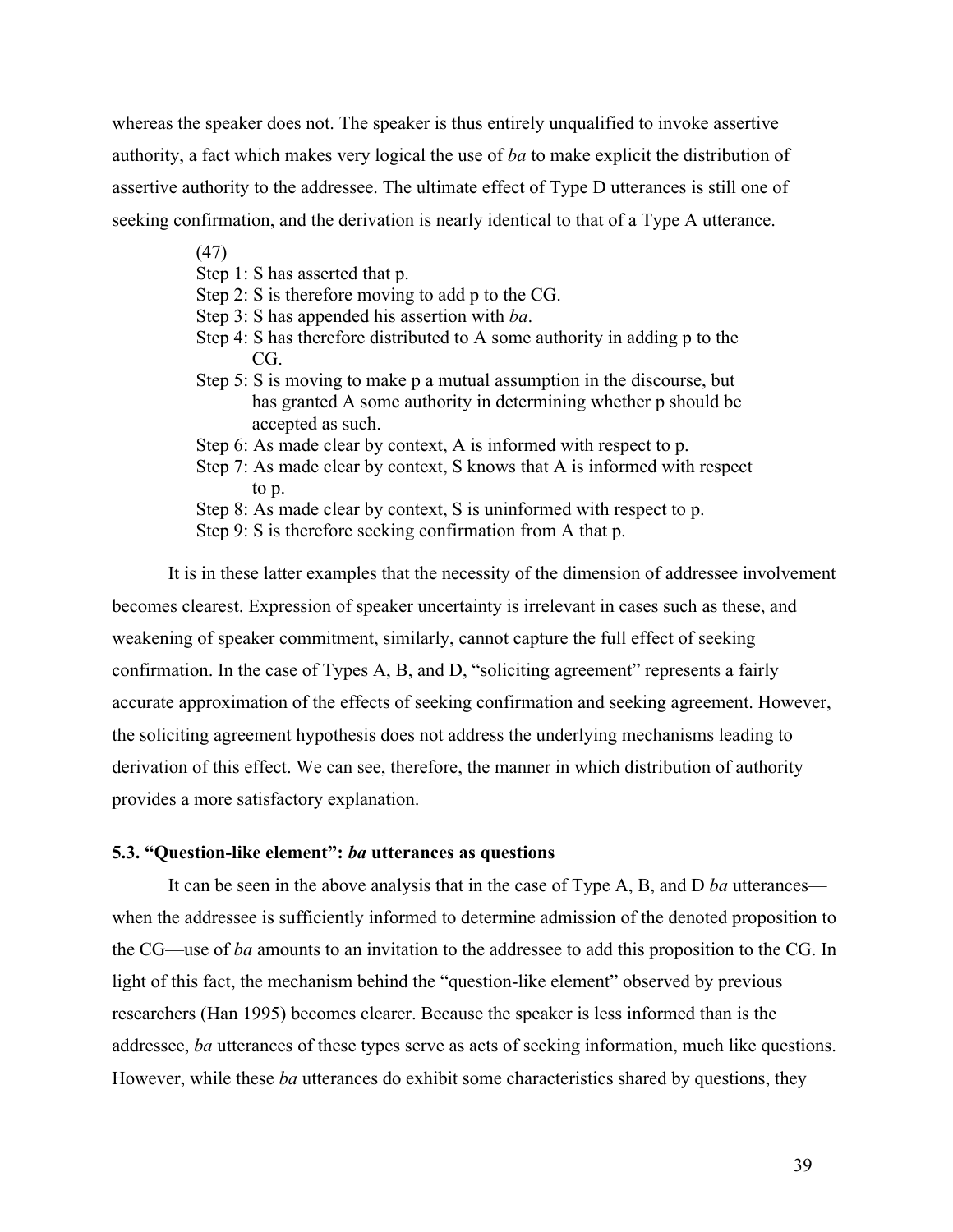possess clear characteristics of assertions as well—even in light of the fact that it is only the speaker who stands to gain information.

So let us examine the relationship between *ba* assertions and questions. It is perhaps best to consider questions and assertions to exist on a continuum such as that represented below.

(48)

|  | a. ni lian duojiu le?                         |     |                                                     |  |
|--|-----------------------------------------------|-----|-----------------------------------------------------|--|
|  | 2sg practice how-long part.                   |     |                                                     |  |
|  | "How long did you practice?"                  |     |                                                     |  |
|  | b. ni lian hen jiu le                         |     | ma?                                                 |  |
|  | 2sg practice very long-time part. $y/n$ part. |     |                                                     |  |
|  | "Did you practice for a long time?"           |     |                                                     |  |
|  | c. ni lian hen jiu le                         |     | ba.                                                 |  |
|  | 2sg practice very long-time part. BA          |     |                                                     |  |
|  |                                               |     | "You (must have) practiced for a long time, right?" |  |
|  | d. ni lian hen jiu                            | le. |                                                     |  |
|  | 2sg practice very long-time part.             |     |                                                     |  |
|  | "You practiced for a long time."              |     |                                                     |  |

Utterances (48a) and (48b) can be considered conventional questions. (48a) represents the set of propositions denoting each amount of time that the addressee might have practiced, whereas (48b) represents a set of two propositions: yes and no, the sets of worlds in which the addressee did and did not practice for a long time, respectively. According to Portner's model, the two questions above would enter the QS, the set of questions the conversational participants have agreed to answer. That is, the conversational participants have agreed to select from the given set of propositions a single proposition which will be added to the CG. It follows that if the addressee is able to answer the question, he will do so with an assertion, and the proposition denoted by this assertion will be added to the CG, an addition which will be informative with respect to the speaker of the question.

Conversely, (48c) and (48d) represent single propositions. However, while (48d) represents a move to add a proposition directly to the CG—invoking assertive authority—(48c) solicits a move on the part of the addressee to admit the denoted proposition to the CG. Like a question, it seeks a contribution from the addressee which will be informative with respect to the speaker. However, unlike a conventional question, a *ba* utterance evokes a single proposition rather than a set. Note that the use of an assertion in a *ba* utterance effectively commits the speaker to having, to some extent, the belief expressed in the assertion, and does represent a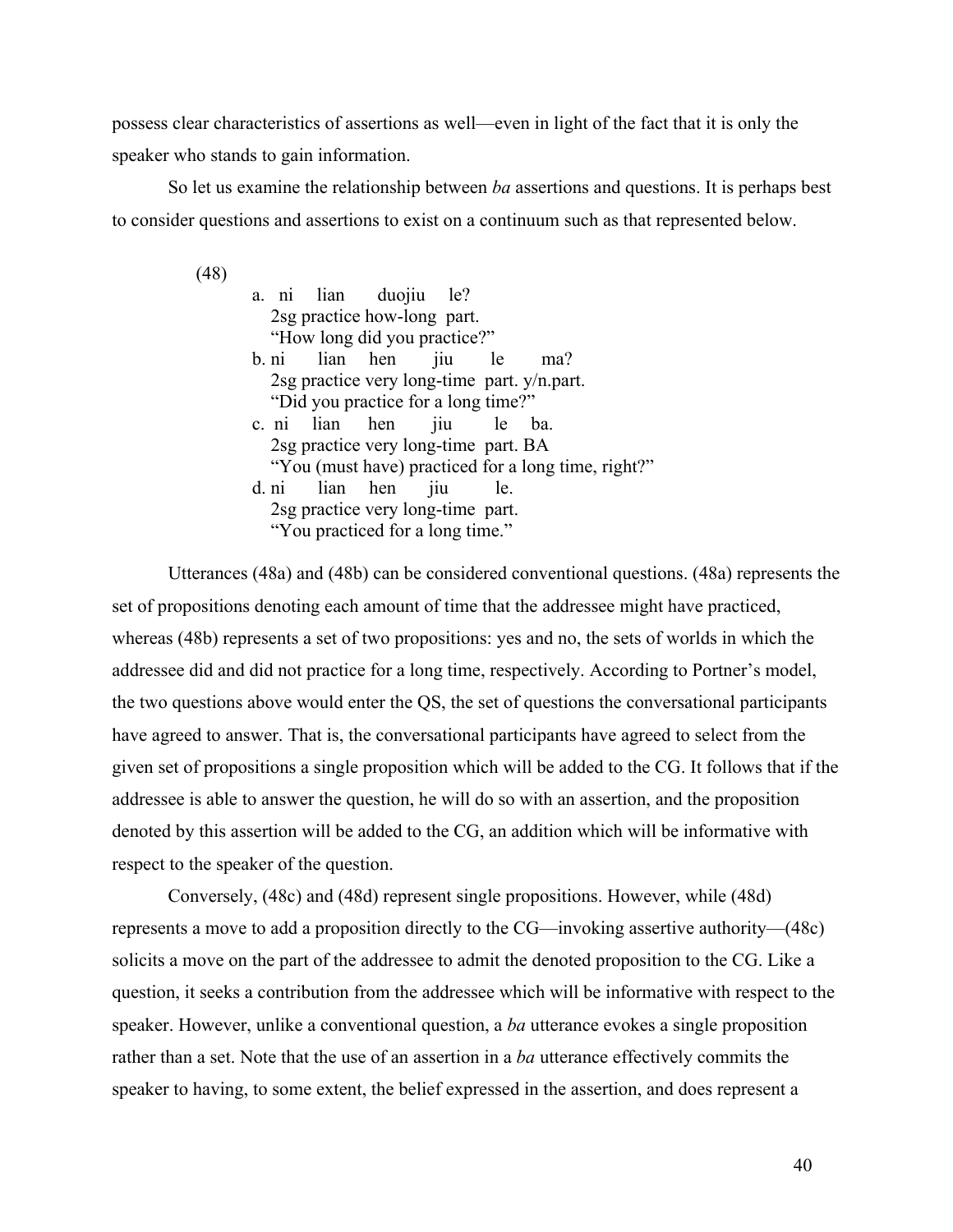move to add the proposition to the CG. Unlike an unqualified assertion, however, a *ba* utterance invites the addressee to approve the addition.

Note that this similarity between *ba* utterances and questions may suggest an explanation for the fact that *ba* generally cannot be appended to questions. This will be explored further in the discussion of our problematic example, in which *ba* is appended to an interrogative.

### **5.3.1. Answering** *ba* **assertions**

Just as it is Types A, B and D utterances which behave most similarly to questions, it is these types of *ba* utterances which are most likely to be interpreted as genuinely seeking a response from the addressee. As illustrated above, addressees of Type C utterances lack the relevant information, and as such, use of *ba* serves more as an indication that the speaker too is uncertain, rather than as an act of seeking information. If the addressee does have the relevant information, logic dictates that a speaker is more likely to be seeking this information from the addressee.

This only applies, however, if the speaker is genuinely uninformed. If a speaker uses a *ba* assertion denoting a proposition which is already mutually known by both interlocutors, additional conversational implicatures will be generated. Take, for instance, example (49), described by Chu (2009) as being comparable to "rhetorical questions".

> (49) [Mother had failed to get her son to wear warmer clothes when he went to a ballgame in the afternoon. Later in the evening the son came home coughing and sneezing.]

 ganmao le ba! catch-cold part. BA "You've caught cold, have you?"

In this case, the propositional content of the utterance can be considered already a part of the CG as the fact of the addressee's cold is apparent from extralinguistic evidence. The propositional content entailed by the utterance is therefore uninformative with respect to either conversational participant. As such, we can infer that the mother's assertion of (49) ultimately serves a different purpose—that of drawing the son's attention to the fact that he should have listened to her advice. As with any case of conversational implicature, it would be less cooperative for the son to respond to the literal meaning of his mother's utterance by confirming that he has a cold. Instead,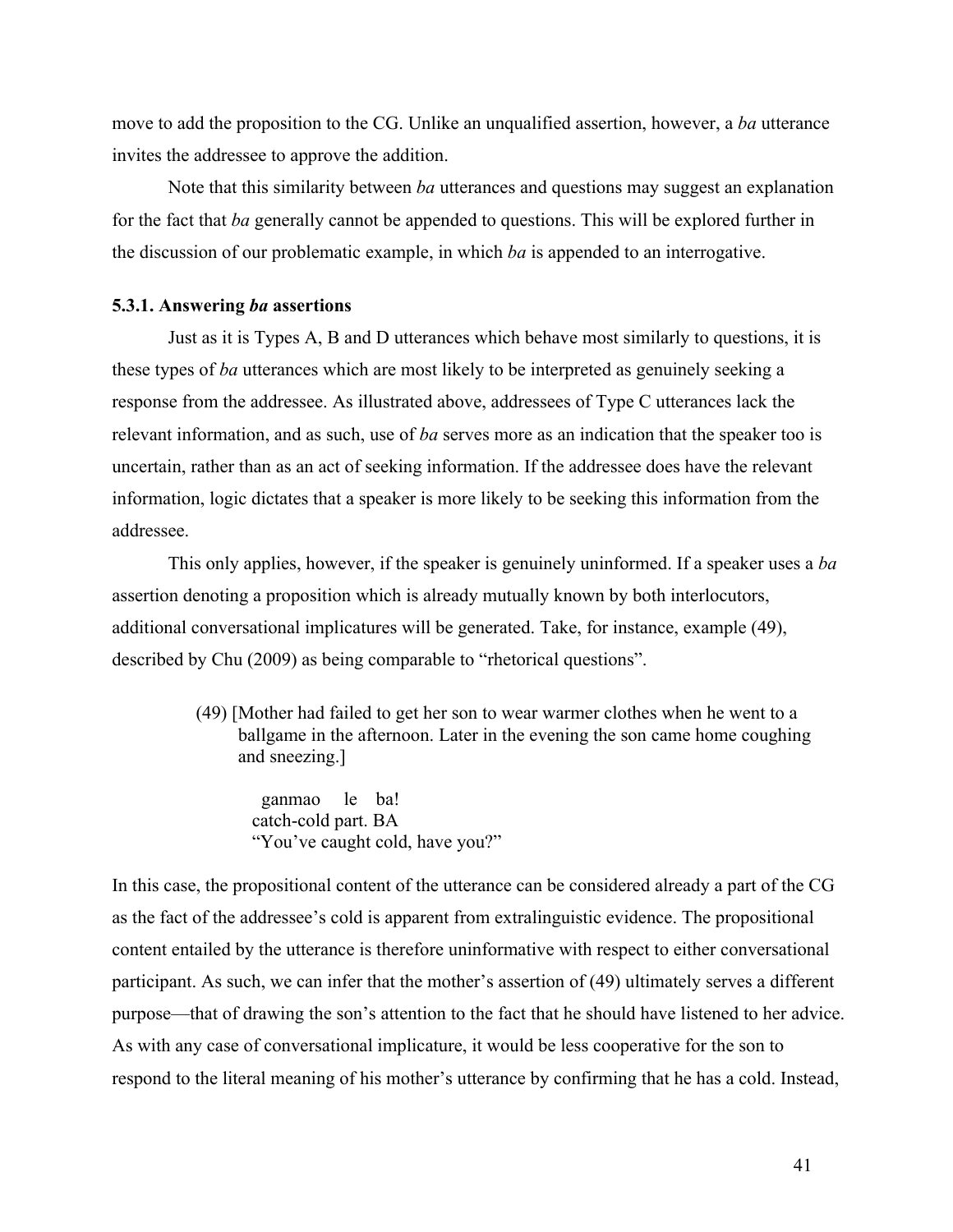he would be expected to respond to her implicated meaning of "I told you so". Note that Chu uses this example as evidence that *ba* functions to connect an utterance to its prior context. It should be clear from the above explanation that this is not a function of the particle—rather, the sense of "I told you so" is an implicature inferable from the fact that a literal interpretation of (or response to) the *ba* utterance would be uninformative.

This explanation can be applied also to example (12) (reiterated below), used by Chu (2009) to support his relevance theory analysis:

> (12) A: xianzai ji dianzhong? now how-much o'clock "What time is it?" B: i) ni zai chifan ba! 2sg at eat BA "You are eating, aren't you?" ii) ni zai chifan 2sg at eat "You are eating." iii) ba dian ban eight o'clock half "Eight thirty."

Under the assumption that Speaker A's eating is apparent to both conversational participants, it is clear that the propositional content of (12i) and (12ii) is already part of the CG. Because the utterance therefore cannot be informative, it can be inferred that Speaker B's intention is not to admit a new proposition to the CG, but to call attention to an existing assumption which will provide the answer to Speaker A's question—assuming, of course, that the fact of A's eating can be linked to the time of day. This implicature, which allows (12i) and (12ii) to serve as relevant responses, can be made with or without the particle *ba*, a fact which highlights once again the point that the particle is not serving the specific function of making the utterance more relevant. Rather, as usual, *ba* is serving its core function of distributing—or in this case acknowledging addressee authority, resulting in an effect of inviting confirmation.

Chu's observation that (12i) is more felicitous than (12ii) may be due to the fact that *ba* can be understood to have the effect of pointing out that the hearer is already in possession of information from which the time can be inferred, a move which may serve as justification for failing to provide an explicitly relevant response. That is, use of *ba* may facilitate generation of implicatures which allow the utterance to be understood as relevant. The derivation of this effect could be understood as something like the following: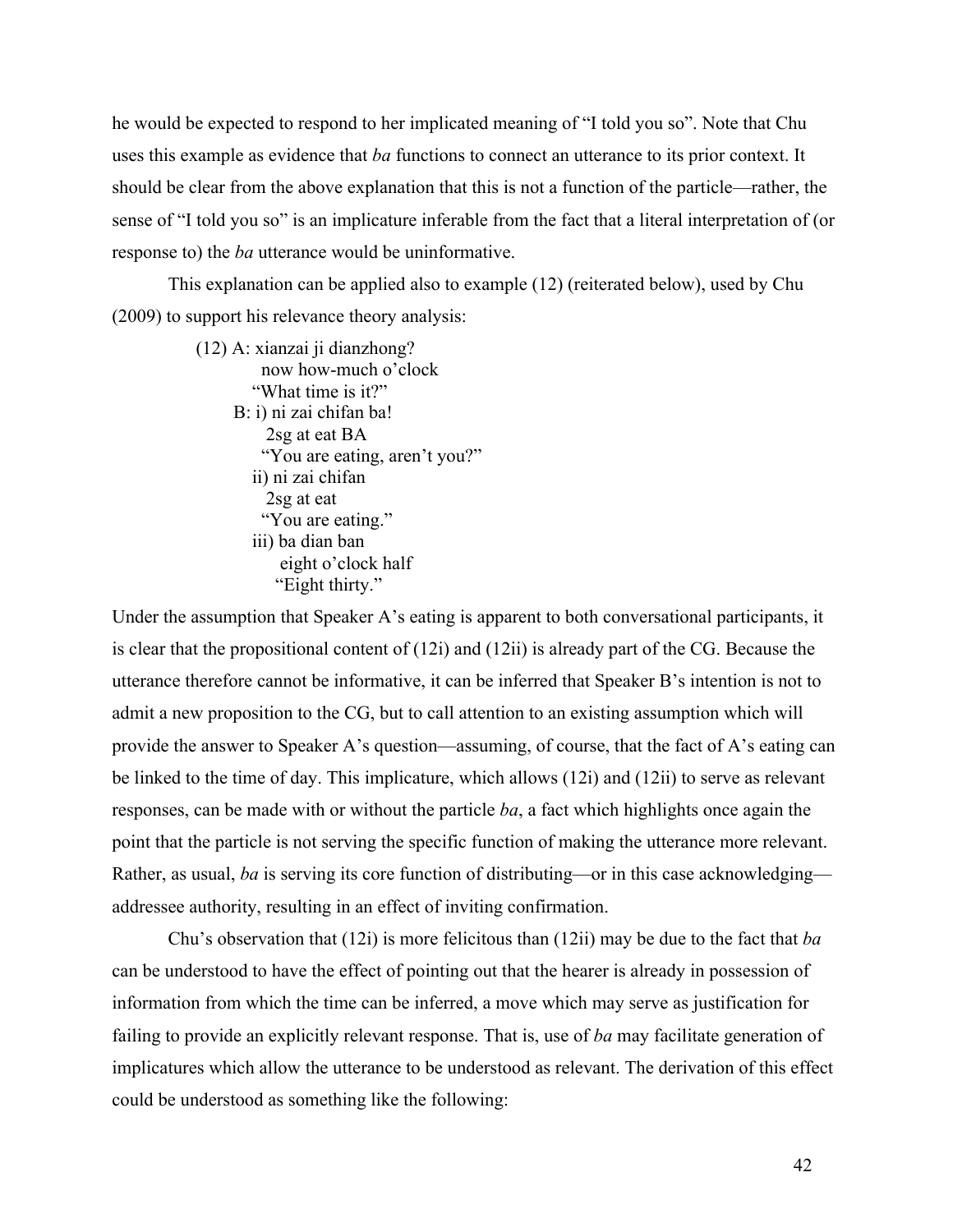# (50)

- Step 1: S has asserted that p.
- Step 2: p is already part of the CG.
- Step 3: S is therefore moving to call attention to the fact of p.
- Step 3: S has appended his assertion with *ba*.
- Step 4: S has therefore distributed to A some authority in adding p to the CG.
- Step 5: p cannot be added a second time to the CG.
- Step 6: S is therefore moving to call attention specifically to  $A$ 's knowledge of p.
- Step 7: S is presumably attempting to be cooperative and relevant.
- Step 8: A's knowledge of p must therefore provide an answer to A's question.

While the precise mechanisms behind this increased felicity are beyond the scope of this paper, the important observation is that our new core function of *ba* can be successfully applied to this example, and can additionally suggest a plausible explanation for the increased felicity of (12i).

### **5.4. Non-sentential** *ba* **utterances**

Recall now Chu's (1998) claim that the function of *ba* is superposed over the entire sentence or clause to which it attaches. While I have argued against the specific function which Chu proposes for *ba*, the above analysis provides strong support for the claim that the particle operates over the entire utterance to which it attaches. Specifically, we see that the particle functions on a pragmatic level, operating over speech acts rather than sentences.

This fact is particularly salient when the particle attaches to short, non-sentential phrases, in utterances such as *hao ba*, *shi ba*, and *dui ba*. Corpus examples of the latter two can be seen in (51) and (52) below:

> (51) [Speaker interrupts addressees' previous conversation to bring up a matter about which he is apparently agitated.]

wo tingshuo dongfang xiang canjia qiudui le, shi ba I hear Dongfang Xiang participate team part. cop. BA "I hear that Dongfang Xiang has joined the team, isn't that so?" (*Hotshot)*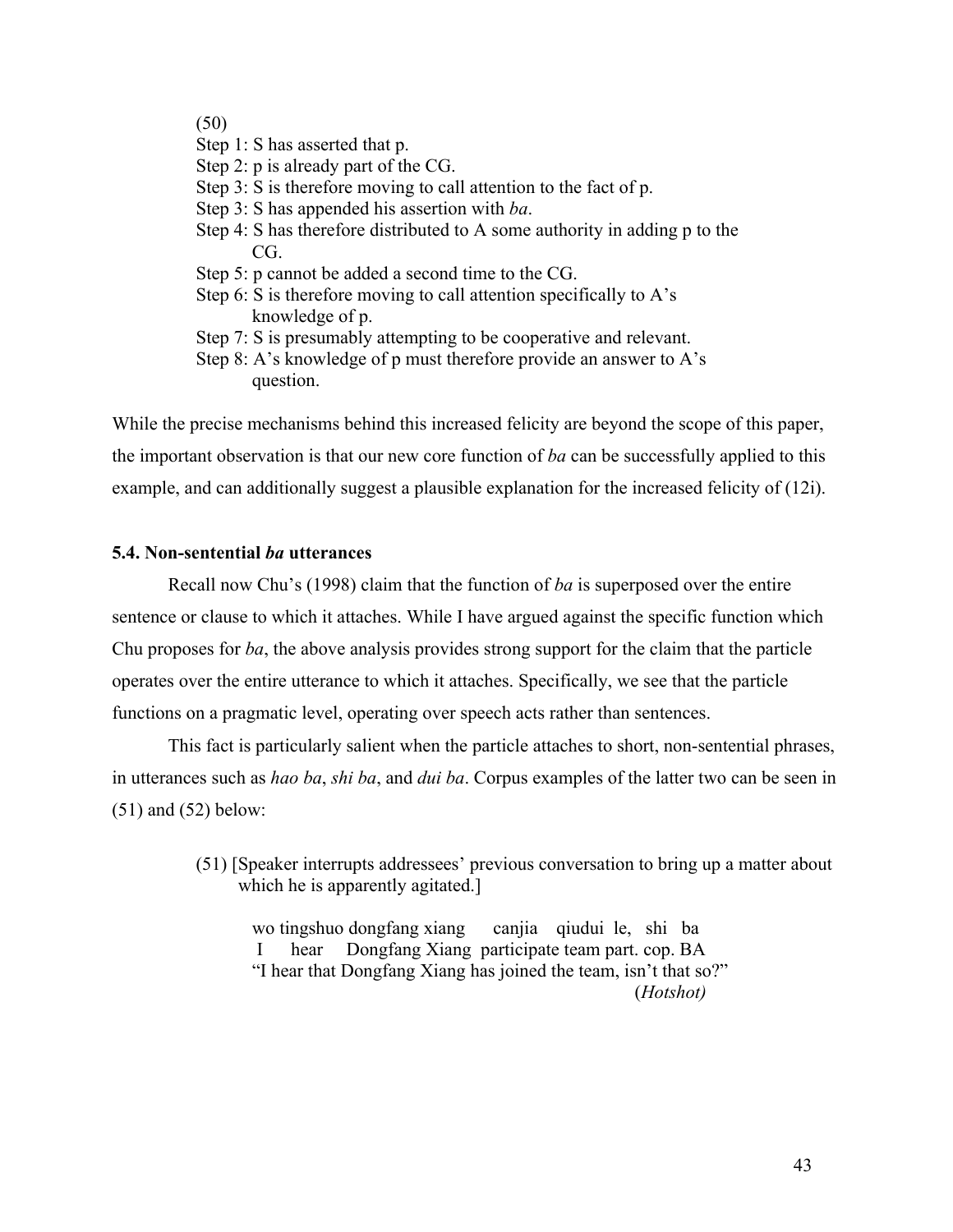(52) [A player expresses confidence that his coach will be able to convince another player to join the basketball team.]

 [ta] juedui you zige qu shuofu ta jiaru de. dui ba, jiaolian. [3sg] absolute have qualification go convince 3sg join part. correct BA coach "[She](the coach) is absolutely qualified to convince him to join. Right, coach?" (*Hotshot*)

While *dui* and *shi,* to which *ba* attaches in the above utterances, cannot be considered full sentences, they can stand alone as utterances, and could serve as affirmative responses to (51) and (52) respectively. As a response to (51), the copula *shi* would be translated as "Yes/that is so" and can be interpreted as encoding the information "Dongfang Xiang has joined the team". Similarly, as a response to (52), *dui* "correct" can be interpreted as encoding the information "I (the coach) am qualified to convince him to join". As such, these utterances can be considered to denote full propositions, and can accordingly be analyzed in much the same way as Type A-D *ba* utterances—that is, utterances in which *ba* is appended to an assertion.

The phrase *hao ba* is classified by Chu (1998) above as an instance of what he calls "pause-particle *ba*". I will discuss below the fact that there does indeed appear to be a separate usage of *ba*, to which my analysis cannot readily be applied. *Hao ba* does not, however, appear to be part of this category. As mentioned above, and discussed further below, the separate usage of *ba* occurs when the particle attaches to fragments which cannot be considered to correspond to full speech acts, and cannot stand alone as utterances. *Hao*, in contrast, can stand alone as an utterance—best translated as "Okay"—and can easily be considered to correspond to a full speech act. Like *shi* and *dui*, the information which *hao* encodes is determined by the content of the utterance for which it serves as a response. Although *hao* may be used as a response to a wide variety of utterances, it might be considered the directive/commissive counterpart to *dui* or *shi*, as *hao* can be used in response to a move to update the TDL, whereas the latter two phrases cannot. Perhaps as a result of this, we see in *hao ba* the same dual effect observed in directives and commissives: the phrase can express reluctant acquiescence, or alternatively, suggestion/seeking permission. As observed by Chu in his analysis of example (5), *hao ba* can be used to express hesitant acquiescence, as in the corpus example (53) below. However, corpus data also revealed an instance of the alternative effect, given in (54), in which *hao ba* represents an effort on the part of the speaker to elicit from the addressee acceptance of the speaker's commissive.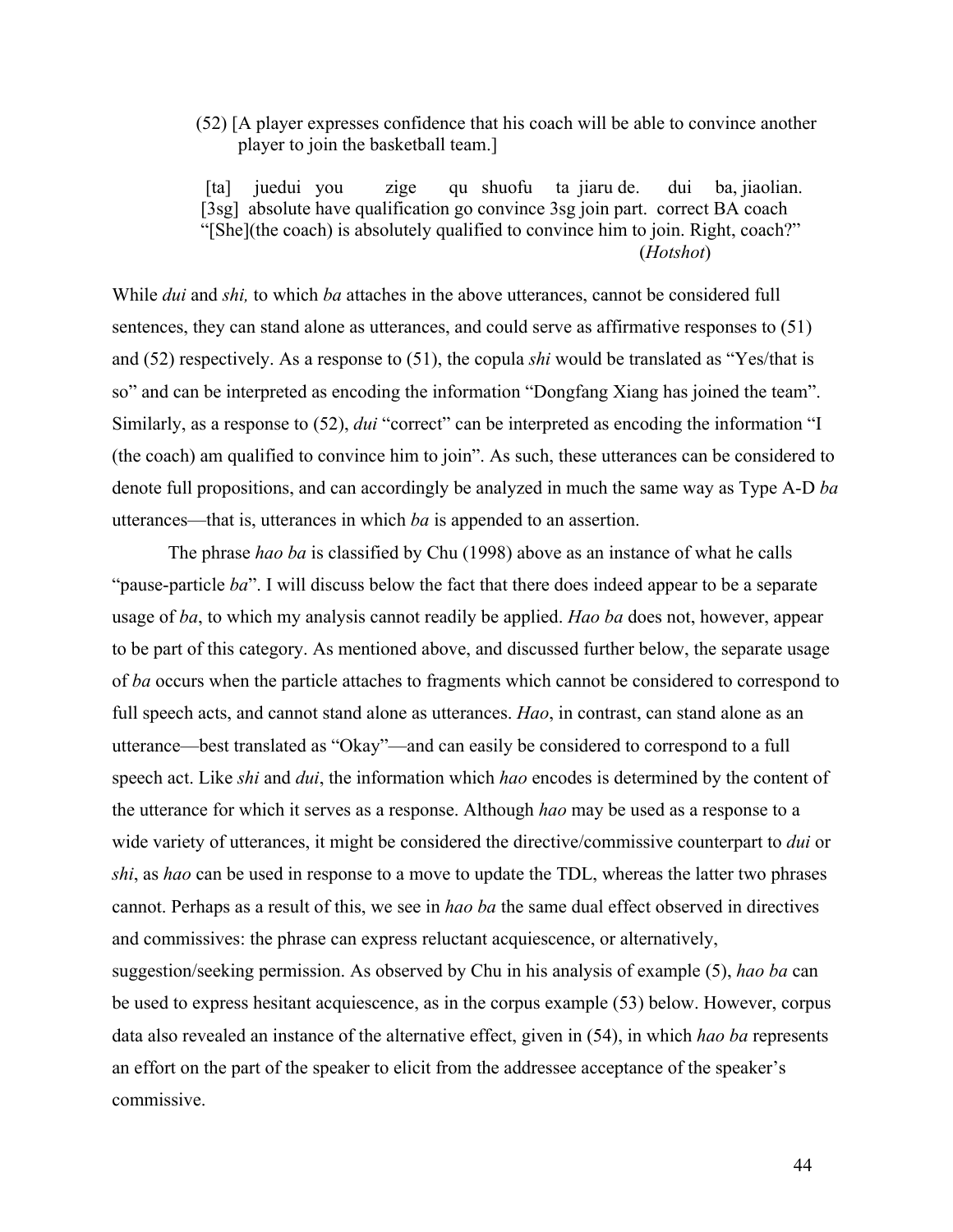(53) [Speaker has just been convinced by her interlocutor to wake him up each morning in return for a place to live. She displays clear hesitation.]

hao ba, na wo jiu jiao ni hao la okay BA then 1sg just call 2sg okay part. "Alright, then (I guess) I'll just wake you up." (*Hotshot*)

(54) [The speaker's car has allegedly struck a man, and the man's friend is causing a scene. The speaker seeks to resolve the issue.]

wo gei ni yi dian qian dai ta qu yiyuan, hao ba 1sg give 2sg one bit money take 3sg go hospital good BA "I'll give you a little money to take him to the hospital, ok?" (*Underdog Knight*)

It is beyond the scope of this paper to address the precise mechanisms behind these nonsentential *ba* utterances. It is important to note, however, that these phrases can represent full speech acts, and as a result behave very similarly to Type A-F *ba* utterances. As such, I hold that they can be analyzed in the same manner.

### **5.5. Problematic example: interrogative +***ba*

As reviewed above, previous researchers have taken various approaches in analyzing the unusual *ba* utterance given in example (19) and reiterated here.

(55)

a. ni daodi yao shenme ba 2sg after-all want what BA "What on earth do you want!"

b. ni daodi yao shenme 2sg after-all want what "What on earth do you want?"

As can be seen in section 2.3. above, Chu (1998, 2004) interprets the above example as reflecting hesitation. Interestingly enough, this interpretation appears to reflect the "reluctant acquiescence" alternative which I describe in section 5.1.. Informants did not readily admit such an interpretation, however, and accordingly, it is clear from the interpretations of Han (1995) and Li and Thompson (1981) that the general preferred reading for (55a) is rather one in which the speaker is expressing anger and exasperation. Furthermore, the utterance is clearly interpreted by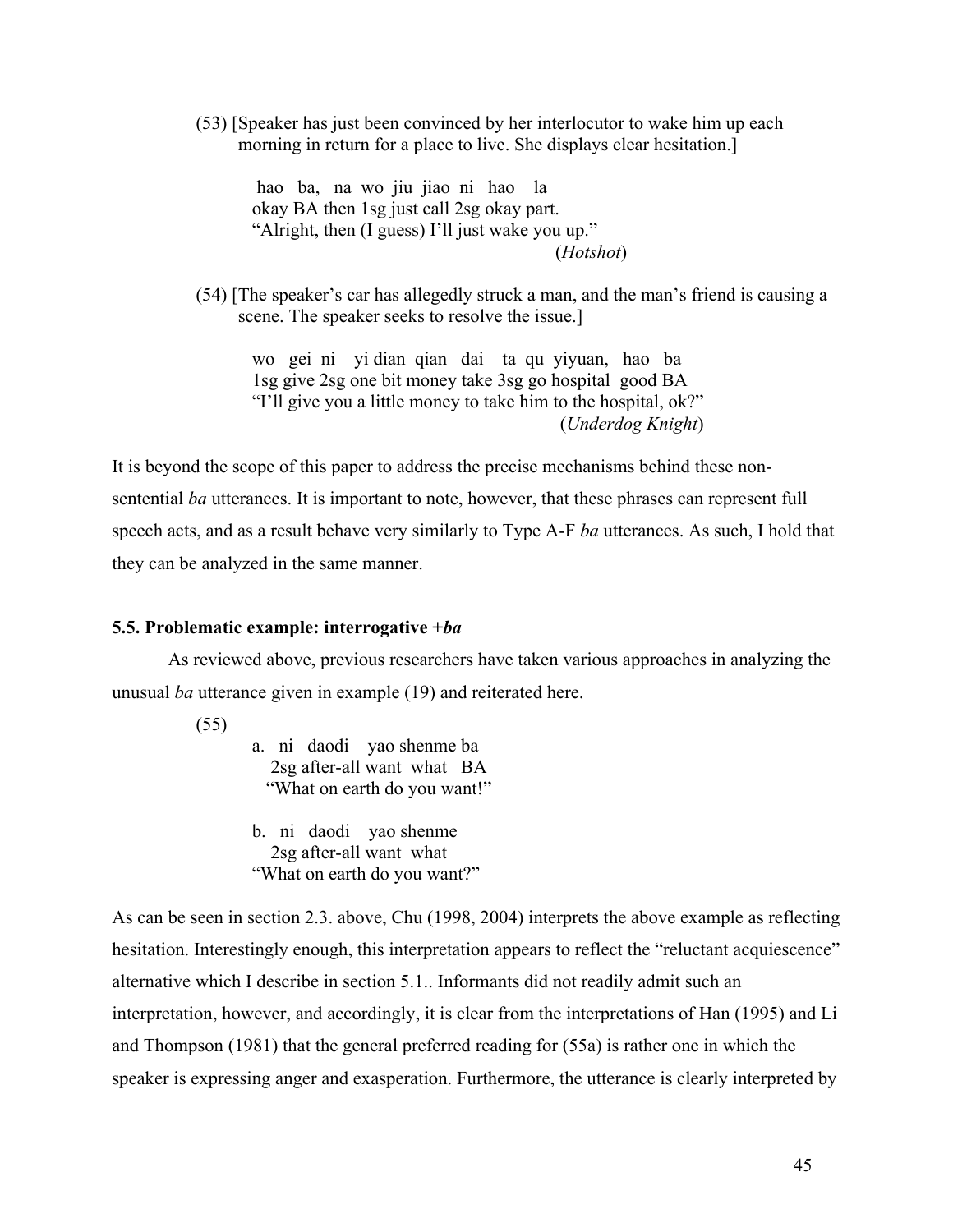most speakers as possessing the force of a directive. As discussed above, Han claims explicitly that (55a) meets the felicity conditions of a directive, and Li and Thompson translate the utterance first as "Tell me, what do you want"—a clear directive—before providing a second translation of "OK, don't you think you should let me know what in the world you want?" in an attempt to capture the full contribution of *ba*.

While the observation that the speaker of (55a) seems to be expressing anger and exasperation is noteworthy, some of the exasperation detected in the utterance is likely contributed by the use of *daodi*, and as such exists in (55b) as well. The most crucial difference, therefore, lies in the fact that (55a) yields a directive interpretation, whereas (55b) is generally interpreted as a simple question.

Note once again that unlike Searle and Vanderveken (1985), I treat the act of questioning as distinct from the speech act which I describe as a directive. As stated above, I use the term directive to describe a move to add a property to the TDL of the addressee, whereas a question is considered to be a set of propositions which is added to the Question Set—the set of questions which the conversational participants agree to answer. Admittedly, the line separating questions from directives is a fine one. After all, in asking a conventional question, a speaker intends to influence the addressee to produce a response containing the desired information.

I propose that the relationship between a question and a request for information can be understood as equivalent to the relationship between a direct/literal speech act and an indirect speech act. Consider the following assertion:

(56) I don't know what on earth you want.

The literal speech act performed by (56) is certainly that of an assertion denoting the proposition that the speaker does not know what the addressee wants. This being said, it is apparent that (56) can also be used to perform the indirect speech act of a directive—a speaker could easily utter (56) with the intent of making the addressee tell him what she wants. If it is clear from the context that the speaker feels his state of ignorance to be undesirable, the hearer can easily infer that the speaker's intention is to make her remedy this state of ignorance by telling him what she wants.

A question can similarly be considered a separate speech act which can be used to perform the indirect speech act of a directive. As observed by Roberts,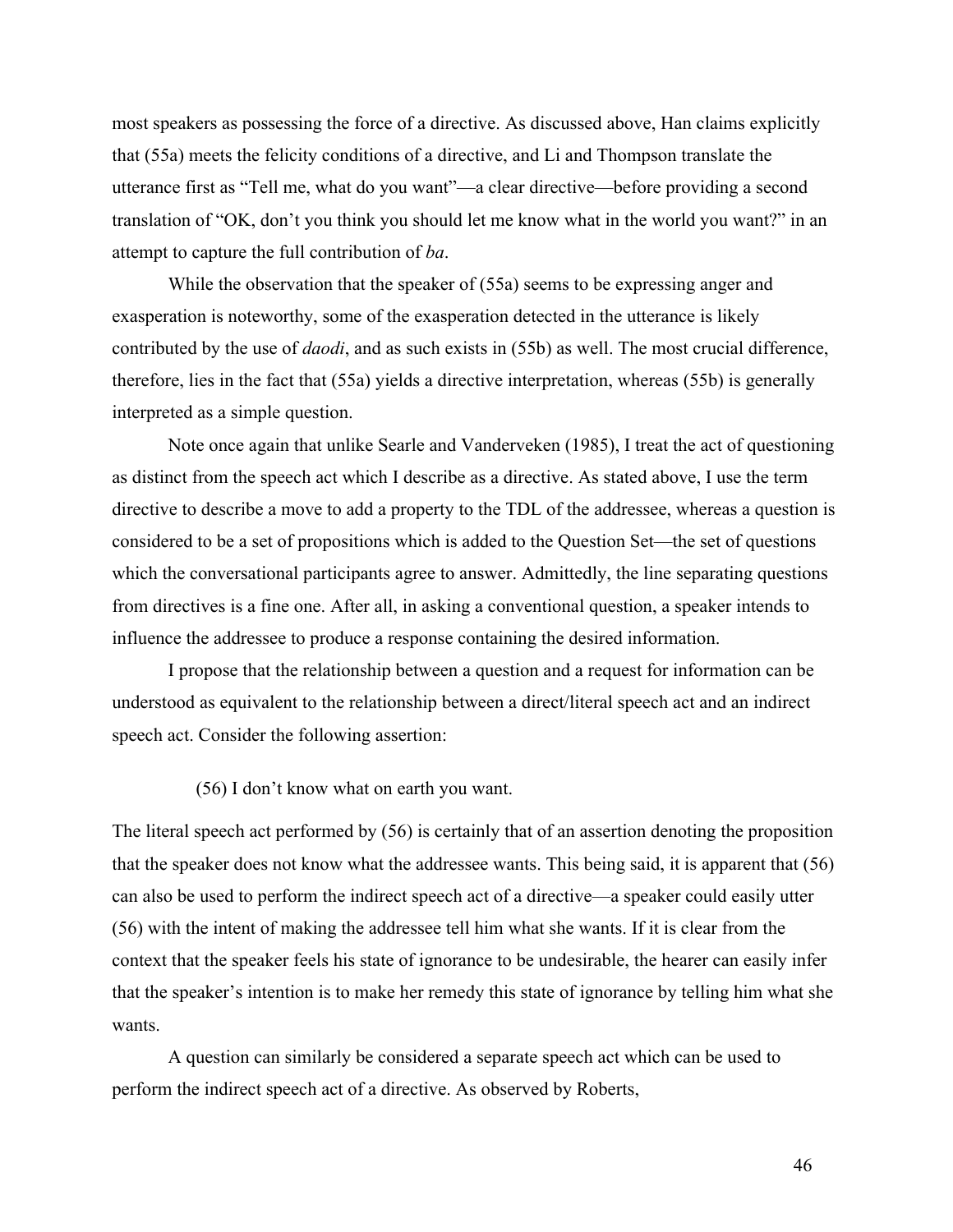When interlocutors accept a question, they form an intention to answer it, which intention is entered into the common ground. If a cooperative interlocutor knows of this intention, she is committed to it, i.e. she herself (ostensibly) has an intention to answer the question. Then Relevance … will lead her to attempt to answer it as soon as possible after it is asked.  $(1998: 4)$ 

According to Roberts' analysis, utterance of a question constitutes a move to establish in the discourse a mutual intention of answering that question. By accepting a question, an addressee commits herself to the intention of seeking an answer. If the answer to the question is readily available to the addressee, she will be expected to provide it. It follows that if the speaker knows the addressee to be in possession of the answer to the question, the speaker's intention can be understood as requesting the addressee to provide this information. A speaker can, however, utter a question for which he does not expect the addressee to be able to provide a ready answer, in which case the literal speech act of asking and the indirect speech act of requesting information become more easily distinguishable.

Having established this distinction, the question which must then be addressed is that of why (55a) yields a directive interpretation, whereas its *ba*-less counterpart yields a clear interpretation as a question.

Han concludes that when *ba* is appended to an interrogative, rather than weakening illocutionary force—as with declaratives and imperatives—it instead serves to strengthen illocutionary force. This is a satisfactory observation of what appears to be the difference between (55a) and (55b), but it requires that the postulated function of *ba* vary between syntactic moods. More ideal would be an explanation which allows the function of *ba* to be consistent regardless of the utterance to which it attaches.

As such, I propose another explanation. There is no doubt that utterance (55a) seems to possess more force than does (55b), and as I have established above, this difference seems to stem from the interpretation of (55b) as a question and (55a) as a directive. The natural conclusion is that addition of the particle *ba* has transformed the question into a directive. However, I argue that this is not the case. I argue instead for the possibility that *ba* is in fact never able to attach to questions, and as a result, its presence in (55a) rather increases the salience of the indirect directive. A comparable example in English might be the following, uttered after a prolonged effort by the speaker to ask the given question of the addressee: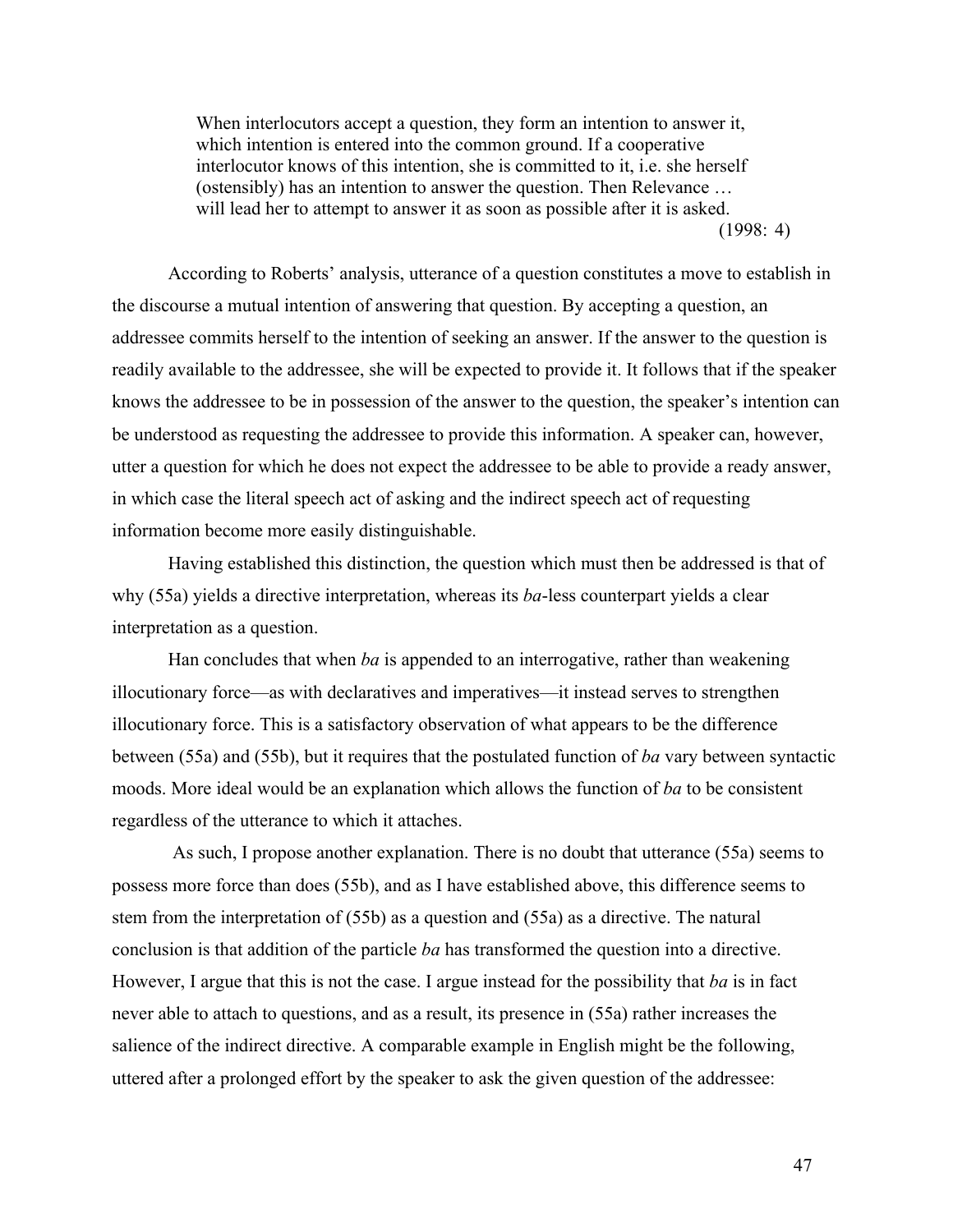### (57) What on earth do you want, please.

Just as *ba* generally is not licensed with questions in Mandarin, *please* generally is not licensed with questions in English. *Please* serves instead as a strong indicator that an utterance is a conventional polite request, a type of directive. Accordingly, in example (57), use of *please* serves as a signal that the speaker means business, and that the utterance *What do you want?* is no longer a question, but a move to require that the addressee provide an answer. It would be inaccurate, however, to claim that the function of *please* is one of adding force to an interrogative. On the contrary, intuition indicates that *please,* much like *ba*, serves to reduce the forcefulness of a directive by reducing the authority which the speaker invokes in uttering it. Indeed, if assumed to be a contraction of *if you please*, we see that *please* serves explicitly to distribute authority to the addressee. As such, it is more sensible to suppose that in a case such as (57), *please* serves its normal function, and its unusual presence in this environment signals unequivocally the utterance's intended interpretation as a directive. Note, of course, that I do not claim to have analyzed *please* to any extent. This example serves merely as an illustration by way of potential cross-linguistic comparison.

I argue that in cases such as (55a), *ba* plays the same role. Because the particle cannot attach to questions, its presence signals the fact that the preceding utterance is meant to be interpreted in its indirect sense, as a directive. The particle can then be assumed to serve its normal function of distributing authority, being only an indication—rather than the source—of the apparent strengthening of force.

Note that I have not accounted for *ba*'s apparent inability to attach to interrogatives formed with the yes-no question particle *ma.* In light of my analysis of (55), one might attempt to claim that particle interrogatives are somehow unable to yield directive interpretations. However, because it would appear that *ba* cannot attach to any utterances containing other utterance-final particles (Chu 2009), it seems likely that there exists some constraint in Mandarin against use of two particles which operate over full speech acts. This matter is beyond the scope of this paper, but merits further exploration*<sup>4</sup>* .

<sup>&</sup>lt;sup>4</sup> A more in-depth attempt to explain this phenomenon can be found in Han (1995). I do not, however, assess this aspect of Han's analysis in this paper.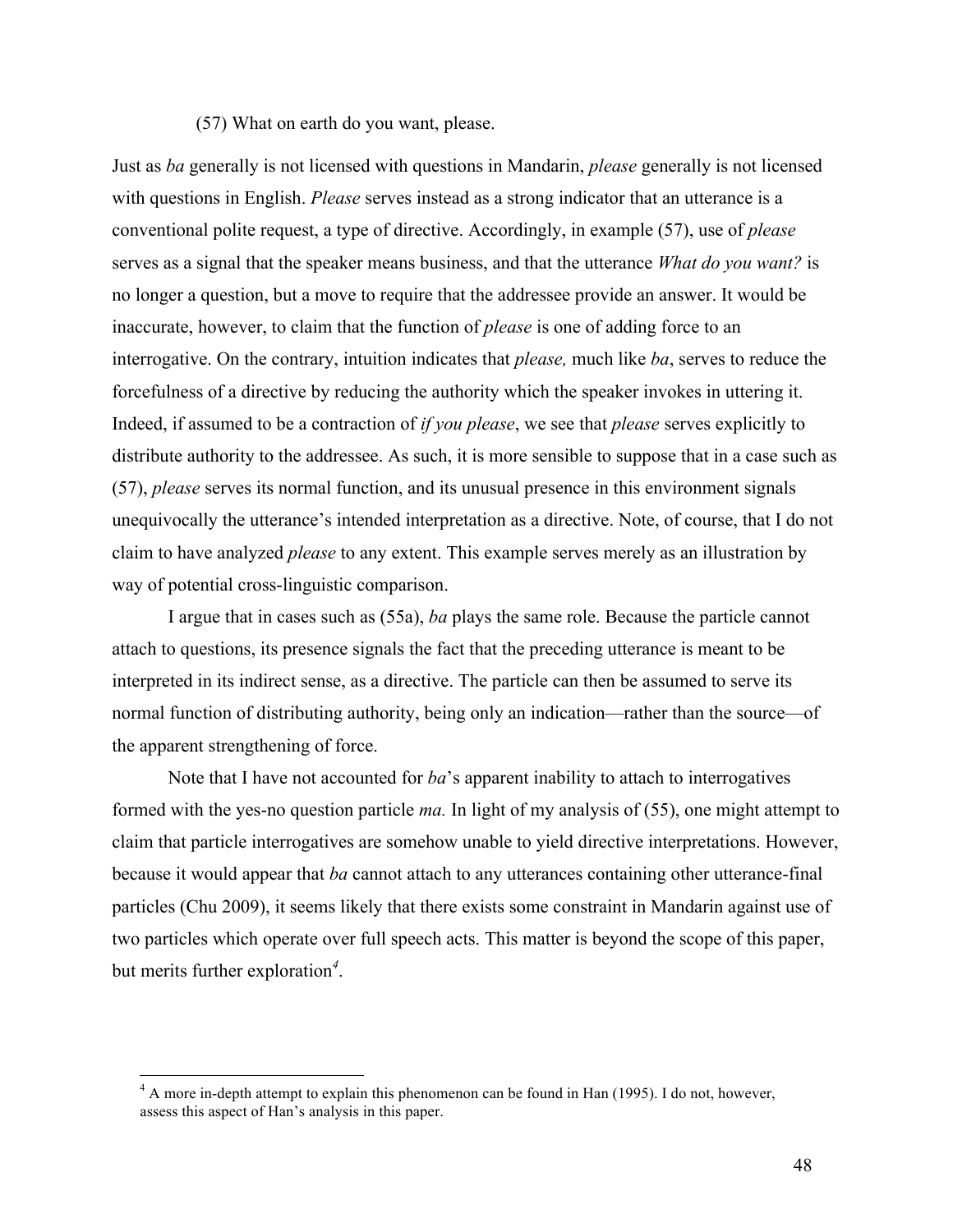#### **6. Future directions and broader implications**

#### **6.1. To be explained: "pause-particle** *ba***"**

Perhaps most prominent among the questions left unanswered in my analysis is that of the "pause-particle *ba*". Recall that Chu (1998) postulates the existence of this "pause-particle *ba*", which he observes to occur sentence-medially rather than sentence-finally. We have established that Chu's first example, *hao ba*, does not seem to merit this categorization. I have not, however, addressed the phenomenon exemplified in (6) and reiterated in (58) here:

> (58) zhe jian shi, ta ba, bu ken zuo; wo ba, bu hui zuo. this class. matter, 3sg BA neg willing do 1sg BA neg. know-how do "As to this job, he/she doesn't want to do it and I don't know how to do it."

As mentioned above, what seems to be unique about such examples is the fact that the phrases to which *ba* is attached cannot stand alone as utterances, and as such cannot be said to perform a full speech act. This latter point is highlighted by the single comparable example which did occur in the data:

> (59) [Speaker emerges from a building with interlocutor, apparently after a discussion has taken place.] duibuqi, zhe ge shi ba sorry this class. matter BA "I'm sorry, regarding this matter—" (*Underdog Knight*)

When shown this example, informants observed immediately that the utterance was incomplete, and that the speaker was most likely going to follow with some kind of excuse. In all *ba* utterances with which we have dealt up to this point, the particle has operated on full speech acts, and its effects have been analyzed accordingly. In cases of this pause-particle *ba*, however, it is far more difficult—if not impossible—to apply the same function, as there is no completed speech act upon which the particle can act. As such, I have indeed considered these instances of the particle to belong to a separate category, and have excluded them from my analysis.

I can speculate as to the connection which pause-particle *ba* may have to utterance-final *ba*, in light of the function which I have proposed. As we have seen above, use of *ba* with assertions often serves as a means of checking for confirmation from the hearer. It is possible that pause-particle *ba* represents a grammaticalization of this surface effect of checking for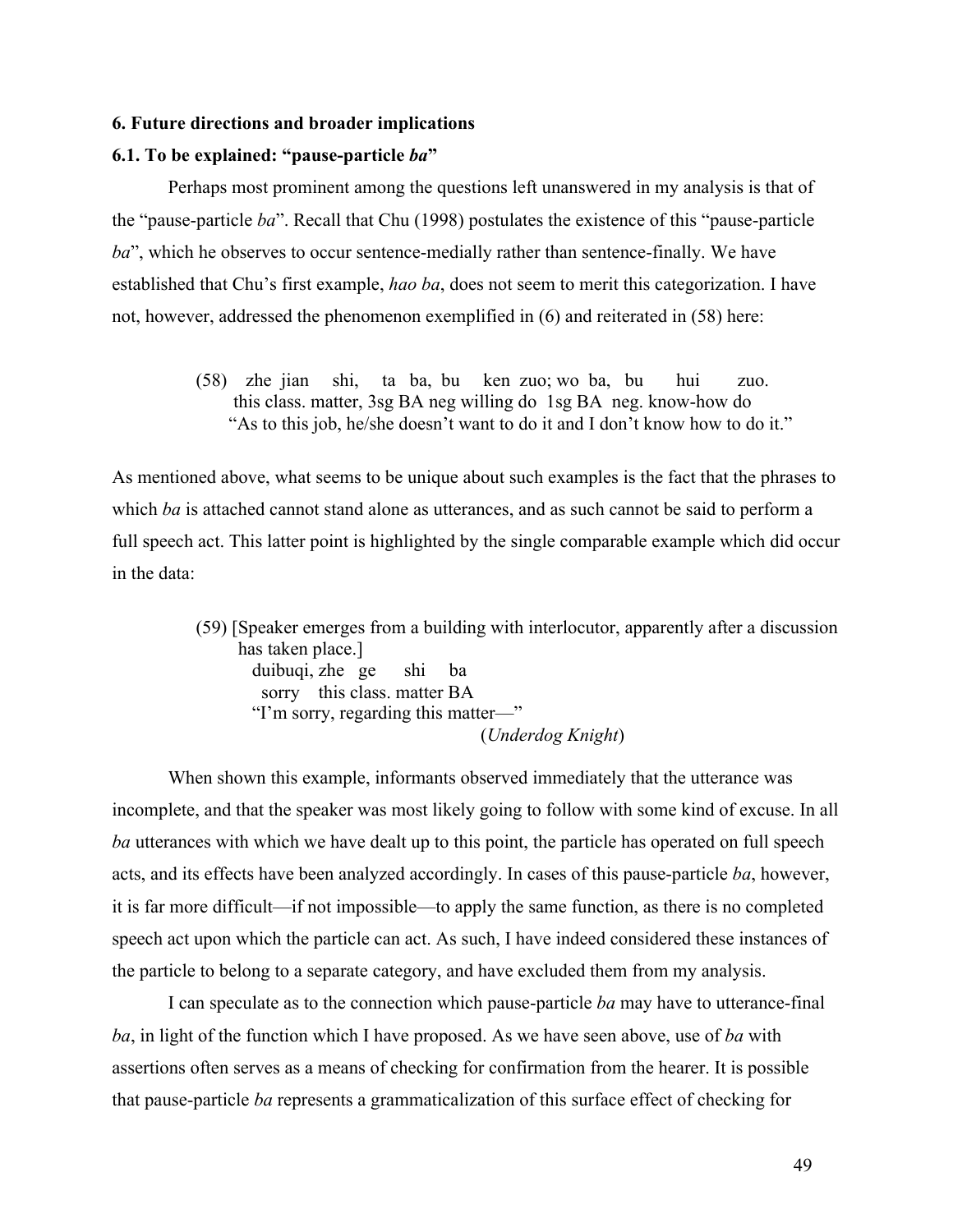confirmation, and that the particle evolved to serve the function of checking that the hearer is following the flow of a narrative. This is, of course, mere speculation, and is by no means a full or satisfactory explanation of the phenomenon of pause-particle *ba*. Further investigation is certainly merited in order to determine the mechanisms behind these instances of the particle.

### **6.2 Related cross-linguistic phenomena: tag questions and hedging**

It is apparent from the observations of previous researchers (e.g. Li and Thompson 1981), as well as from many of the English translations given above, that the function of *ba* often bears a striking resemblance to that of tag questions in English. In the following sections I discuss briefly the connection between these two phenomena, as well as the connection of both to the social function of hedging.

### **6.2.1 Tag questions**

Tottie and Hoffman (2006), building upon the work of Janet Holmes and John Algeo, seek to categorize instances of tag questions found in corpora of British and American English, providing the following examples:

a) Informational tag, representing a genuine request for information:

(60) "You're getting paid for this, are you?"

b) Confirmatory tag, in which the speaker is not certain of what he says, and so seeks confirmation:

(61) "I'm gonna try to go walking for a little bit. I don't need a jacket, do I?" c) Attitudinal tag, which serves to emphasize what the speaker says, and does not expect involvement or reply on the part of the addressee:

(62) "Yeah she'll be in trouble, won't she."

d) Facilitating tag, used when the speaker is certain of the truth of what he or she says, but wants to involve the addressee:

> (63) [Teacher to student] "Right, it's two, isn't it?"

e) Peremptory tag, which follows a statement of generally acknowledged truth and is intended to close off debate:

(64) "Well we come to that conclusion, didn't we?"

50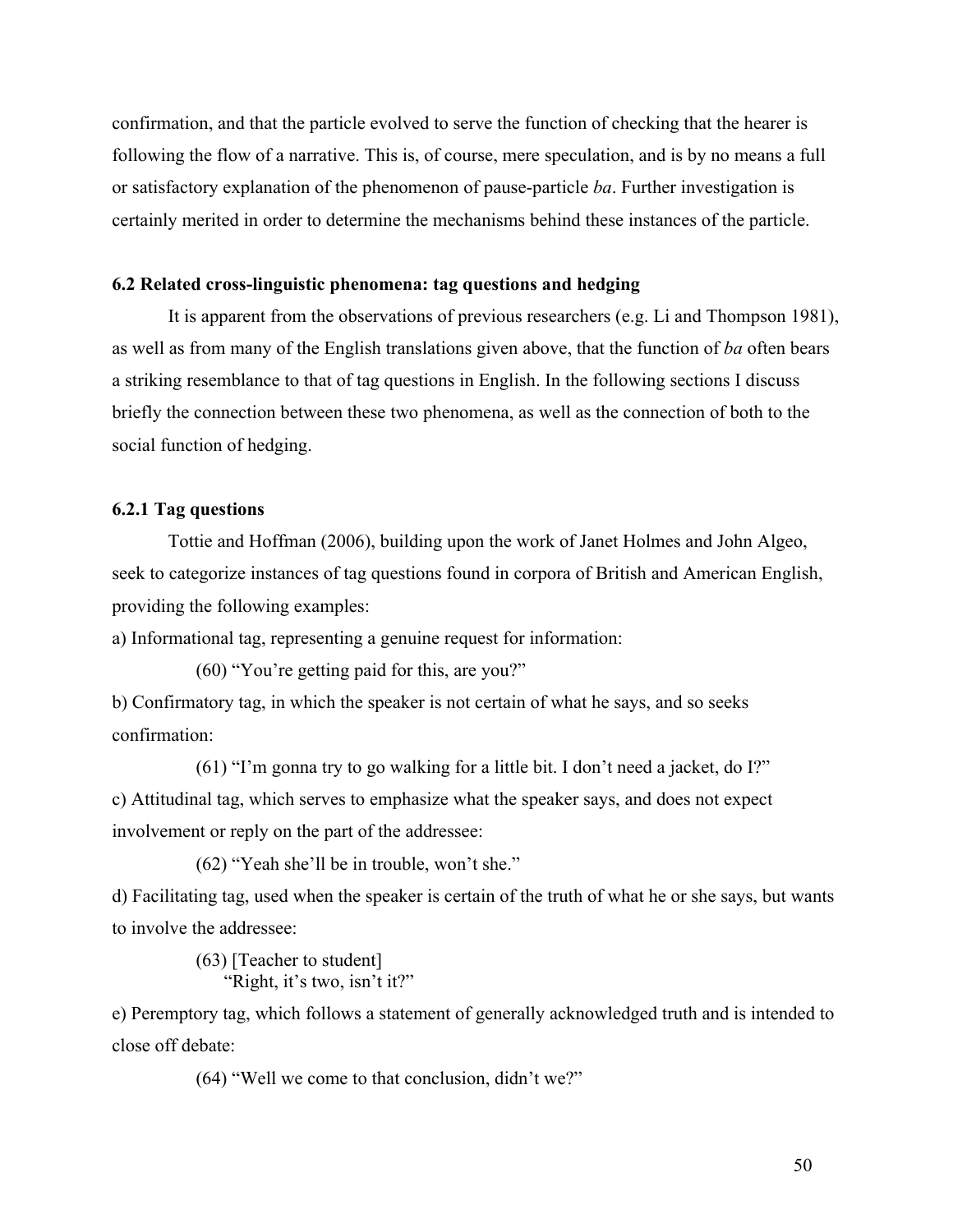f) Aggressive tag, which functions as insult or provocation:

- (65) A: Well I thought you were staying to tea so I put six eggs on.
	- B: Oh aye yeah alright
	- C: You put what?
	- A: Put six eggs on, didn't I?

These categorizations certainly do not provide any unifying theory of tag questions, and the distinctions seem to be based largely upon varying speaker intention, rather than any fundamental differences in type. Nonetheless, we can glean from these examples some idea of the uses to which English tag questions are often put, and unsurprisingly, we find many parallels with Mandarin speakers' use of the particle *ba*.

A closer look at tag question utterances reveals that in fact, they exhibit the same hybrid nature which we see particularly in Type A, B, and D *ba* utterances—that is, they possess characteristics of both assertions and questions. While none of the researchers cited above have posited a core function of tag questions, this is perhaps due to the fact that the most basic function of tag questions is immediately apparent from their structure—they are questions. As such, the hybrid effect which we see in tag question utterances can in fact be derived compositionally. A tag question utterance consists of an assertion followed by a question. As such, much like *ba* utterances, these utterances serve to assert a proposition, but distribute to the addressee some authority in confirming its truth.

A full analysis of the connection between tag questions and the particle *ba* is well beyond the scope of this paper. However, the similarities noted here indicate that deeper understanding of either of these phenomena may provide valuable insight into the workings of the other, and as such, such an investigation may certainly prove worthwhile.

#### **6.2.2. Hedging: social implications of** *ba*

The act of "hedging" is described by Holmes as softening or attenuating of an utterance out of consideration for the feelings of the addressee (1995: 74). Holmes cites a number of devices which can be used as hedges in English, including "fall-rise intonation, tag questions and modal verbs, lexical items such as *perhaps* and *conceivably*, and pragmatic particles such as *sort of* and *I think*" (1995: 74-75).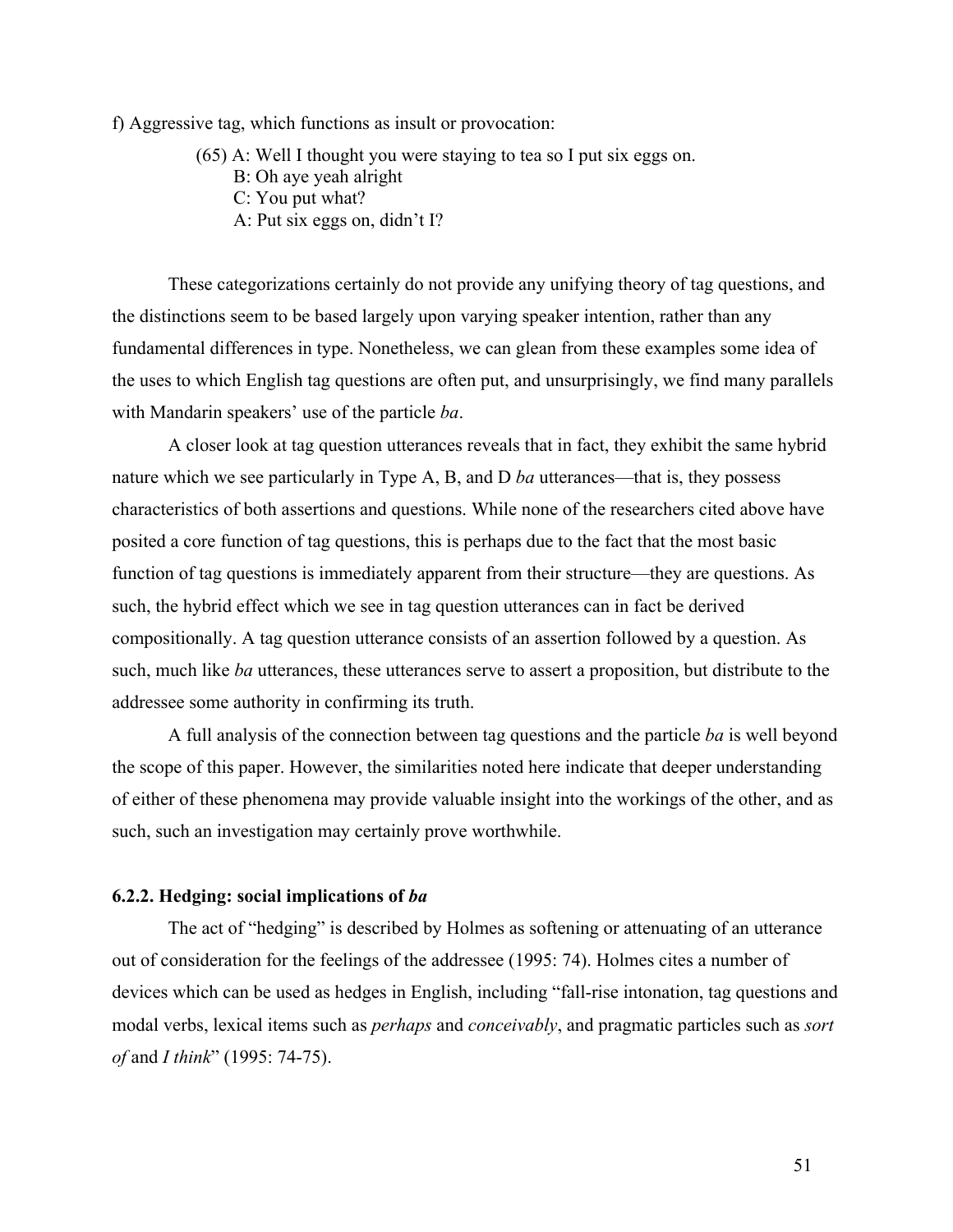Just as tag questions are listed among these hedging devices, we find that *ba* can serve a similar social function. As mentioned above, the effect of *ba* upon an utterance is frequently described as one of "softening". In light of *ba*'s function of passing authority to the addressee, it is easy to see the connection which may be made to hedging. Use of *ba* serves, after all, as an explicit show of consideration for the addressee, acknowledging the addressee's capacity for input. As such, when *ba* is used with an intention of showing consideration for the addressee, it may easily be considered an act of hedging.

Note that the function of hedging is not applicable to all *ba* utterances. Particularly in utterances of Types A, B, and D, use of *ba* often indicates a genuine seeking of information. In contexts such as these, the speaker passes authority to the addressee not out of politeness, but because that addressee is genuinely more informed, and as such is more qualified to add the denoted proposition to the CG.

The function of hedging becomes more applicable when it comes to *ba* utterances of Type C. As observed above, the effect of *ba* in Type C utterances may be one of expressing genuine uncertainty. However, this show of uncertainty may be used primarily to attenuate an utterance, often to show humility. Acknowledging addressee input in these cases represents a show of consideration for the addressee out of politeness. Note that many of Holmes' hedging devices—such as *perhaps, sort of* and *I think*—are commonly used to express speaker uncertainty, a fact which highlights again the close connection between distribution of authority and expression of uncertainty, particularly in the social functions which these devices may serve.

Finally, the function of hedging is perhaps most clear in instances of Type E-F. As Portner observes, what I describe as discourse authority corresponds in the case of directives and commissives to what Portner describes as "social authority". Issuing an unqualified directive, in particular, has obvious social implications, and appending a directive with *ba* shows clear consideration for the hearer by reducing the social authority which the speaker invokes in issuing the directive. Similarly, use of *ba* with a commissive may often serve as an act of hedging, as the speaker of such an utterance shows consideration for addressee input before committing himself to an action.

Having established the connection between *ba* and hedging devices—also classified by Holmes as "politeness devices"—we can now address the claim made by Han that use of *ba* is motivated by a Politeness Principle. As we see above, some uses of *ba* do seem to be motivated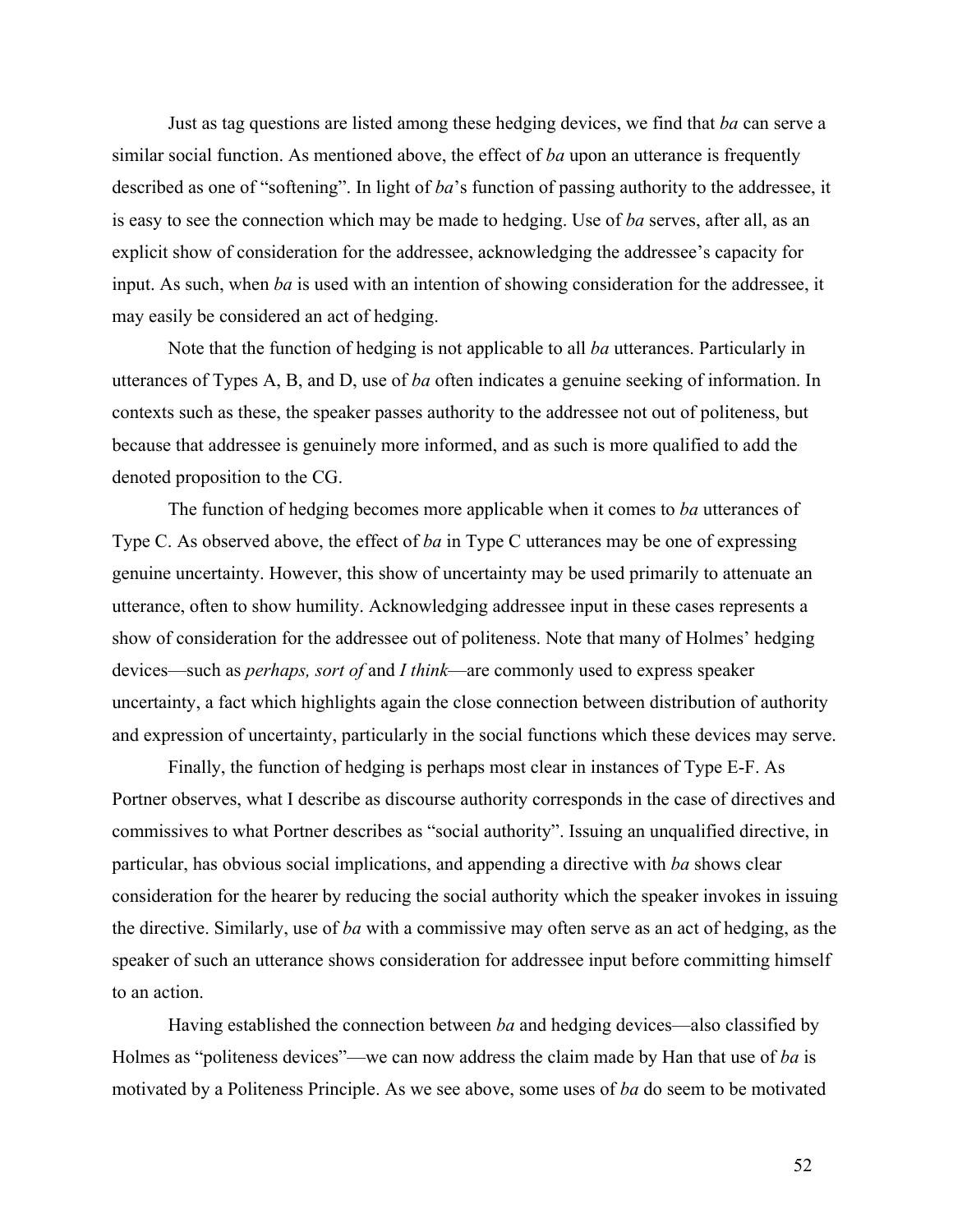by a desire to hedge as a show consideration for the hearer. It is safe to say that these instances of *ba* may be associated with a Politeness Principle. However, this principle can only be applied to those instances of *ba* which reflect an intention on the part of the speaker to show politeness—an intention which, as we have seen, is by no means behind every use of the particle.

### **6.3. Broader implications for lexical meaning**

The preceding analysis sought to establish for the particle *ba* a core function from which the broad range of observed surface effects might be derived. The analysis was successful in establishing such a function—that of distributing discourse authority—and was able to account for nearly all observed instances of the particle. The nature of the function, however, has broader implications with respect to the nature and scope of meaning itself. What I have established for the particle *ba* amounts to a conventional meaning, from which specific interpretations may be derived according to contextual factors. However, rather than operating within the realm of semantics, this "meaning" of *ba* is much better described as operating on a firmly pragmatic level. Furthermore, the particle's meaning not only operates over full speech acts, but contributes a cooperative dimension to an utterance, serving to manage speaker-hearer interaction, fundamentally influencing the power dynamic in discourse. Importantly, while use of the particle can have clear social implications, the interactional dimension on which the particle operates must be kept clearly distinct from the social dimension. The core function of the particle is rooted in the dynamics of discourse itself, and social implications of the particle's use are no more central than is speaker uncertainty, seeking confirmation, or any of the other observed surface effects.

What does this mean for the nature and scope of meaning? The information apparently encoded in the particle *ba* operates on a level in discourse to which lexical meaning is not frequently applied. The particle's meaning appears to manipulate not only the speech act with which it is associated, but the manner in which that speech act is to be treated within the discourse. This suggests that the scope of lexical meaning may perhaps be broader than has conventionally been believed.

A logical next step, then, will be to determine whether other instances of this level of lexical meaning may be identified cross-linguistically. Evidentials—specifically, what Davis et al. describe as *grammaticized* evidentials—provide another example of lexical meaning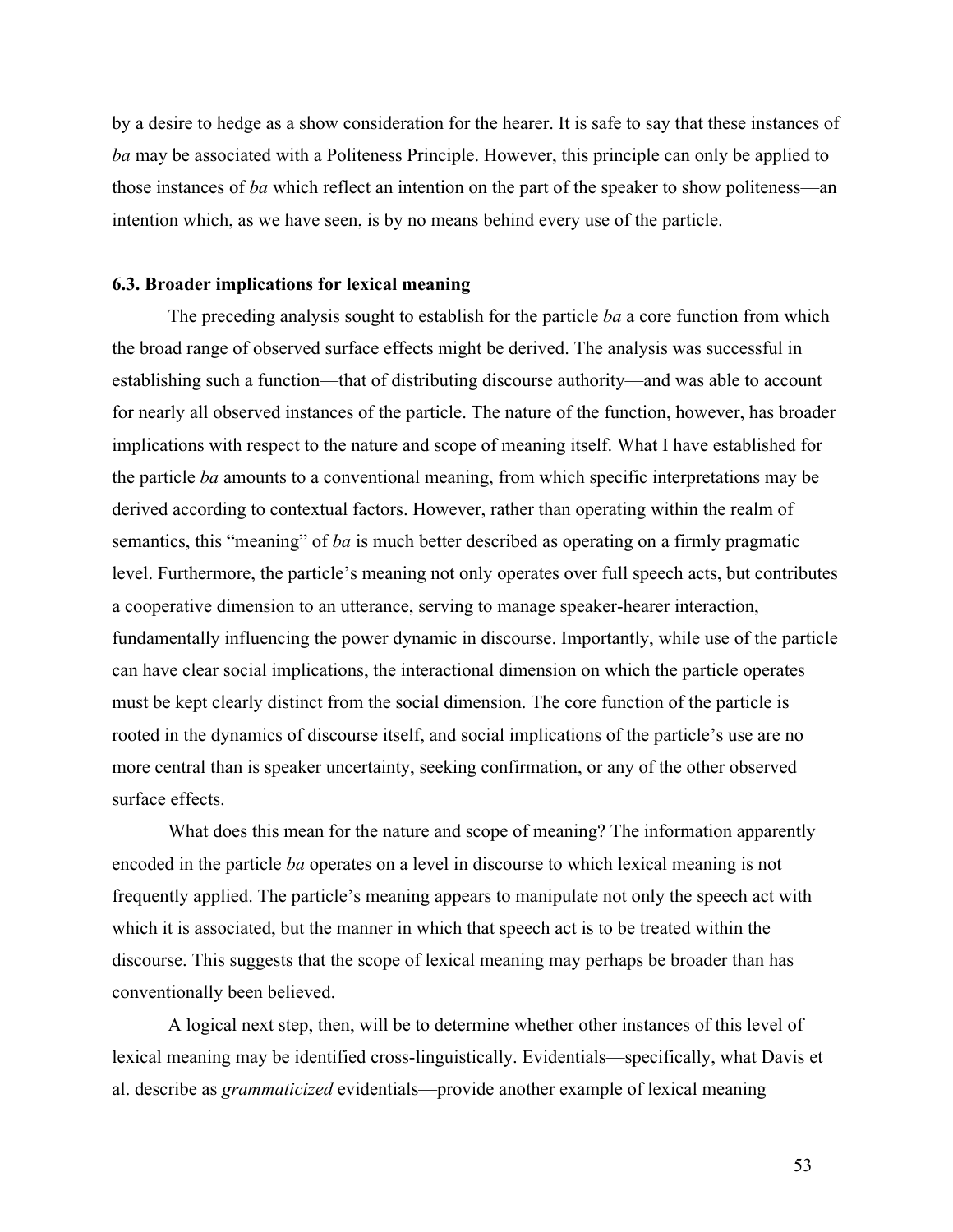operating on a pragmatic level. According to Davis et al., "evidential morphemes … encode something about the speaker's source of evidence for the information being offered" (2007: 2). It is beyond the scope of this paper to assess the precise role of evidentials in discourse, but it is clear from preliminary examination that while evidentials do serve a pragmatic function, there are significant differences between the function of evidentials and that of the particle *ba*. Perhaps most importantly, evidentials lack the dimension of hearer involvement which allows *ba* to influence and manage speaker-hearer interaction, a fact which suggests that evidentials cannot be operating on quite the same level in discourse. This being said, it does seem likely that evidentials can influence the authority with which an utterance is made—note that Davis et al. acknowledge the status of evidentials as "illocutionary force operators" (2007: 9). As such, it may be useful to seek a more comprehensive model of the role of evidentials in discourse, in order to make possible a clearer comparison to the particle *ba*, which may prove illuminating*.*

As discussed above, the most salient cross-linguistic counterpart to *ba* comes in the form of English tag questions. Unlike evidentials, tag questions do incorporate the dimension of hearer involvement, and although they exhibit a somewhat different distribution and usage from that of *ba*, tag questions appear to serve a similar function of distributing authority to the addressee. Because tag questions are diverse in form, we cannot readily claim them to be another example of this particular level of lexical meaning. However, it is quite conceivable that this type of function can in other cases be encoded in single words or particles. This question certainly merits further investigation, in order to assess more thoroughly the implications which phenomena such as the particle *ba* may have for the concept of meaning.

## **7. Conclusion**

In this investigation, I identified for the Mandarin utterance-final particle *ba* a core function of distribution of authority. I attempted to present an explicit model of the particle's role in discourse, illustrating in detail the manner in which various possible surface effects may be derived from my proposed core function. I also addressed the connection of the particle to the English phenomena of tag questions and hedging. Finally, I discussed the broader implications which the particle's function appears to have for the scope of lexical meaning, suggesting that further investigation of similar cross-linguistic phenomena may prove the scope of lexical meaning to extend well beyond currently accepted boundaries.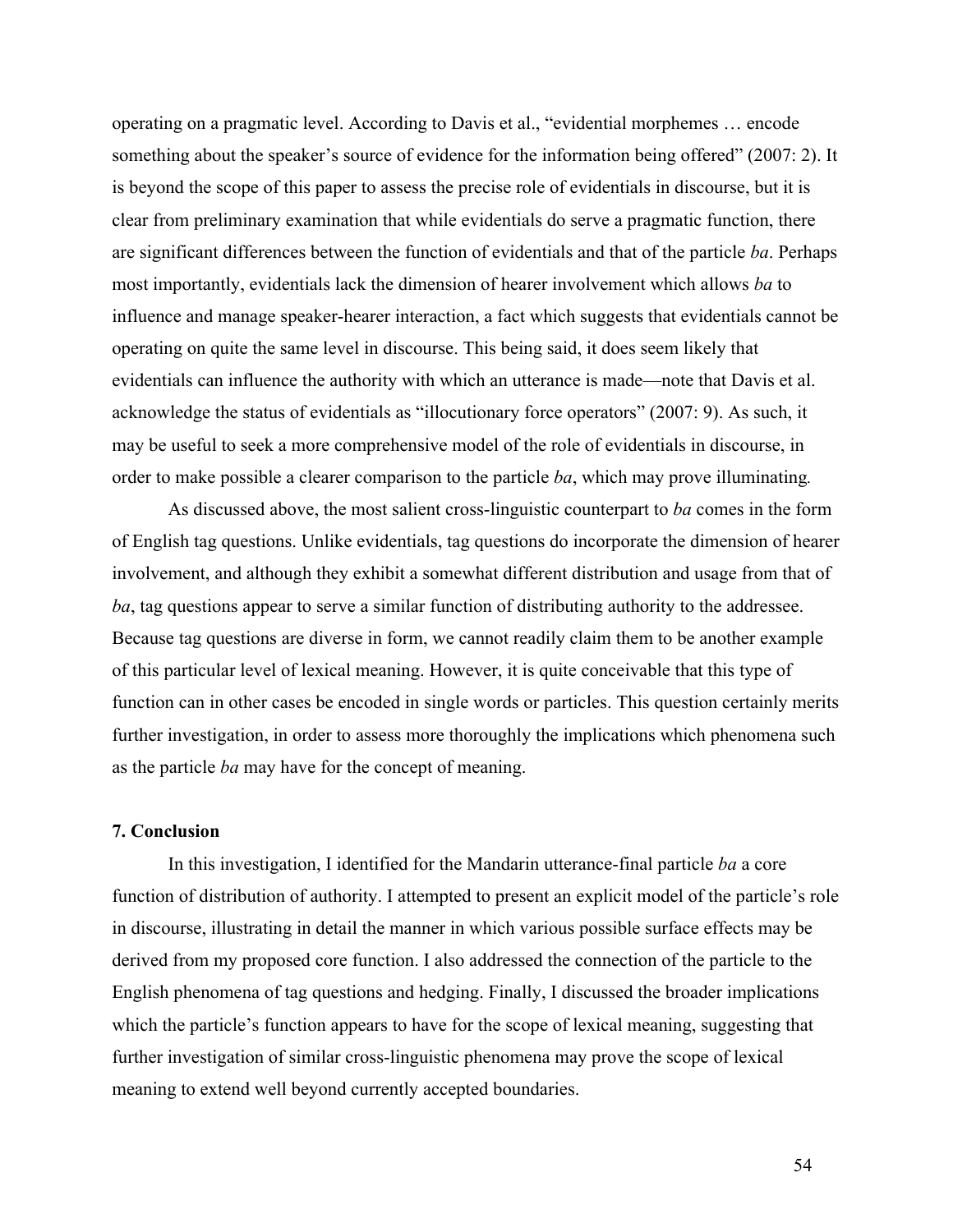### **Acknowledgements**

I would like to thank my readers, Sophia Malamud, Lotus Goldberg, Bert Xue, and James Pustejovsky. Many thanks also to Hsiao-wei Wang Rupprecht, Yu Feng, and Bert Xue for sharing their intuitions. Finally, another very special thank you is in order to Sophia Malamud, for her extensive guidance throughout the process of this investigation.

## **References**

- Chao, Y.R. 1968. *A Grammar of Spoken Chinese*. Berkeley and Los Angeles: University of California Press.
- Chu, C. 1998. *A Discourse Grammar of Mandarin Chinese*. New York: Peter Lang Publishing.
- Chu, C and Bin Li. 2004. 论现代汉语句末情态虚词及英译: 以"吧"的语篇功能为例. Translating modern Chinese utterance-final particles into English: a case study of the discourse function of *ba*. No. 6, Serial Number 121. *Foreign Language Research*. 6.1-10.
- Chu, C. 2009. Relevance and discourse functions of Mandarin utterance-final modality particles. *Language and Linguistics Compass.* 3/1: 282–299.
- Davis, C., Potts, C. and Speas, P. 2007. The pragmatic values of evidential sentences. In Gibson, M. and T. Friedman (eds.) *Proceedings of Semantics and Linguistic Theory 17*, 71–88. Ithaca, NY: CLC Publications.
- Grice, H.P. 1975. Logic and conversation. In Cole, P. and J.L. Morgan, (eds.) *Syntax and semantics. III. Speech acts.* New York: Academic Press. Pp. 41-48. (Also in Davis, Ch. 19).
- Han, Y.S. 1995. A pragmatic analysis of the BA particle in Mandarin Chinese. *Journal of Chinese Linguistics.* Vol 23 No. 2. Pp 99-127.
- Hare, R.M. 1970. Meaning and speech acts. *Philosophical Review*. 79. Reprinted in Hare, 1971: 74-93.
- Hausser, R. 1980. Surface compositionality and the semantics of mood. In Searle, J., Kiefer, F., and Bierwisch, M., eds. *Speech act theory and pragmatics.* Dordrecht, Holland: D. Reidel Publishing Company.
- Holmes, J. 1995. *Women, Men and Politeness*. London and New York: Longman.
- Hudson, M.E. and Lu, W.-Y. 2003. On Japanese *ne* and Chinese *ba.* In Jaszczolt, K. M. and K. Turner (eds.), *Meaning through Language Contrast*, Vol. 2. Amsterdam: John Benjamins. Pp.197-212.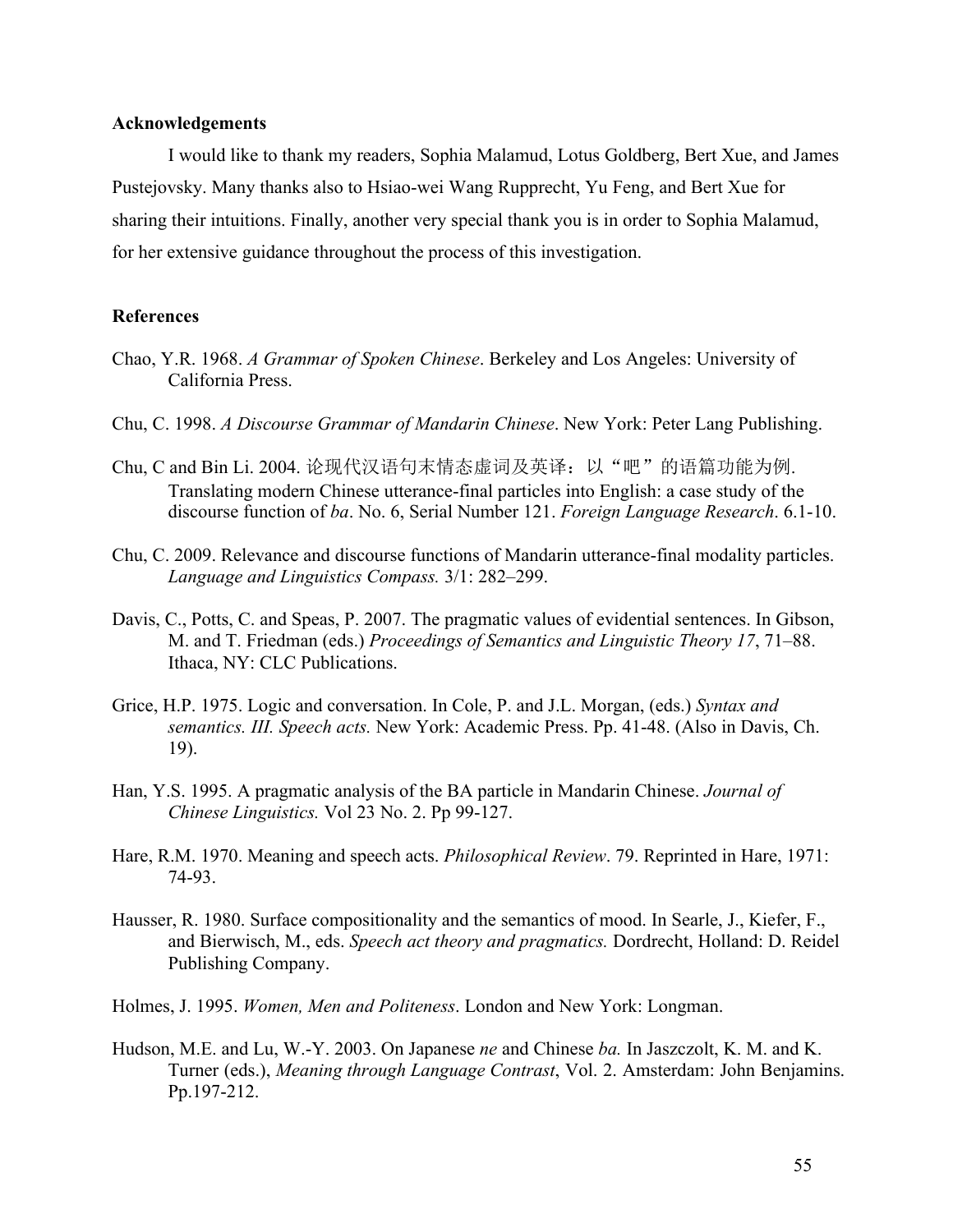- Kimura, H. & Moriyama, T. 1992. Kikite joohoo hairyo to bunmatsu keishiki [Consideration of hearer's information and sentence-final forms]. In Y. Ookoochi (ed.), *Nihongo to Chuugokugo no taishoo kenkyuu ronbunshuu* [*Articles on contrastive studies of Japanese and Chinese*], Vol. 2. Tokyo: Kuroshio. Pp. 3-43
- Leech, G. 1983. *Principles of Pragmatics*. London: Longman Publishing Group.
- Li, C.N. and Thompson, S.A. 1981. *Mandarin Chinese*. Berkeley: University of California Press.
- Lyons, J. 1977. *Semantics,* Vol. 2. Cambridge: Cambridge University Press.
- Manser, M.H. 1999. *Concise English-Chinese Chinese-English Dictionary*. The Commercial Press and Oxford University Press.
- Matthewson, L. 2004. On the methodology of semantic fieldwork. *International Journal of American Linguistics.* Vol 70 No 4 Pp 369-415.
- Portner, P. 2004. The semantics of imperatives within a theory of clause types. semanticsarchive.net/Archive/mJlZGQ4N/PortnerSALT04.pdf
- Roberts, C. 1996. Information structure in discourse: towards an integrated formal theory of pragmatics.
- Roberts, C, Simons, M. Beaver, D. and Tonhauser, J. 2009. Presupposition, conventional implicature, and beyond. In Klinendinst, N. and Rothschild, D. (eds.) *Proceedings of New Directions in the Theory of Presuppositions.* ESSLLI, Toulouse
- Searle, J. 1975. Indirect speech acts. In Cole, P. and Morgan, J.L., eds. *Syntax and Semantics. III. Speech acts.* NY: Academic Press. Pp 59-82.
- Searle, J. and Vanderveken, D. 1985. *Foundations of illocutionary logic.* Cambridge: Cambridge University Press.
- Stalnaker, R. 1974. Pragmatic presuppositions. In Munitz, M. and Unger, P. eds. *Semantics and Philosophy.* NY: New York Univ. Press.
- Stephenson, T. 2006. Judge dependence, epistemic modals, and predicates of personal taste. semanticsarchive.net/Archive/mU2OGM3Z/Judge-dependence.pdf
- Tottie, G. and Hoffman, S. 2006. Tag questions in British and American English. *Journal of English Linguistics.* Volume 34, Number 4. Pp. 283-311.
- Wilson, D. and Sperber, D. 1986. Inference and implicature. In Travis, C (ed.) *Meaning and Interpretation.* Basil Blackwell. Pp 45-75.